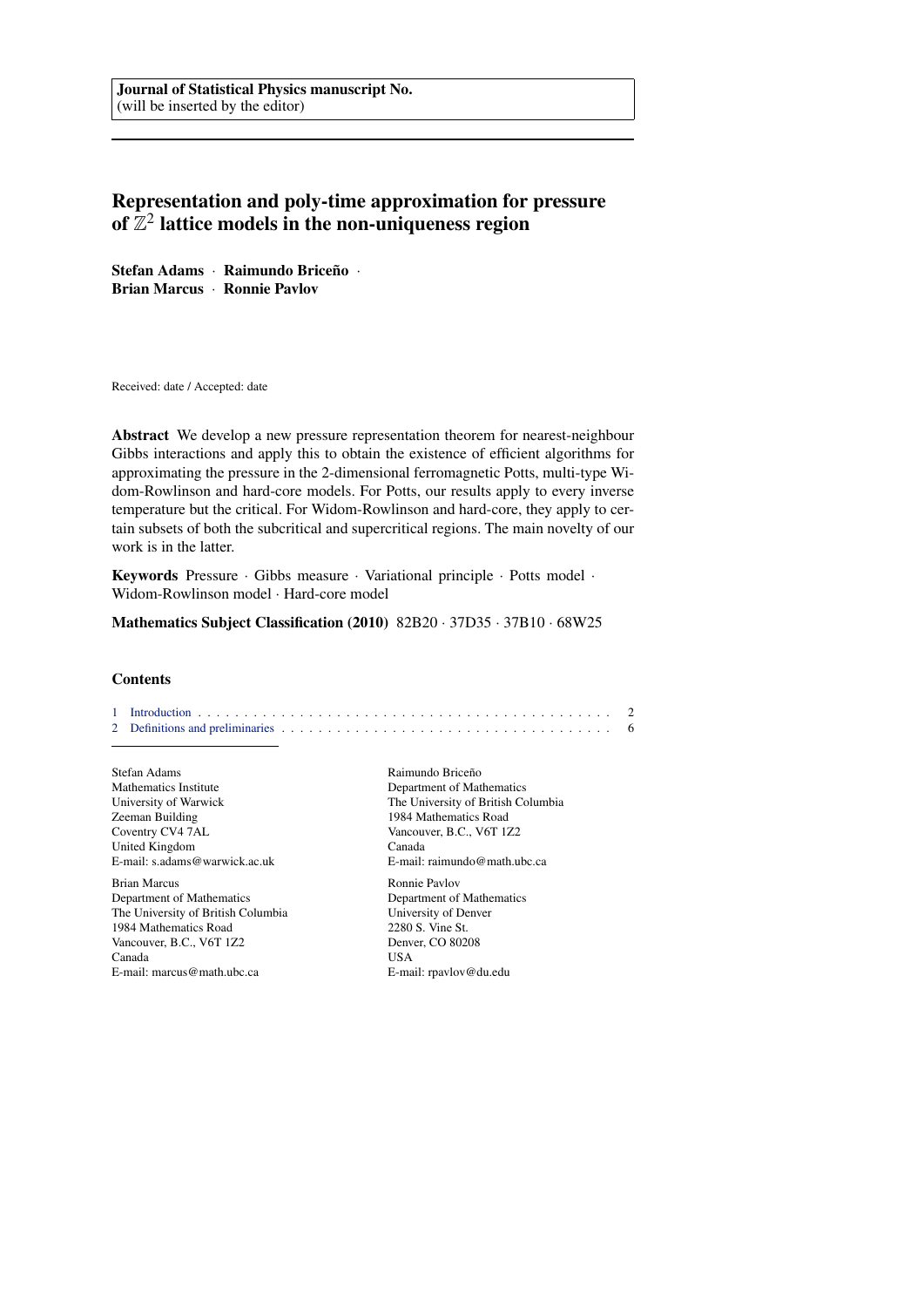<span id="page-1-1"></span>

|                | 2.1 |                                                                                                        | 6              |
|----------------|-----|--------------------------------------------------------------------------------------------------------|----------------|
|                | 2.2 |                                                                                                        | $\overline{7}$ |
|                | 2.3 |                                                                                                        | 7              |
|                | 2.4 |                                                                                                        | 8              |
| 3              | 8   |                                                                                                        |                |
|                | 3.1 |                                                                                                        | 8              |
|                | 3.2 |                                                                                                        | 10             |
|                | 3.3 |                                                                                                        |                |
| $\overline{4}$ | 11  |                                                                                                        |                |
|                | 4.1 |                                                                                                        | <sup>11</sup>  |
|                | 4.2 |                                                                                                        | -11            |
|                | 4.3 |                                                                                                        |                |
| 5.             |     |                                                                                                        | -13            |
|                | 5.1 |                                                                                                        | 13             |
|                | 5.2 | The site random-cluster model and the Widom-Rowlinson model                                            | 15             |
| 6              |     |                                                                                                        |                |
|                | 6.1 |                                                                                                        | 18             |
|                | 62  |                                                                                                        | 19             |
|                | 6.3 |                                                                                                        | 20             |
| 7              |     |                                                                                                        | 23             |
|                | 7.1 |                                                                                                        | 24             |
|                | 7.2 |                                                                                                        | 26             |
| 8              |     |                                                                                                        | 29             |
|                | 8.1 |                                                                                                        | 29             |
|                | 8.2 |                                                                                                        | 32             |
|                | 83  | Exponential convergence in the hard-core model $\dots \dots \dots \dots \dots \dots \dots \dots \dots$ | 35             |
| 9              |     |                                                                                                        | 39             |
|                |     |                                                                                                        |                |

# <span id="page-1-0"></span>1 Introduction

The *pressure* of an interaction is a crucial quantity studied in statistical mechanics and dynamical systems. In the former, it coincides with the *specific Gibbs free energy* of a statistical mechanical system (e.g. [\[16,](#page-41-0) Part III] and [\[35,](#page-43-0) Chapter 3-4]). In the latter, it is a generalization of *topological entropy* and has many applications in a wide variety of classes of dynamical systems, ranging from symbolic to smooth systems (e.g. [\[8,](#page-41-1) [23,](#page-42-0) [40\]](#page-43-1)).

In this paper, we continue the development in [\[15,](#page-41-2) [29,](#page-42-1) [9\]](#page-41-3) of representing pressure with a simplified expression and using this to prove the existence of efficient algorithms for approximating pressure.

We consider *nearest-neighbour* (*n.n.*) *real-valued interactions*  $\Phi$  on  $\mathbb{Z}^d$ , i.e. interactions defined only on configurations on single sites and pairs of adjacent sites. Since pressure is normally defined for stationary interactions, we assume that our interactions are stationary here. Also, we allow the possibility of forbidden configurations  $\mathscr E$  on pairs of adjacent sites, and so the space of feasible configurations on  $\mathbb Z^d$ may be constrained. In the dynamical systems literature, the space of such feasible configurations is known as a *nearest-neighbour shift of finite type (n.n. SFT)*, that here we denote  $\Omega(\mathscr{E})$  (see Section [3.1\)](#page-7-2).

A *specification*  $\pi$  for a n.n. interaction  $\Phi$  is a uniquely determined collection of Borel probability measures  $\pi_A^{\xi}$ given in an explicit form in terms of  $\Phi$ , for configurations on finite subsets  $\Lambda$  of  $\mathbb{Z}^d$  and feasible configurations  $\xi$  on the boundary of  $\Lambda$ .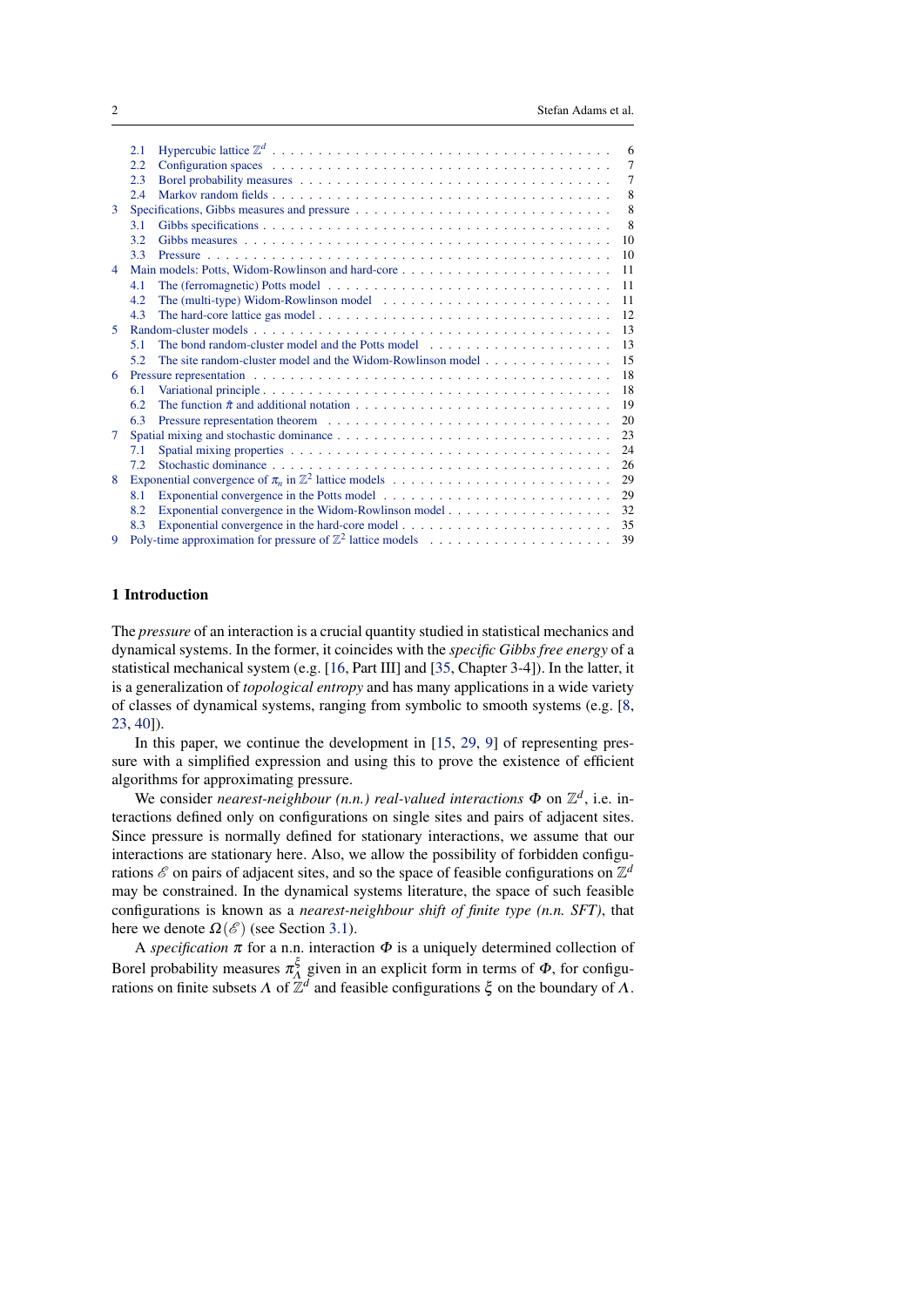<span id="page-2-0"></span>A *Gibbs measure*  $\mu$  for a n.n. interaction  $\Phi$  is a Borel probability measure on  $\Omega(\mathscr{E}),$ whose conditional probability distributions on any such  $\Lambda$  agree with the specification for  $\Phi$  for all boundary conditions  $\xi$  of positive  $\mu$ -measure.

Gibbs measures exist for all n.n. interactions (and, indeed, for much more general interactions), but a given n.n. interaction may have more than one Gibbs measure. In many cases, including the ones of most interest to us here, there is a n.n. interaction  $\Phi$ which gives rise to a parameterized family of interactions  $\{\zeta \Phi\}_{\zeta>0}$ , and uniqueness of Gibbs measures holds for sufficiently small ζ (the so-called *subcritical region*) and uniqueness fails for sufficiently large ζ (the so-called *supercritical region*).

Given a n.n. interaction  $\Phi$  on a n.n. SFT  $\Omega(\mathscr{E})$ , we can associate an *energy* to any feasible configuration on a finite subset  $\Lambda$  of  $\mathbb{Z}^d$ . The *partition function*  $Z_{\Lambda}^{\Phi}$  of  $\Phi$  on  $\Lambda$  corresponds to the sum over all feasible configurations on  $\Lambda$  of a function (namely,  $e^{-x}$ ) of their corresponding energy, and the pressure P( $\Phi$ ) is defined as the asymptotic exponential growth rate of the partition function  $Z_{B_n}^{\Phi}$  on an increasing sequence of boxes  $B_n$  which exhausts  $\mathbb{Z}^d$ , as  $n \to \infty$ . Note that  $P(\tilde{\Phi})$  implicitly depends on  $\Omega(\mathscr{E})$ .

When  $d = 1$ , there is a closed-form expression for  $P(\Phi)$  in terms of the largest eigenvalue of an adjacency matrix formed from  $\Phi$  (see [\[28,](#page-42-2) p. 99]). In contrast, when  $d \geq 2$ , there are very few n.n. interactions  $\Phi$  for which P( $\Phi$ ) is known exactly.

There is much work in the literature on numerical approximations of  $P(\Phi)$ , both for somewhat general  $\Phi$  and somewhat specific  $\Phi$  (see [\[4,](#page-41-4) [14\]](#page-41-5)). In our paper, we take a theoretical computer science point of view (see [\[26\]](#page-42-3)): an algorithm for computing a real number *r* is said to be *poly-time* if for every  $N \in \mathbb{N}$ , the algorithm outputs an approximation  $r_N$  to r, which is guaranteed to be accurate within  $\frac{1}{N}$  and takes time at most polynomial in *N* to compute. In that case, we say that *r* is *poly-time computable*.

One of our goals is to prove the existence of poly-time algorithms for  $P(\Phi)$  under certain assumptions on  $\Phi$  and  $\Omega(\mathscr{E})$ . While one might expect such algorithms to exist for most  $\Phi$  and  $\Omega(\mathscr{E})$  of practical interest, there exist  $\Omega(\mathscr{E})$  for which even P(0) (which corresponds to the topological entropy of  $\Omega(\mathscr{E})$ , when the n.n. interaction is  $\Phi = 0$ ) is not poly-time computable and some for which P(0) is not computable at any rate (see [\[22\]](#page-42-4)). However, the closed-form expression when  $d = 1$  mentioned above, always gives a poly-time algorithm in that case.

We follow an approach initiated by Gamarnik and Katz [\[15\]](#page-41-2), and further developed by two of the authors [\[29\]](#page-42-1) of the present paper. The basic idea is motivated by the *variational principle* [\[23,](#page-42-0) Section 4.4], which asserts that  $P(\Phi)$  is the supremum over all stationary Borel probability measures  $\mu$  on  $\Omega(\mathscr{E})$  of the sum of two quantities: one quantity is the *measure-theoretic entropy*  $h(\mu)$  of  $\mu$  and the other quantity is the integral, with respect to  $\mu$ , of a simple explicit function  $A_{\Phi}: \Omega(\mathscr{E}) \to \mathbb{R}$ , determined by  $\Phi$ . The entropy  $h(\mu)$  can be expressed as the integral, also with respect to  $\mu$ , of a function known as the *information function*  $I_{\mu}$ , i.e  $h(\mu) = \int I_{\mu} d\mu$ . The supremum is always achieved by a Gibbs measure  $\mu$  for  $\Phi$ , and so for such  $\mu$ , we can write  $P(\Phi) = \int (I_{\mu} + A_{\Phi}) d\mu$ .

The idea of [\[15\]](#page-41-2) was to represent  $P(\Phi)$  as the integral of the same integrand, but with respect to a simpler measure  $v$ , i.e.  $P(\Phi) = \int (I_{\mu} + A_{\Phi}) dv$ . This is what we call a *pressure representation* and requires some assumptions on  $\mu$ ,  $\nu$  and  $\Omega(\mathscr{E})$ .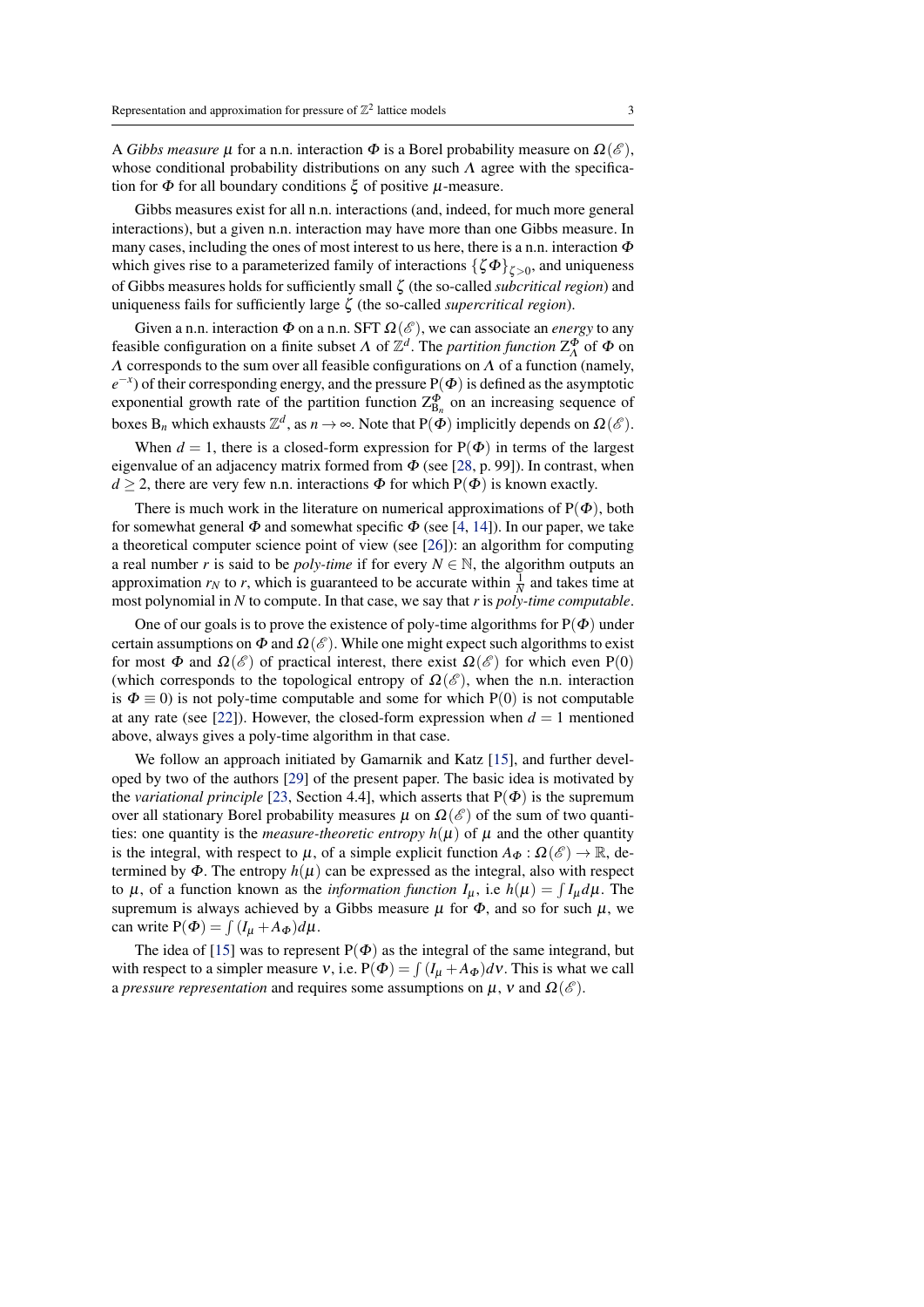<span id="page-3-0"></span>A pressure representation becomes especially useful for approximating  $P(\Phi)$  in the case that  $v$  is a periodic point measure, i.e. a measure which assigns equal weight to each distinct translation of a given periodic configuration (this was the only case considered in [\[15\]](#page-41-2)). Then  $\int (I_{\mu} + A_{\Phi}) d\nu$  becomes a finite sum. The terms in this sum corresponding to  $A_{\Phi}$  are easy to compute. In this way, the problem of approximating  $P(\Phi)$  (and therefore proving that  $P(\Phi)$  is poly-time computable) reduces to approximating  $I_{\mu}$  on a single periodic configuration and its translates.

The pressure representation theorems in [\[15\]](#page-41-2) and [\[29\]](#page-42-1), as well as in our paper (see Theorem [6.3\)](#page-19-1), work in all dimensions *d*. Among other conditions, these results require conditions on  $\Omega(\mathscr{E})$  and a convergence condition for certain sequences of finite volume half-plane measures (different convergence conditions in the different results). In the case  $d = 2$ , if the convergence holds at exponential rate, then one obtains a poly-time algorithm for approximating  $P(\Phi)$  (see Theorem [9.1\)](#page-38-1). For  $d > 2$ , one can deduce an algorithm for approximating  $P(\Phi)$  with sub-exponential but not polynomial rate.

In [\[15\]](#page-41-2) and [\[29\]](#page-42-1), the convergence condition is given in terms of the information function  $I_{\mu}$  of a stationary Gibbs measure  $\mu$  for the interaction. In our paper, the condition is given in terms of a closely related function  $\hat{I}_{\pi}$ , which depends only on the specification  $\pi$  of the interaction (see Section [6.2\)](#page-18-0), in contrast with [\[15\]](#page-41-2) and [\[29\]](#page-42-1). This is natural, since the pressure depends only on the interaction and not on any particular Gibbs measure  $\mu$ .

In [\[15\]](#page-41-2), the convergence condition is *strong spatial mixing* of a Gibbs measure  $\mu$  for the n.n. interaction  $\Phi$ . This condition is known to imply that there is a unique Gibbs measure for  $\Phi$  and thus can be applied only in the uniqueness (subcritical) region of a given model. The convergence conditions in [\[29\]](#page-42-1) are weaker but also apply primarily to this region. However, in our paper, since our convergence condition depends only on the interaction, one might expect that the pressure representation and approximation results can apply in the non-uniqueness region as well. Indeed, they do. As illustrations, we apply these results to explicit subcritical and supercritical subregions of the 2-dimensional *(ferromagnetic) Potts*, *(multi-type) Widom-Rowlinson* and *hard-core* models. In particular, for the pressure approximation results for these models, we establish the required exponential convergence conditions. However, we believe that our results are applicable to a much broader class of models, in particular satisfying weaker conditions on  $\Omega(\mathscr{E})$  (e.g. the *topological strong spatial mixing property*, introduced in [\[9\]](#page-41-3)). We remark that the strong spatial mixing condition of [\[15\]](#page-41-2) is a much stronger version of our condition, and so in this sense our results generalize some results of that paper (in particular, for the hard-core model on  $\mathbb{Z}^2$ ).

In the case of the 2-dimensional ferromagnetic Potts model, we obtain a pressure representation and efficient pressure approximation for all  $\beta \neq \beta_c(q)$ , where *q* is the number of colours,  $\beta$  is the inverse temperature and  $\beta_c(q) = \log(1 + \sqrt{q})$  is the *critical value* which separates the uniqueness and non-uniqueness regions. Our proof in the non-uniqueness region generalizes a result from [\[11\]](#page-41-6) for  $q = 2$  (i.e. the *Ising model*) and we closely follow their proof, which relies heavily on a coupling with the *bond random-cluster model* and planar duality. For the uniqueness region, our result follows from [\[3\]](#page-41-7). (See Corollary [2,](#page-39-0) part 1.)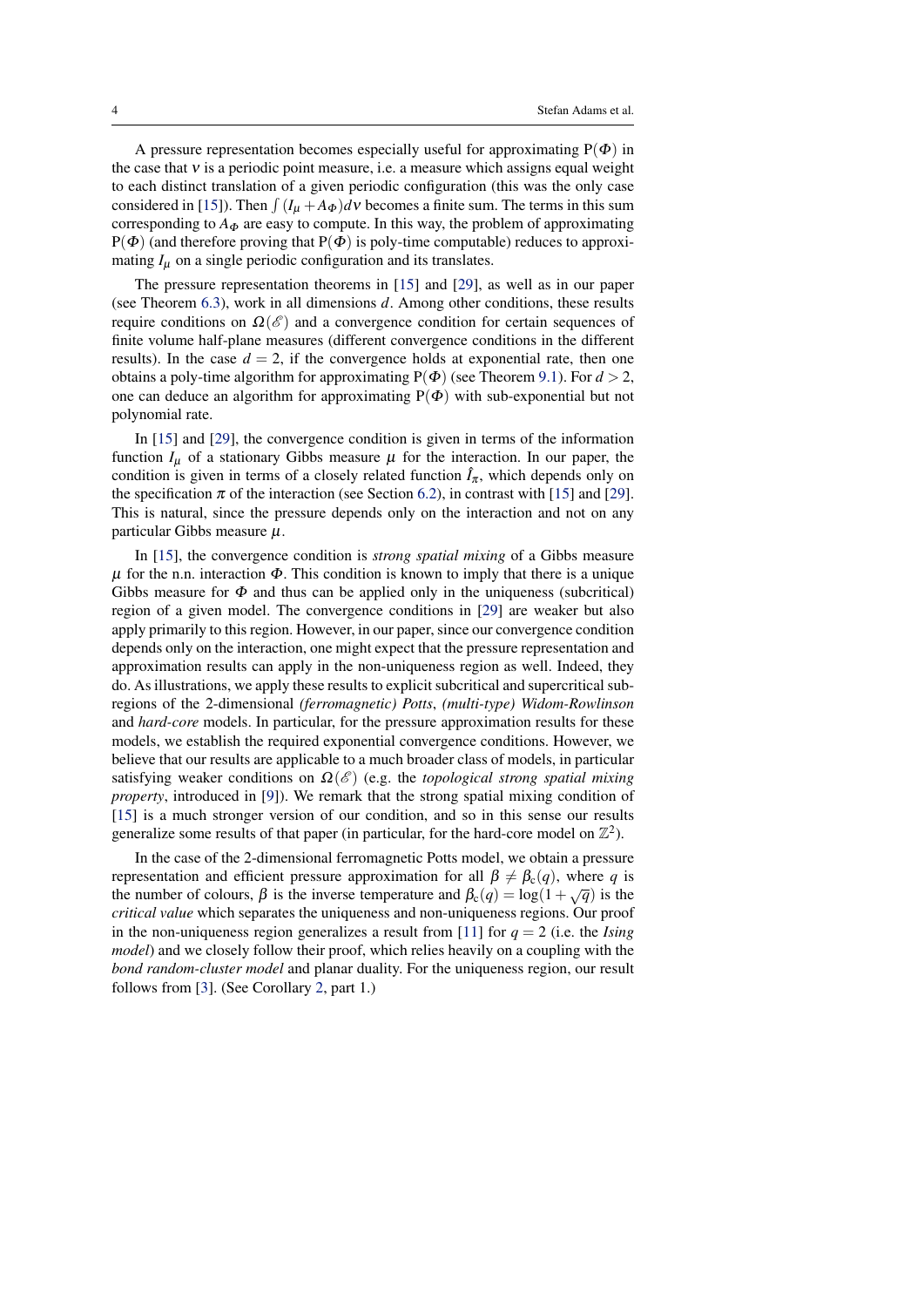<span id="page-4-0"></span>For the Widom-Rowlinson and hard-core models, our results are not as complete as in the Potts case, since the subcritical and supercritical regions for these two models haven't been completely determined, in contrast with the Potts model. We also expect our results can be improved, because they only apply to proper subsets of the currently known uniqueness/non-uniqueness regions.

For the Widom-Rowlinson model, in the supercritical region, we use a variation of the disagreement percolation technique introduced in [\[7\]](#page-41-8), combined with the connection between the Widom-Rowlinson model and the *site random-cluster model*. In the subcritical region, we apply directly the results in [\[7\]](#page-41-8). (See Corollary [2,](#page-39-0) part 2.)

For the hard-core model, in the supercritical region, we combine the coupling in [\[7\]](#page-41-8) and a Peierls argument used by Dobrushin (see [\[13\]](#page-41-9)). In the subcritical region, we use a recent result on strong spatial mixing for the hard-core model in  $\mathbb{Z}^2$ . (See Corollary [2,](#page-39-0) part 3.)

For the Potts model, we also extend the pressure representation, by a continuity argument, to give an expression for the pressure at criticality. It is of interest that there is an exact, explicit, but non-rigorous, formula for the pressure at criticality due to Baxter [\[5\]](#page-41-10). So, our rigorously obtained expression should agree with that formula, though we do not know how to prove this statement. It seems that Baxter's explicit expression gives a poly-time approximation algorithm, but we cannot justify that our expression is poly-time computable.

We remark that the finite volume half-plane measures mentioned above typically are constant on their bottom boundaries and thus are related to *wetting models* (see [\[34,](#page-43-2) [38\]](#page-43-3)). Our proofs are related with such models where the interaction with the hard-wall is the same as the bulk interaction.

The remainder of the paper is organized as follows. Since we have drawn heavily on many concepts from many different sources, for the convenience of the reader we have collected a good deal of relevant background material early in the paper. This can be found in Section [2,](#page-5-0) Section [3,](#page-7-1) Section [4,](#page-10-0) Section [5](#page-12-0) and Section [7,](#page-22-0) with the notable exception of Lemma [5.5](#page-15-0) in Section [5,](#page-12-0) there is very little new material in those sections. In Section [2](#page-5-0) and Section [3,](#page-7-1) we review the fundamentals on configuration spaces on  $\mathbb{Z}^d$ , Gibbs measures and pressure. In Section [4,](#page-10-0) we review the specific lattice spin systems models to which we apply our main results, and in Section [5](#page-12-0) we review the bond and site random-cluster models which are intimately connected with two of our models. Our pressure representation theorem is contained in Section [6.](#page-17-0) We review spatial mixing and stochastic dominance in Section [7](#page-22-0) and use these concepts in Section [8](#page-28-0) to help establish exponential convergence results for our models. Finally, in Section [9,](#page-38-0) we combine our pressure representation theorem and our exponential convergence results in Section [8](#page-28-0) to obtain pressure representations and poly-time algorithms for our models.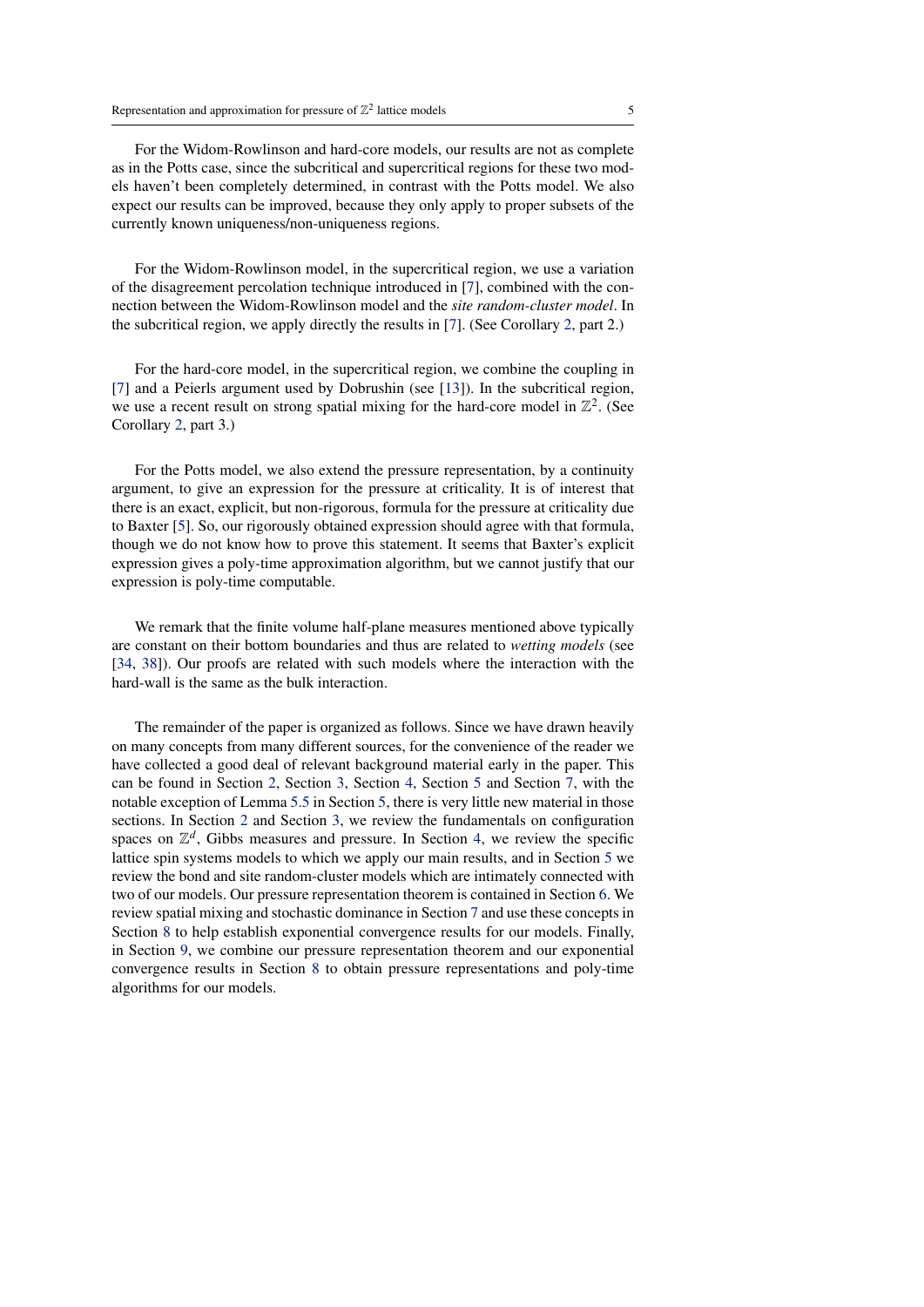# <span id="page-5-0"></span>2 Definitions and preliminaries

# <span id="page-5-1"></span>2.1 Hypercubic lattice Z *d*

Given  $d \in \mathbb{N}$ , we consider the *d*-dimensional hypercubic lattice  $\mathbb{Z}^d$ , which can be regarded as a countable graph with regular degree 2*d*, where  $V(\mathbb{Z}^d) = \mathbb{Z}^d$  is the set of sites and  $E(\mathbb{Z}^d) = \{ \{x, y\} : x, y \in \mathbb{Z}^d, ||x - y|| = 1 \}$  is the set of bonds, with  $||x|| =$  $\sum_{i=1}^{d} |x_i|$  the 1-norm. We will mainly focus our attention on the case  $d = 2$ .

Two sites  $x, y \in \mathbb{Z}^d$  are *adjacent* if  $\{x, y\} \in E(\mathbb{Z}^d)$  and we will denote this by  $x \sim y$ . All subsets of sites in  $\mathbb{Z}^d$  will be denoted with uppercase Greek letters (e.g.  $\Lambda$ ,  $\Delta$ ,  $\Theta$ , etc.). Whenever a finite set  $\Delta$  is contained in an infinite set  $\Lambda$ , we denote this by  $\Delta \subseteq \Lambda$ . The *(outer) boundary* of  $\Lambda \subseteq \mathbb{Z}^d$  is the set  $\partial \Lambda$  of  $x \in \mathbb{Z}^d \setminus \Lambda$  which are adjacent to some element of  $\Lambda$ , i.e.  $\partial \Lambda := \{x \in \Lambda^c : \text{dist}(\{x\}, \Lambda) = 1\}$ , where  $dist(A_1, A_2) = min_{x \in A_1, y \in A_2} ||x - y||$ , for  $A_1, A_2 \subseteq \mathbb{Z}^d$ . We also write the *closure of*  $\Lambda$  as  $\overline{\Lambda} := \Lambda \cup \partial \Lambda$ . On the other hand, the *inner boundary* of  $\Lambda \subseteq \mathbb{Z}^d$  is the set  $\underline{\partial} \Lambda := \partial \Lambda^c$  of  $x \in \Lambda$  which are adjacent to some element of  $\Lambda^c$ . When denoting subsets of  $\mathbb{Z}^d$  that are singletons, brackets will be usually omitted, e.g. dist $(x, \Lambda)$  will be regarded to be the same as dist( $\{x\}$ , $\Lambda$ ).

A path T  $\in \mathbb{Z}^d$  will be any sequence of distinct sites  $x_1, \ldots, x_n$  such that  $x_i \sim x_{i+1}$ , for all  $1 \le i < n$ . Similarly, a *circuit*  $C \in \mathbb{Z}^d$  will be any path  $x_1, \ldots, x_n$  with  $n \ge 4$  such that, in addition,  $x_n \sim x_1$ . We will say that the circuit is *simple* if  $x_i \sim x_j$  iff  $|i - j| = 1$ or  $\{i, j\} = \{1, n\}$  (in particular,  $x_1, \ldots, x_n$  are all distinct). For  $\Delta, \Theta \subseteq \mathbb{Z}^d$ , a *path from*  $\Delta$  *to*  $\Theta$  is a path T whose first site is in  $\Delta$  and whose last site is in  $\Theta$ . A set  $\Lambda \subseteq \mathbb{Z}^d$ is said to be *connected* if for every  $x, y \in \Lambda$ , there is a path T from x to y contained in  $\Lambda$  (i.e.  $T \subseteq \Lambda$ ). A set  $\Lambda \subseteq \mathbb{Z}^2$  is said to be *simply lattice-connected* if  $\Lambda$  and  $\Lambda^c$  are both connected.

In  $\mathbb{Z}^d$  we can also define an alternative notion of adjacency and therefore, an alternative notion of boundary, inner boundary, closure, path, connectedness, etc., by replacing the 1-norm  $\|\cdot\|$  with the ∞-norm  $\|\cdot\|_{\infty}$ , defined as  $\|x\|_{\infty} = \max_{i=1,\dots,d} |x_i|$ , for  $x \in \mathbb{Z}^d$ . When referring to these notions with respect to the ∞-norm, we will always add a  $\star$  superscript and talk about  $\star$ -adjacency  $\vec{x} \sim y$ ,  $\star$ -boundary  $\partial^{\star} \Lambda$ , inner  $\star$ -boundary  $\underline{\partial}^* \Lambda$ ,  $\star$ -closure  $\overline{\Lambda}^*$ ,  $\star$ -path,  $\star$ -connectedness, etc. Notice that two sites *x* and *y* are  $\star$ -adjacent if they are adjacent in a version of the *d*-dimensional hypercubic lattice  $\mathbb{Z}^d$  including in addition diagonal bonds. We will denote this version of the lattice by  $\mathbb{Z}^{d,*}$ .

A natural order on  $\mathbb{Z}^d$  is the so-called *lexicographic order*, where  $y \prec x$  (or  $x \succ y$ ) if and only if  $y \neq x$  and, for the smallest *i* for which  $y_i \neq x_i$ ,  $y_i$  is strictly smaller than *x*<sub>*i*</sub>. We also denote  $y \preccurlyeq x$  (or  $x \succcurlyeq y$ ) if  $y \prec x$  or  $y = x$ . Considering this order, we define the family of sets  $S_{y,z} \in \mathbb{Z}^d$  as:

$$
S_{y,z} := \{ x \succcurlyeq 0 : -y \le x \le z \},\tag{2.1}
$$

where  $y, z \in \mathbb{Z}^d$  are such that  $y, z \ge 0$  (here 0 denotes the vector  $(0, \ldots, 0) \in \mathbb{Z}^d$  and  $\ge$ , the coordinate-wise comparison of vectors). In addition, given  $n \in \mathbb{N}$ , we define the *n-block* as the set  $B_n := [-n, n]^d \cap \mathbb{Z}^d$  and we abbreviate by  $S_n$  the set  $S_{1n, 1n} = B_n \setminus \mathcal{P}$ , where  $\mathscr{P} := \{x \in \mathbb{Z}^d : x \prec \mathbf{0}\}$  denotes the *(lexicographic)* past of  $\mathbb{Z}^d$  and **1**, the vector  $(1,\ldots,1)\in\mathbb{Z}^d$ .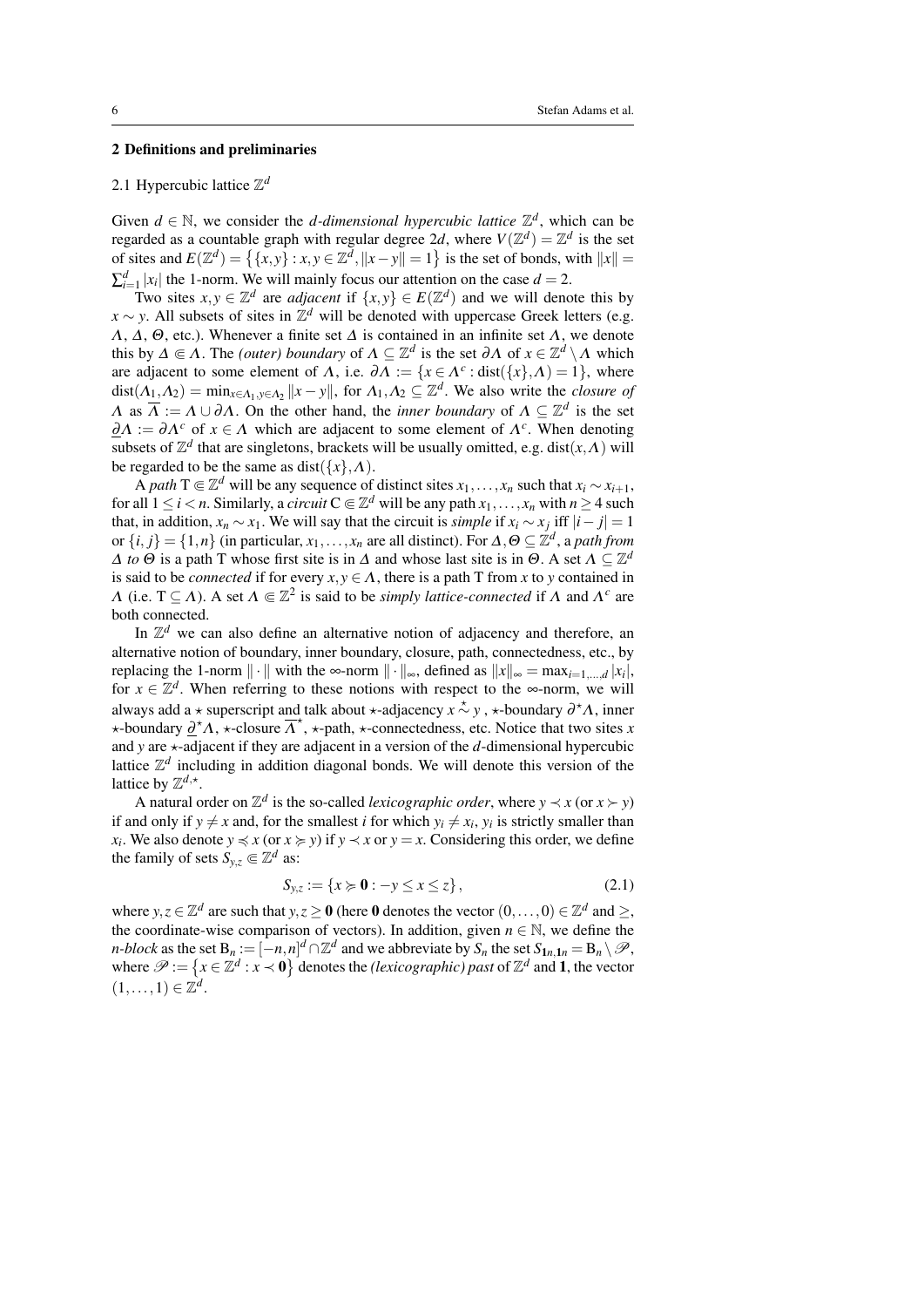# <span id="page-6-0"></span>2.2 Configuration spaces

Consider a finite set of *symbols*  $\mathscr A$  called the *alphabet*. A *configuration* is a map  $\theta: \Lambda \to \mathscr{A}$ , for some  $\theta \neq \Lambda \subseteq \mathbb{Z}^d$  (i.e.  $\theta \in \mathscr{A}^{\Lambda}$ ), which will be usually denoted with lowercase Greek letters θ, τ, υ. The set Λ is called the *shape* of θ, and a configuration will be said to be finite if its shape is finite. For any configuration  $\theta$  with shape  $\Lambda$ and  $\Delta \subseteq \Lambda$ ,  $\theta(\Delta)$  denotes the restriction of  $\theta$  to  $\Delta$ , i.e. the *sub-configuration* of  $\theta$ occupying  $Δ$ . We will usually save the Greek letters  $ξ$  and  $η$  to denote configurations whose shape is the boundary  $\partial \Lambda$  of some given set  $\Lambda$ . For  $\Lambda_1$  and  $\Lambda_2$  disjoint sets,  $\theta \in$  $\mathscr{A}^{\Lambda_1}$  and  $\tau \in \mathscr{A}^{\Lambda_2}$ ,  $\theta \tau$  will be the configuration on  $\Lambda_1 \sqcup \Lambda_2$  defined by  $(\theta \tau)(\Lambda_1) = \theta$ and  $(\theta \tau)(\Lambda_2) = \tau$ . For  $a \in \mathcal{A}$  and  $\Lambda \subseteq \mathbb{Z}^d$ ,  $a^{\Lambda}$  denotes the configuration of all  $a$ 's on A. A *point* is a configuration with shape  $\mathbb{Z}^d$ , i.e. an element of  $\mathscr{A}^{\mathbb{Z}^d}$ , usually denoted with the Greek letter  $\omega$ .

Given sets  $\Lambda_1, \Lambda_2 \subseteq \mathbb{Z}^d$ ,  $\Lambda \subseteq \Lambda_1 \cap \Lambda_2$  and a pair of configurations  $\theta \in \mathscr{A}^{\Lambda_1}$ ,  $\tau \in$  $\mathcal{A}^{\Lambda_2}$ , we define the *set of* Δ*-disagreement* as:

$$
\Sigma_{\Delta}(\theta, \tau) := \{ x \in \Delta : \theta(x) \neq \tau(x) \},\tag{2.2}
$$

i.e. the set of sites in  $\Delta$  where  $\theta$  and  $\eta$  differ.

The map  $\sigma : \mathbb{Z}^d \times \mathcal{A}^{\mathbb{Z}^d} \to \mathcal{A}^{\mathbb{Z}^d}$  will be the *shift action* on  $\mathcal{A}^{\mathbb{Z}^d}$  defined by  $(x, \omega) \mapsto \sigma_x(\omega)$ , where  $x \in \mathbb{Z}^d$  and  $\omega \in \mathcal{A}^{\mathbb{Z}^d}$ , with  $(\sigma_x(\omega))(y) = \omega(x + y)$ , for  $y \in \mathbb{Z}^d$ . We also extend the shift action  $\sigma_x$  to configurations with arbitrary shapes, i.e. given  $\theta \in \mathscr{A}^{\Lambda}$ , we define  $\sigma_x(\theta) \in \mathscr{A}^{\Lambda-x}$  as the configuration such that  $(\sigma_x(\theta))(y) =$  $\theta(x+y)$ , for  $y \in \Lambda - x$ .

Given a point  $\omega \in \mathscr{A}^{\mathbb{Z}^d}$ , we define its *orbit* as the set  $O(\omega) := {\{\sigma_x(\omega)\}}_{x \in \mathbb{Z}^d}$ . We will say that a point  $\omega$  is *periodic* if  $|O(\omega)| < \infty$ .

### <span id="page-6-1"></span>2.3 Borel probability measures

Given a configuration  $\theta \in \mathscr{A}^{\Lambda}$ , we define the *cylinder set*  $[\theta]_{\Lambda} := \{ \omega \in \mathscr{A}^{\mathbb{Z}^d}$ .  $ω(Λ) = θ$ } (or just [θ], if Λ is understood). We denote by  $\mathscr{F}_{Λ}$  the σ-algebra generated by all the cylinder sets with shape  $\Lambda$  and set  $\mathscr{F} := \mathscr{F}_{\mathbb{Z}^d}$ .

A *Borel probability measure*  $\mu$  on  $\mathcal F$  is a measure determined by its values on cylinder sets of finite configurations such that  $\mu(\mathscr{A}^{\mathbb{Z}^d}) = 1$ . Given a cylinder set  $[\theta]$ , we will just write  $\mu(\theta)$  for the value of  $\mu([\theta])$ . The *support* of such a measure  $\mu$  is defined as:

$$
\text{supp}(\mu) := \left\{ \omega \in \mathscr{A}^{\mathbb{Z}^d} : \mu(\omega(\Lambda)) > 0, \text{ for all } \Lambda \Subset \mathbb{Z}^d \right\}. \tag{2.3}
$$

Given  $\Delta \subseteq \Lambda \subseteq \mathbb{Z}^d$  and a measure  $\mu$  on  $\mathscr{F}_{\Lambda}$ , we denote by  $\mu|_{\Delta}$  the restriction (or projection or marginalization) of  $\mu$  to  $\mathscr{F}_\Delta$ .

A measure  $\mu$  is *shift-invariant* (or *stationary*) if  $\mu(\sigma_x(A)) = \mu(A)$ , for all measurable sets  $A \in \mathcal{F}$  and  $x \in \mathbb{Z}^d$ . Given any point  $\omega \in \mathcal{A}^{\mathbb{Z}^d}$  and  $A \in \mathcal{F}$ , we define the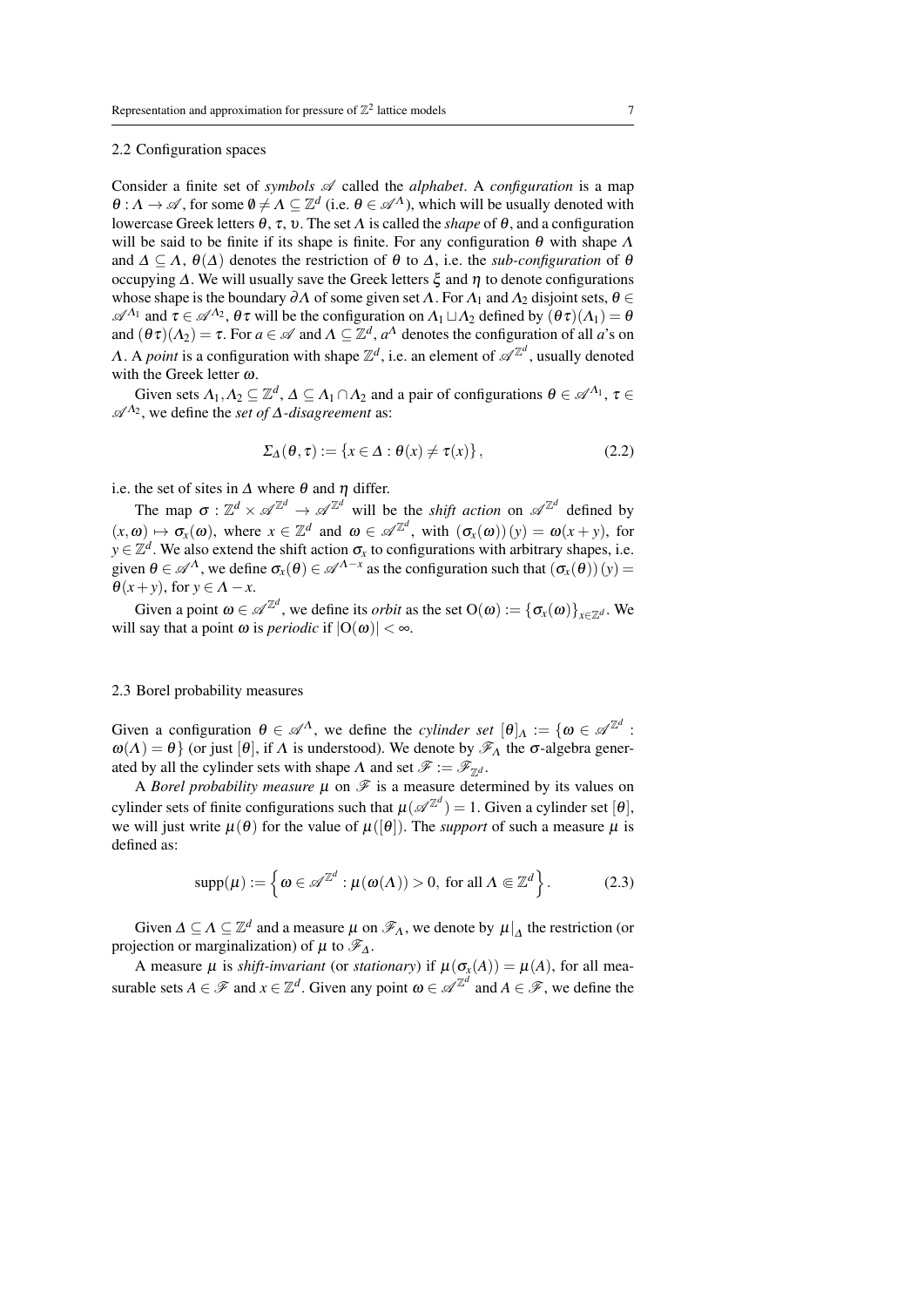*delta-measure supported on* ω as the measure:

$$
\delta_{\omega}(A) = \begin{cases} 1 & \text{if } \omega \in A, \\ 0 & \text{otherwise.} \end{cases}
$$
 (2.4)

If  $\omega$  is a periodic point with orbit  $O(\omega) = {\omega_1, \dots, \omega_k}$ , we define  $v^{\omega}$  to be the shift-invariant Borel probability measure supported on  $O(\omega)$  given by:

$$
v^{\omega} := \frac{1}{k} \left( \delta_{\omega_1} + \dots + \delta_{\omega_k} \right). \tag{2.5}
$$

#### <span id="page-7-0"></span>2.4 Markov random fields

**Definition 2.1.** *Given*  $Λ ⊆ \mathbb{Z}^d$ *, a probability measure*  $ρ$  *on*  $\mathscr{A}^Λ$  *is a* Markov random field ( $\Lambda$ -MRF) *if, for any subset*  $\Theta \subseteq \Lambda$ , any  $\theta \in \mathscr{A}^{\Theta}$ , any  $\Delta \subseteq \Lambda$  *s.t.* ∂ $\Theta \cap \Lambda \subseteq \Delta \subseteq$  $\Lambda \setminus \Theta$ , and any  $\tau \in \mathscr{A}^{\Delta}$  *with*  $\rho(\tau) > 0$ , *it is the case that:* 

$$
\rho(\theta|\tau) = \rho(\theta|\tau(\partial\Theta \cap \Lambda)). \tag{2.6}
$$

*In other words, an MRF is a measure where every finite configuration conditioned to its boundary is independent of the configuration on the complement.*

#### <span id="page-7-1"></span>3 Specifications, Gibbs measures and pressure

#### <span id="page-7-2"></span>3.1 Gibbs specifications

Fix a dimension  $d \in \mathbb{N}$  and let  $\mathscr{E} = (\mathscr{E}_1, \dots, \mathscr{E}_d)$  be a *set of constraints* such that  $\mathscr{E}_i \subseteq \mathscr{A}^2$ , for  $i = 1, ..., d$ . Given any set  $\Lambda \subseteq \mathbb{Z}^d$  and a configuration  $\theta \in \mathscr{A}^{\Lambda}$ , we say that  $\theta$  is *feasible* for  $\mathcal{E}$  if for every  $x \in \Lambda$  such that  $\{x, x + e_i\} \subseteq \Lambda$ , we have that  $(\theta(x), \theta(x+e_i)) \notin \mathcal{E}_i$ , where  $e_1, \ldots, e_d$  is the canonical basis. The *nearest-neighbour shift of finite type (n.n. SFT)*  $\Omega(\mathscr{E})$  induced by  $\mathscr{E}$ , is the set of points:

$$
\Omega(\mathscr{E}) := \left\{ \boldsymbol{\omega} \in \mathscr{A}^{\mathbb{Z}^d} : \boldsymbol{\omega} \text{ is feasible} \right\}. \tag{3.1}
$$

We will always assume that  $\Omega(\mathscr{E}) \neq \emptyset$ .

In the symbolic dynamics literature, a feasible configuration on a set  $\Lambda$  is called *locally admissible*, and is called *globally admissible* if it also extends to a point of  $\Omega(\mathscr{E}).$ 

Notice that  $\Omega(\mathscr{E})$  is always a shift-invariant set, i.e.  $\sigma_{\mathfrak{X}}(\Omega(\mathscr{E})) = \Omega(\mathscr{E})$ , for all  $x\!\in\!\mathbb{Z}^d.$  Given a n.n. SFT  $\Omega(\mathscr{E}),$   $\mathscr{M}_1(\Omega(\mathscr{E}))$  denotes the set of Borel probability measures whose support supp $(\mu)$  is contained in  $\Omega(\mathscr{E})$  and  $\mathscr{M}_{1,\sigma}(\Omega(\mathscr{E})) \subseteq \mathscr{M}_1(\Omega(\mathscr{E}))$ , the corresponding subset of shift-invariant Borel probability measures. Given a configuration  $\theta \in \mathscr{A}^{\Lambda}$ ,  $[\theta]_{\Lambda}^{\Omega(\mathscr{E})}$  will denote the set  $[\theta]_{\Lambda} \cap \Omega(\mathscr{E})$  (or just  $[\theta]^{\Omega(\mathscr{E})}$  if  $\Lambda$  is understood).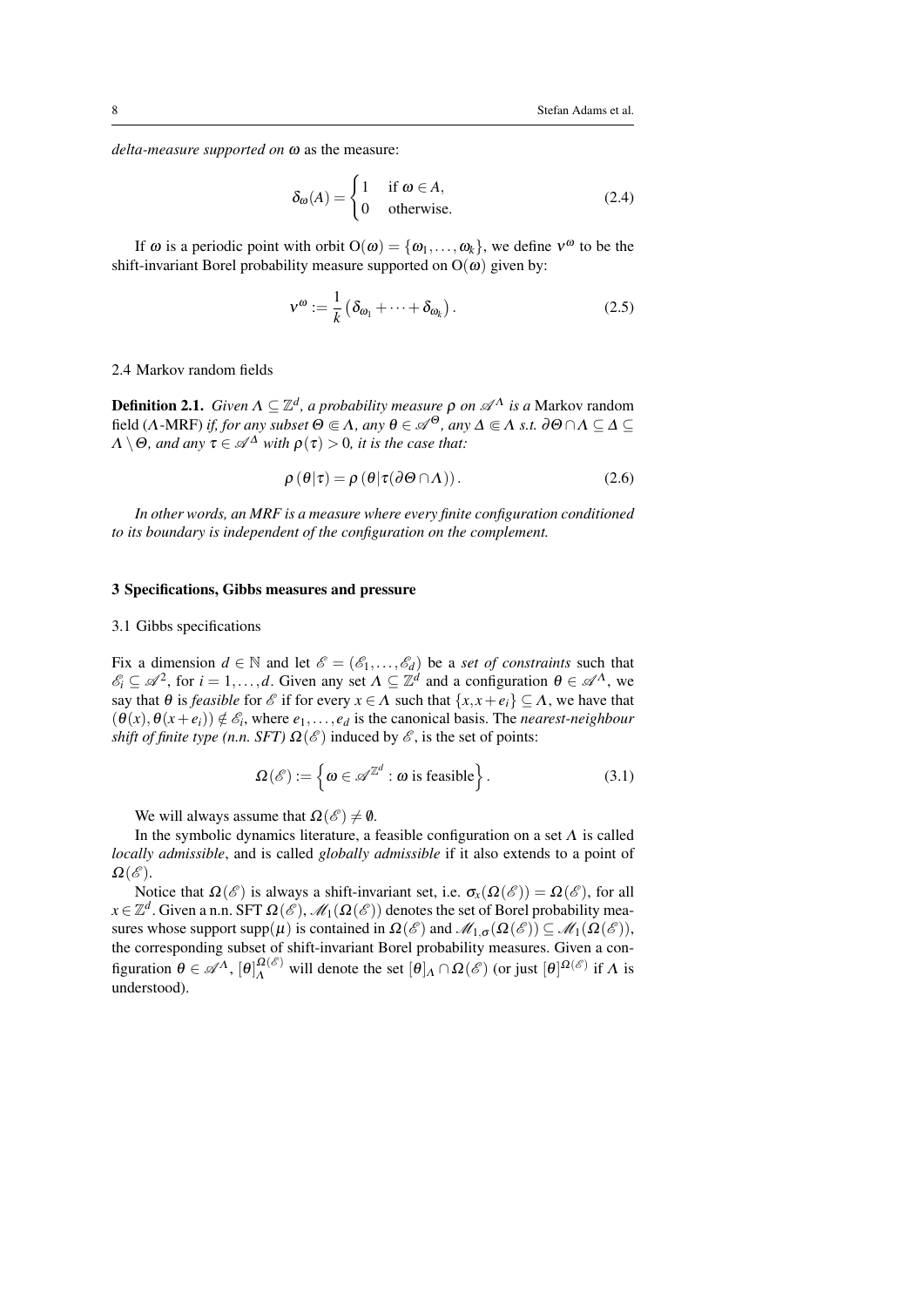**Definition 3.1.** A nearest-neighbour (n.n.) interaction *for a set of constraints*  $\mathcal{E}$  *is a real-valued shift-invariant function* Φ *from the set of configurations on sites x and feasible configurations on bonds*  $\{x, x + e_i\}$  *to*  $\mathbb{R}$ *, for*  $x \in \mathbb{Z}^d$  *and*  $i = 1, ..., d$ *. Here, shift-invariance means that*  $\Phi(\sigma_x(\theta)) = \Phi(\theta)$  *for configurations*  $\theta$  *on sites* and bonds, and for all  $x \in \mathbb{Z}^d$ .

Often in the literature a n.n. interaction is not required to be shift-invariant. Our assumption of shift-invariance on a n.n. interaction fits naturally with the shift-invariance of a n.n. SFT. Clearly, a n.n. interaction is defined by only finitely many numbers, namely the values of the interaction on configurations on  $\{0\}$  and bonds  $\{0, e_i\}$ , for  $i = 1, ..., d$ .

We can view an interaction  $\Phi$  as implicitly determining the constraints  $\mathscr{E}$ , and hence  $\Omega(\mathscr{E})$ , by the absence of  $\mathscr{E}$  from the domain of  $\Phi$ . Some authors incorporate the constraints by allowing the interaction to take the value  $+\infty$ .

**Definition 3.2.** Given a n.n. interaction  $\Phi$  *for a set of constraints*  $\mathscr E$  *and a set*  $\Lambda \Subset \mathbb Z^d$ , *we define the energy function*  $E_A^{\Phi}$  :  $\mathscr{A}^{\Lambda} \to \mathbb{R}$  *as:* 

$$
E_{\Lambda}^{\Phi}(\theta) := \sum_{x \in \Lambda} \Phi(\theta(x)) + \sum_{i=1}^{d} \sum_{\{x, x + e_i\} \subseteq \Lambda} \Phi(\theta(\{x, x + e_i\})),
$$
(3.2)

*where θ is any feasible configuration in*  $\mathcal{A}^{\Lambda}$ *. We define the* partition function *of*  $\Lambda$ *as:*

$$
Z_{\Lambda}^{\Phi} := \sum_{\theta \text{ feasible}} \exp\left(-E_{\Lambda}^{\Phi}(\theta)\right),\tag{3.3}
$$

*and the following* boundary-free *probability measure on*  $\mathscr{A}^{\Lambda}$ :

$$
\pi_{\Lambda}^{(f)}(\theta) := \begin{cases} \frac{1}{Z_{\Lambda}^{\Phi}} \exp\left(-\mathcal{E}_{\Lambda}^{\Phi}(\theta)\right) & \text{if } \theta \text{ is feasible}, \\ 0 & \text{otherwise.} \end{cases}
$$
(3.4)

*Analogously, for an arbitrary*  $\omega \in \Omega(\mathscr{E})$ *, we can take*  $\xi = \omega(\partial \Lambda)$  *and consider:* 

$$
Z_{\Lambda}^{\Phi,\xi} := \sum_{\theta:\ \theta\xi \text{ feasible}} \exp\left(-E_{\overline{\Lambda}}^{\Phi}(\theta\xi)\right),\tag{3.5}
$$

*and then define the*  $\xi$ -boundary *probability measure on*  $\mathscr{A}^{\Lambda}$ :

$$
\pi_{\Lambda}^{\xi}(\theta) := \begin{cases} \frac{1}{Z_{\Lambda}^{\Phi,\xi}} \exp\left(-E_{\overline{\Lambda}}^{\Phi}(\theta \xi)\right) & \text{if } \theta \xi \text{ is feasible}, \\ 0 & \text{otherwise.} \end{cases}
$$
(3.6)

*The collection*  $\pi = \{\pi_A^{\xi}, \pi_A^{\xi}\}$  $\{\xi_A^{\xi}\}_{A,\xi}$  *is called a*  $\mathbb{Z}^d$  Gibbs specification *for the n.n. interaction*  $\Phi$ *. For*  $\Delta \subseteq \Lambda$  *and*  $\tau \in \mathscr{A}^{\Delta}$ *, we marginalize as follows:* 

$$
\pi_{\Lambda}^{\xi}(\tau) = \sum_{\theta \in \mathscr{A}^{\Lambda} : \theta(\Delta) = \tau} \pi_{\Lambda}^{\xi}(\theta). \tag{3.7}
$$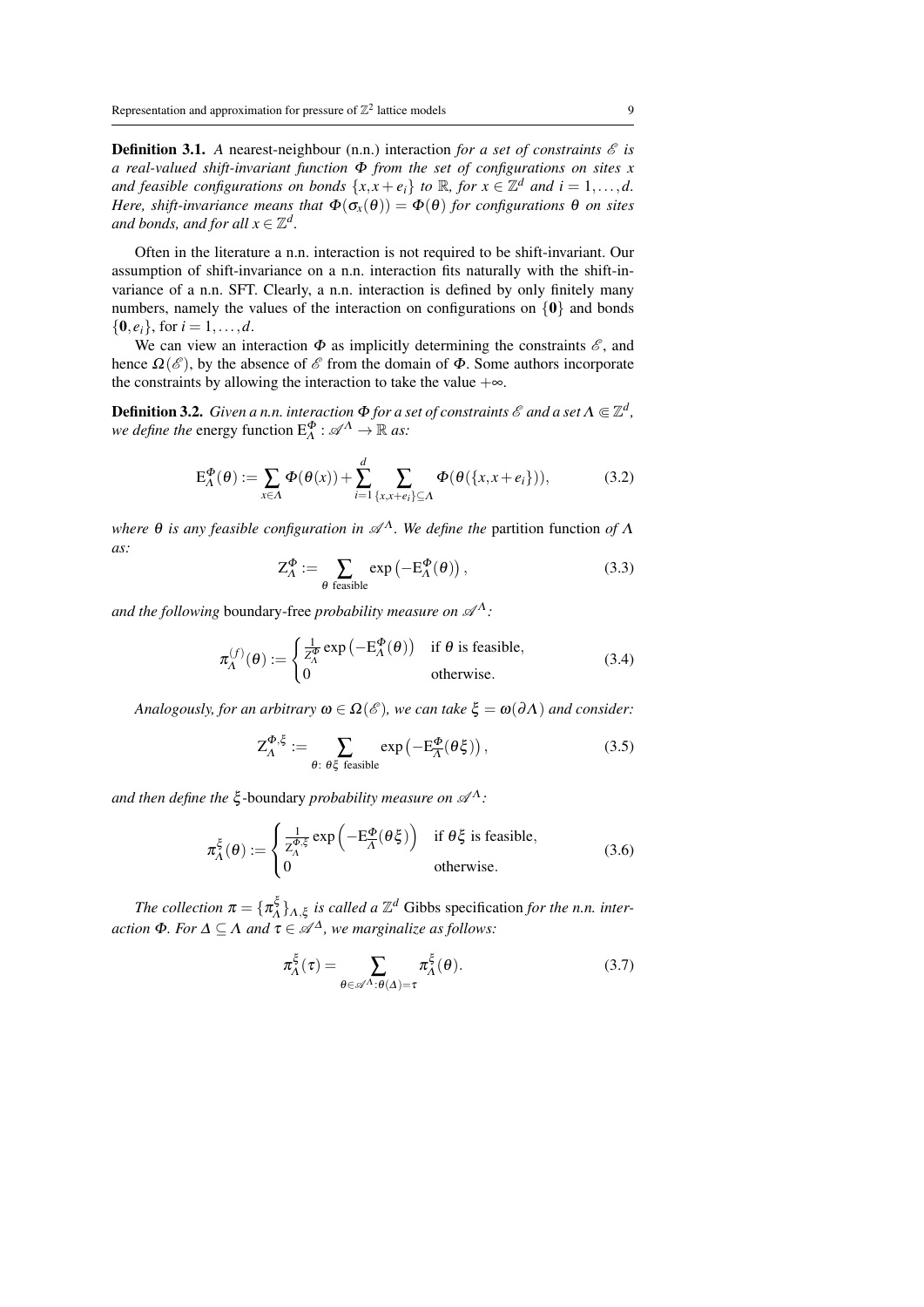<span id="page-9-2"></span>Notice that each  $\pi_A^{\xi}$  $\mathcal{A}^{\varsigma}$  is an MRF on  $\mathcal{A}^{\Lambda}$ . In addition, a Gibbs specification  $\pi$  as defined above is always stationary, in the sense that  $\pi_{\Lambda - x}^{\sigma_x(\xi)}$  $\frac{\sigma_x(\xi)}{\Lambda-x}(\sigma_x(A)) = \pi_A^{\xi}$  $\chi^{\mathsf{G}}_{\Lambda}(A)$ , for every  $A \subseteq \mathcal{A}^{\Lambda}$ . We will usually think of the set of restrictions  $\mathcal{E}$  implicit when considering a n.n. interaction  $\Phi$ . Given a point  $\omega \in \Omega(\mathscr{E})$ , we will abbreviate:

$$
\pi_{\Lambda}^{\omega}(\cdot) := \pi_{\Lambda}^{\omega(\partial \Lambda)}(\cdot). \tag{3.8}
$$

# <span id="page-9-0"></span>3.2 Gibbs measures

Definition 3.3. *A* nearest-neighbour (n.n.) Gibbs measure *for a n.n. interaction* Φ *is*  $a$  measure  $\mu\in \mathscr{M}_1(\Omega(\mathscr{E}))$  such that for any  $\Lambda\Subset \mathbb{Z}^d$  and  $\omega\in \mathscr{A}^{\mathbb{Z}^d}$  with  $\mu(\omega(\partial\Lambda))>$ 0, we have that  $Z_A^{\Phi, \omega(\partial A)} > 0$  and:

$$
\mu(\theta|\mathscr{F}_{\Lambda^c})(\omega) = \pi_\Lambda^{\omega}(\theta) \mu \text{-} a.s., \tag{3.9}
$$

*for*  $\theta \in \mathscr{A}^{\Lambda}$ *, where*  $\{\pi_{\Lambda}^{\xi}\}$  $\{A^{\xi}_{\Lambda}\}_{\Lambda,\xi}$  is the stationary  $\mathbb{Z}^{d}$  Gibbs specification for  $\Phi$ .

While our interactions and specifications are assumed to be shift-invariant, a Gibbs measure for such an interaction may or may not be stationary. The definition of n.n. Gibbs measure, shows that such a measure is an MRF. The definition is stated only for cylinder events  $[\theta]$  in  $\Lambda$ , but this is equivalent to the usual definition with general events  $A \in \mathscr{F}$  instead.

Every n.n. interaction  $\Phi$  has at least one (stationary) n.n. Gibbs measure (special case of a general result in [\[35,](#page-43-0) Theorem 3.7 and Theorem 4.2]). For a single  $\Phi$ , multiple Gibbs measures can exist. This phenomenon is usually called a *phase transition*.

## <span id="page-9-1"></span>3.3 Pressure

Now we proceed to define the pressure of a n.n. interaction Φ.

**Definition 3.4.** *Given a n.n. interaction*  $\Phi$  *for a set of restrictions*  $\mathscr{E}$ *, the* pressure of Φ *is defined as:*

$$
P(\Phi) := \lim_{n \to \infty} \frac{1}{|B_n|} \log Z_{B_n}^{\Phi}.
$$
 (3.10)

 $Given n \in \mathbb{N}$ , we can also define an analogous version  $\hat{\mathsf{Z}}_{\mathsf{B}_n}^{\Phi}$  of the partition func*tion*  $Z_{\text{B}_{n}}^{\Phi}$ , but over globally admissible configurations:

$$
\hat{Z}_{\mathsf{B}_n}^{\Phi} := \sum_{\theta \in \mathscr{A}^{\mathsf{B}_n}: [\theta]^{Q(\mathscr{E})} \neq \emptyset} \exp\left(-\mathsf{E}_{\mathsf{B}_n}^{\Phi}(\theta)\right). \tag{3.11}
$$

Notice that  $\hat{Z}_{B_n}^{\Phi} \leq Z_{B_n}^{\Phi}$ . The following result states that in the normalized limit, both quantities coincide.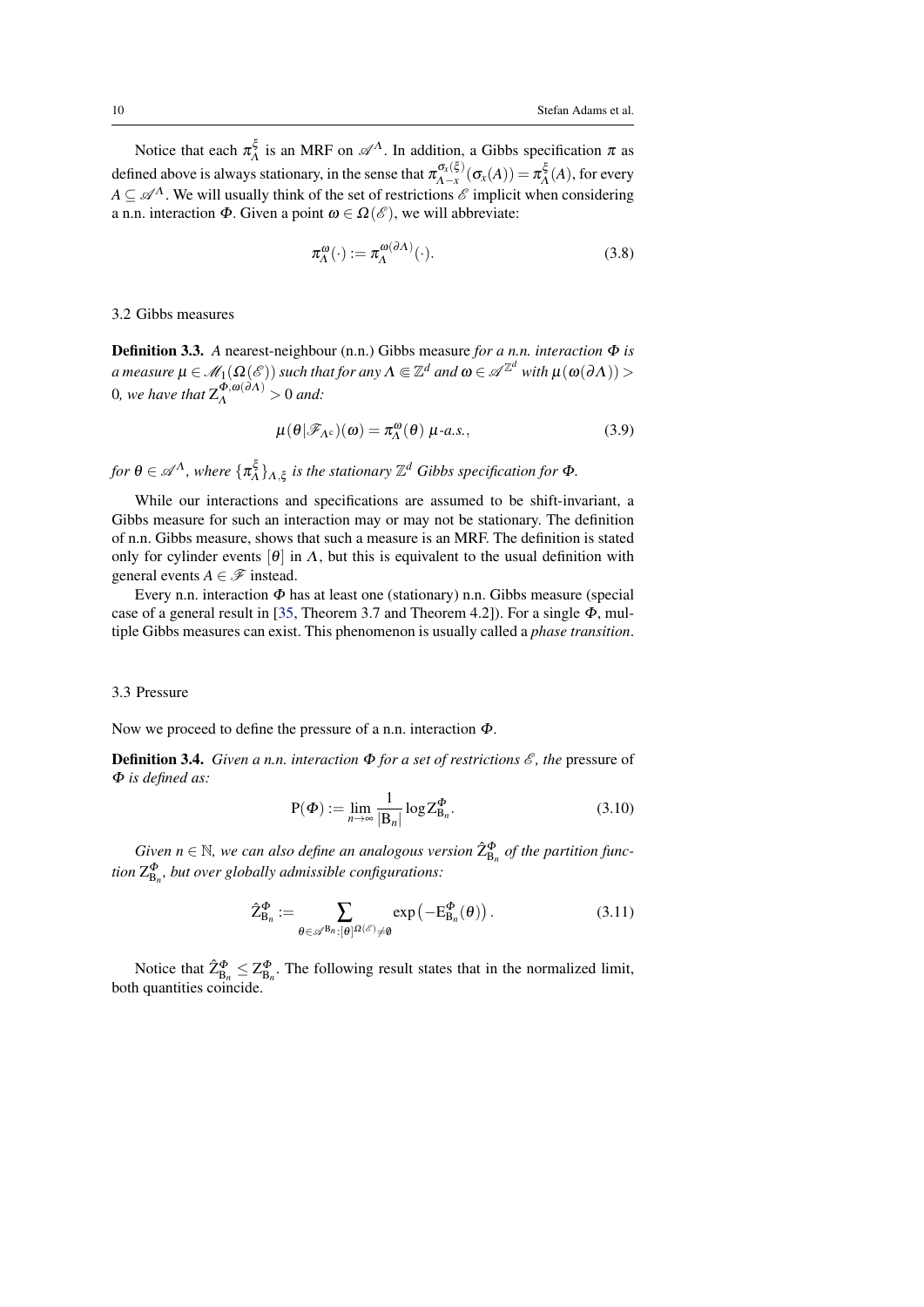<span id="page-10-4"></span><span id="page-10-3"></span>Theorem 3.1 ([\[35,](#page-43-0) Theorem 3.4], see also [\[14,](#page-41-5) Theorem 2.5]). *Given a n.n. interaction* Φ *for a set of restrictions* E *:*

$$
P(\Phi) = \lim_{n \to \infty} \frac{1}{|B_n|} \log \hat{Z}_{B_n}^{\Phi}.
$$
 (3.12)

The pressure is the main quantity of interest in this paper. Our goals are to find simple representations of pressure in terms of very special configurations and use this to develop efficient (in principle) algorithms to approximate the pressure.

#### <span id="page-10-0"></span>4 Main models: Potts, Widom-Rowlinson and hard-core

In this section we introduce the three main families of lattice models studied in this paper. The first one will be the Potts model, which can be regarded as a generalization of the Ising model by considering more than two types of particles. The second one, the Widom-Rowlinson model, is also a multi-type particle system but with hard-core exclusion between particles of different type. The third one is the classical hard-core model.

#### <span id="page-10-1"></span>4.1 The (ferromagnetic) Potts model

Given  $d, q \in \mathbb{N}$  and  $\beta > 0$ , the  $\mathbb{Z}^d$  (ferromagnetic) Potts model with q types and inverse *temperature*  $\beta$  is defined over the alphabet  $\mathcal{A}_q = \{1, \ldots, q\}$  and given by the n.n. interaction:

$$
\Phi_{\beta}(\theta) = \begin{cases}\n-\beta & \text{if } \theta(x) = \theta(x + e_i), \\
0 & \text{if } \theta(x) \neq \theta(x + e_i),\n\end{cases}
$$
\n(4.1)

for  $\theta \in \mathcal{A}_q^{\{x, x+e_i\}}$ ,  $x \in \mathbb{Z}^d$ ,  $i = 1, \ldots, d$ , where the constraints  $\mathcal{E}_i$  are empty. The specification  $\pi_{\beta}^{\text{FP}} = {\{\pi_{\beta,A}^{\xi}\}}_{A,\xi}$  induced by  $\Phi_{\beta}$  defines the (ferromagnetic) Potts model, where neighbouring sites preferably align to each other with the same type or "colour" from the alphabet  $\mathscr{A}_a$ .

A measure  $\mu \in \mathscr{M}_1(\mathscr{A}_q^{\mathbb{Z}^d})$  is called a *Potts Gibbs measure* for  $q$  types and inverse temperature  $\beta > 0$  if it is a n.n. Gibbs measure for the specification  $\pi_{\beta}^{\text{FP}}$  above.

**Theorem 4.1** ([\[6\]](#page-41-11)). For the  $\mathbb{Z}^2$  (ferromagnetic) Potts model with q types and inverse *temperature* β*, there exists a critical inverse temperature*  $β<sub>c</sub>(q) := log(1 + \sqrt{q})$  *such that uniqueness of Gibbs measures holds for*  $\beta < \beta_c(q)$  *and for*  $\beta > \beta_c(q)$  *there is a phase transition.*

#### <span id="page-10-2"></span>4.2 The (multi-type) Widom-Rowlinson model

Given  $d, q \in \mathbb{N}$  and  $\lambda > 0$ , the  $\mathbb{Z}^d$  *Widom-Rowlinson model with q types and activity*  $\lambda$  is defined over the alphabet  $\mathscr{B}_q = \{0, 1, \ldots, q\}$ , and given by the set of constraints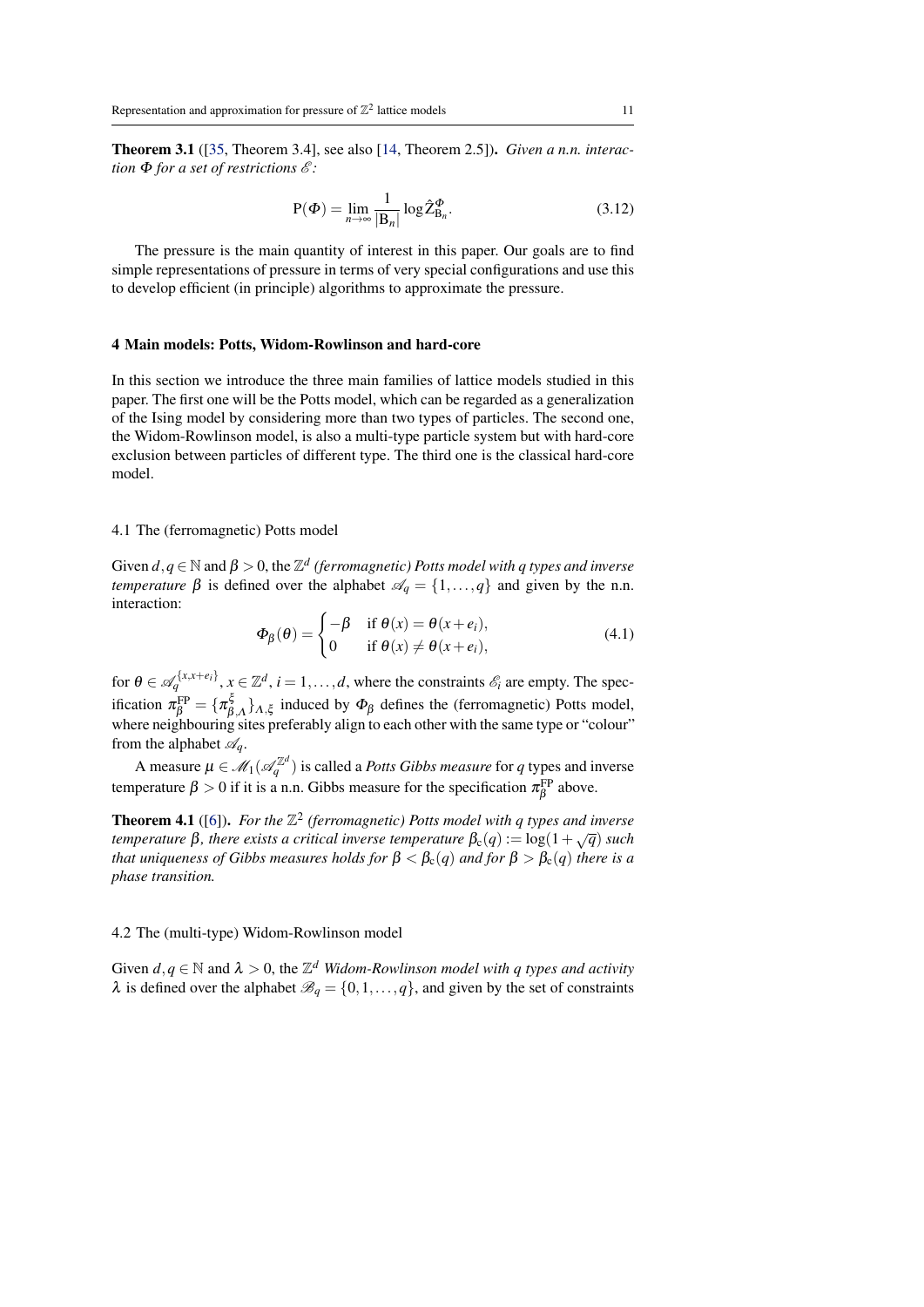<span id="page-11-1"></span> $\mathscr{E} = (\mathscr{E}_1, \ldots, \mathscr{E}_d)$ , where  $\mathscr{E}_i = \{ \theta \in (\mathscr{B}_q \setminus \{0\})^2 : \theta(1) \neq \theta(2) \}$ , for all  $i = 1, \ldots, d$ , and by the n.n. interaction for  $\mathscr E$  over configurations on sites:

$$
\Phi_{\lambda}(\theta) = \begin{cases}\n-\log(\lambda) & \text{if } \theta \in \{1, ..., q\}, \\
0 & \text{if } \theta = 0,\n\end{cases}
$$
\n(4.2)

where  $\theta \in \mathcal{B}_q^{\{x\}}$  and  $x \in \mathbb{Z}^d$ . The specification  $\pi_\lambda^{WR} = {\{\pi_{\lambda,A}^{\xi}\}}_{A,\xi}$  induced by  $\Phi_\lambda$  defines the (multi-type) Widom-Rowlinson model, where neighbouring sites are forced to align to each other with the same type or "colour" from the alphabet  $\mathcal{B}_q$  or with 0.

A measure  $\mu \in \mathcal{M}_1(\mathcal{B}_q^{\mathbb{Z}^d})$  is called a *Widom-Rowlinson Gibbs measure* for *q* types and activity  $\lambda > 0$  if it is a n.n. Gibbs measure for the specification  $\pi_\lambda^{WR}$  above.

**Theorem 4.2** ([\[36\]](#page-43-4), see also [\[19\]](#page-42-5)). *For the*  $\mathbb{Z}^2$  *Widom-Rowlinson model with q types and activity* λ*, uniqueness of Gibbs measures holds for sufficiently small* λ *and there is a phase transition for sufficiently large* λ*.*

# <span id="page-11-0"></span>4.3 The hard-core lattice gas model

Given  $\gamma > 0$ , the  $\mathbb{Z}^d$  *hard-core model with activity*  $\gamma$  is defined over the alphabet  $\{0,1\}$ , and given by the set of constraints  $\mathscr{E}$ , where  $\mathscr{E}_i = \{(1,1)\}\$ , for all  $i = 1, \ldots, d$ , and the the n.n. interaction for  $\mathscr E$  over configurations on sites:

$$
\Phi_{\gamma}(\theta) = \begin{cases}\n-\log(\gamma) & \text{if } \theta = 1, \\
0 & \text{if } \theta = 0,\n\end{cases}
$$
\n(4.3)

for  $\theta \in \{0,1\}^{\{x\}}$ ,  $x \in \mathbb{Z}^d$ . The specification  $\pi_\gamma^{\text{HC}} = {\{\pi_{\gamma,A}^{\xi}\}}_{\Lambda,\xi}$  induced by  $\Phi_\gamma$  defines the hard-core model, where neighbouring sites cannot be both 1.

A measure  $\mu \in \mathcal{M}_1(\{0,1\}^{\mathbb{Z}^d})$  is called a *hard-core Gibbs measure* for activity  $\gamma > 0$  if it is a n.n. Gibbs measure for the specification  $\pi_{\gamma}^{\text{HC}}$  above.

**Theorem 4.3** ([\[17,](#page-41-12) Theorem 3.3]). *For the*  $\mathbb{Z}^2$  *hard-core model with activity*  $\gamma$ *, uniqueness of Gibbs measures holds for sufficiently small* γ *and there is a phase transition for sufficiently large* γ*.*

For both the Potts and Widom-Rowlinson models we will also distinguish a particular type of particle or colour in the alphabet. W.l.o.g., we can take the type *q* in  $\mathscr{A}_q$  or  $\mathscr{B}_q \setminus \{0\}$ , respectively. Given this colour, we will denote by  $\omega_q$  the fixed point  $q^{\mathbb{Z}^d}$ . For the hard-core model, we will consider the two special points  $\omega^{(e)}$  and  $\omega^{(o)}$ , given by:

$$
\omega^{(e)}(x) := \begin{cases} 0 & \text{if } \sum_i x_i \text{ is even,} \\ 1 & \text{if } \sum_i x_i \text{ is odd,} \end{cases}
$$
(4.4)

and  $\boldsymbol{\omega}^{(o)} = \sigma_{e_1}(\boldsymbol{\omega}^{(e)})$ .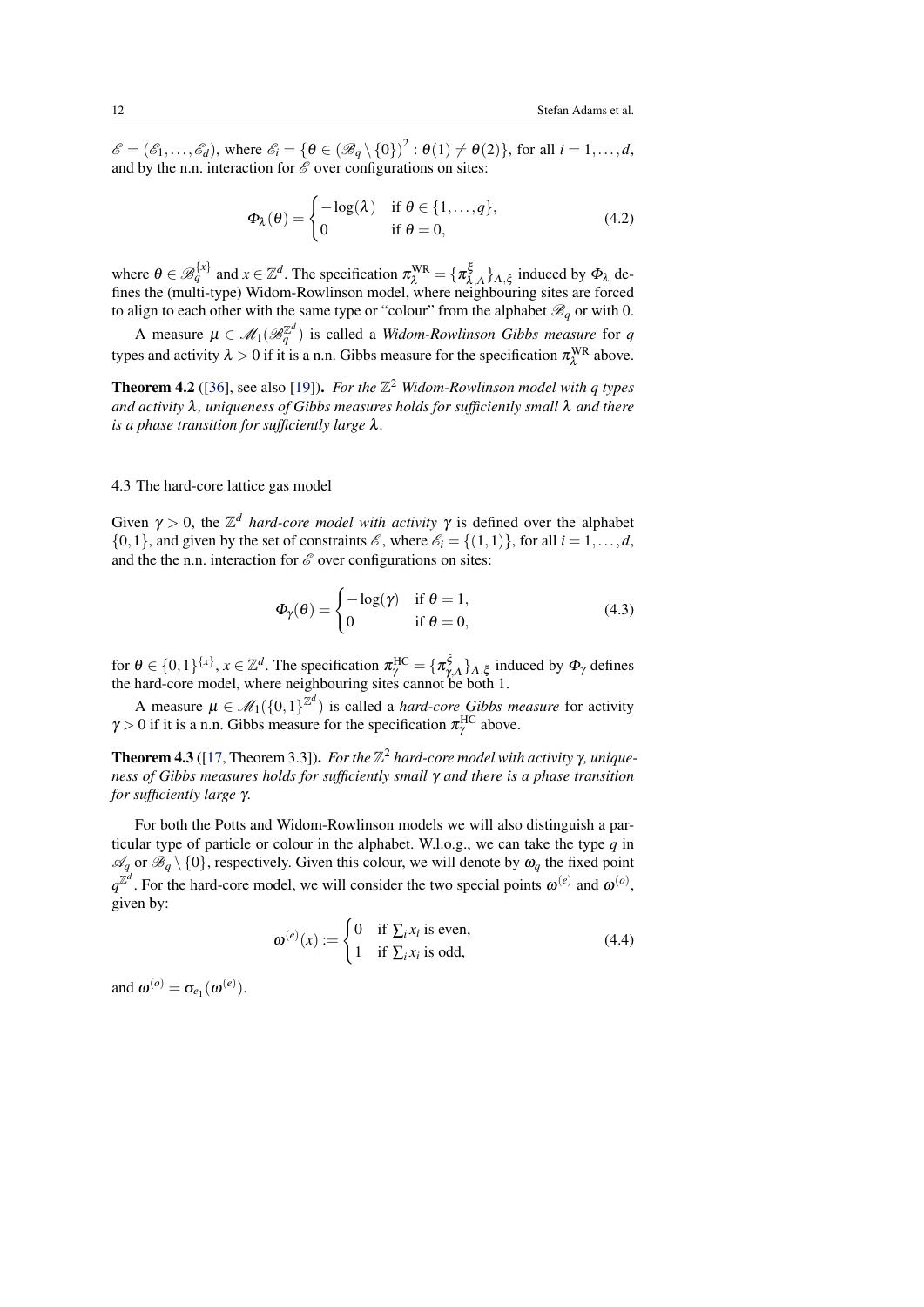## <span id="page-12-3"></span><span id="page-12-0"></span>5 Random-cluster models

The Potts and Widom-Rowlinson models have interpretations in terms of a randomcluster representation. The Potts model is related to a random-cluster model on bonds (via the so-called Edwards-Sokal coupling), while the Widom-Rowlinson is naturally related to a random-cluster model on sites.

**Definition 5.1.** *A* coupling *of two probability measures*  $\rho_1$  *on a finite set X and*  $\rho_2$ *on a finite set Y, is a probability measure*  $\mathbb P$  *on the set X*  $\times$  *Y such that, for any*  $A \subseteq X$ *and*  $B \subseteq Y$ *, we have that:* 

$$
\mathbb{P}(A \times Y) = \rho_1(A) \text{ and } \mathbb{P}(X \times B) = \rho_2(B). \tag{5.1}
$$

#### <span id="page-12-1"></span>5.1 The bond random-cluster model and the Potts model

We will make use of the *bond random-cluster model*. One of our main results, Part I of Theorem [8.1,](#page-28-2) is proven using arguments based on this model. This model is a two parameter family of dependent bond percolation models on a finite graph. We are mainly interested in finite subgraphs of  $\mathbb{Z}^2$  and we describe the model with boundary conditions indexed by  $i = 0, 1$ .

Fix a finite simply lattice-connected set of sites  $\Lambda$ . Let  $E^0(\Lambda)$  denote the set of bonds with both endpoints in  $\Lambda$  and  $E^1(\Lambda)$  the set of bonds with at least one endpoint in Λ. We speak of a bond *e* as being *open* if  $w(e) = 1$ , and as being *closed* if  $w(e) = 0$ .

**Definition 5.2.** *Given a finite simply lattice-connected set*  $\Lambda$ *, and parameters p*  $\in$  $[0,1]$  *and*  $q > 0$ *, we define the free*  $(i = 0)$  *and wired*  $(i = 1)$  *bond random-cluster distributions on*  $E^{i}(\Lambda)$  (*i* = 0,1) as the measures  $\phi_{p,q,\Lambda}^{i}$  that to each  $w \in \{0,1\}^{E^{i}(\Lambda)}$ *assigns probability proportional to:*

$$
\phi_{p,q,\Lambda}^{(i)}(w) \propto \left\{ \prod_{e \in E^i(\Lambda)} p^{w(e)} (1-p)^{1-w(e)} \right\} q^{k^i(\Lambda(w))} = \left(\frac{p}{1-p}\right)^{\#_1(w)} q^{k^i(\Lambda(w))}, \quad (5.2)
$$

*where*  $#_1(w)$  *is the number of open bonds in w and*  $k^0_\Lambda(w)$  *and*  $k^1_\Lambda(w)$  *are the number of connected components (including isolated sites) in the graphs*  $(A, \{e \in E^0(\Lambda) :$  $w(e) = 1$ ) *and*  $(\mathbb{Z}^2, E^0(\mathbb{Z}^2 \setminus \Lambda) \cup \{e \in E^1(\Lambda) : w(e) = 1\})$ *, respectively.* 

Notice that when  $q = 1$ , we recover the ordinary Bernoulli bond percolation measure  $\phi_{p,\Lambda}$ , while other choices of *q* lead to dependence between bonds. For given *p* and *q*, one can also define bond random-cluster measures  $\phi_{p,q}^{(i)}$  on  $\mathbb{Z}^2$  as a limit of finite volume measures  $\phi_{p,q}^{(i)}$  $_{p,q,\Lambda}^{(i)}$  (*i* = 0, 1).

**Theorem 5.1** ([\[17,](#page-41-12) Lemma 6.8]). *For*  $p \in [0,1]$  *and*  $q \in \mathbb{N}$ *, the limiting measures:* 

<span id="page-12-2"></span>
$$
\phi_{p,q}^{(i)} = \lim_{n \to \infty} \phi_{p,q,\Lambda_n}^{(i)}, \qquad i \in \{0,1\},\tag{5.3}
$$

*exist and are translation invariant, where*  $\{\Lambda_n\}_n$  *is any increasing sequence of finite* simply lattice-connected sets that exhausts  $\mathbb{Z}^2$ .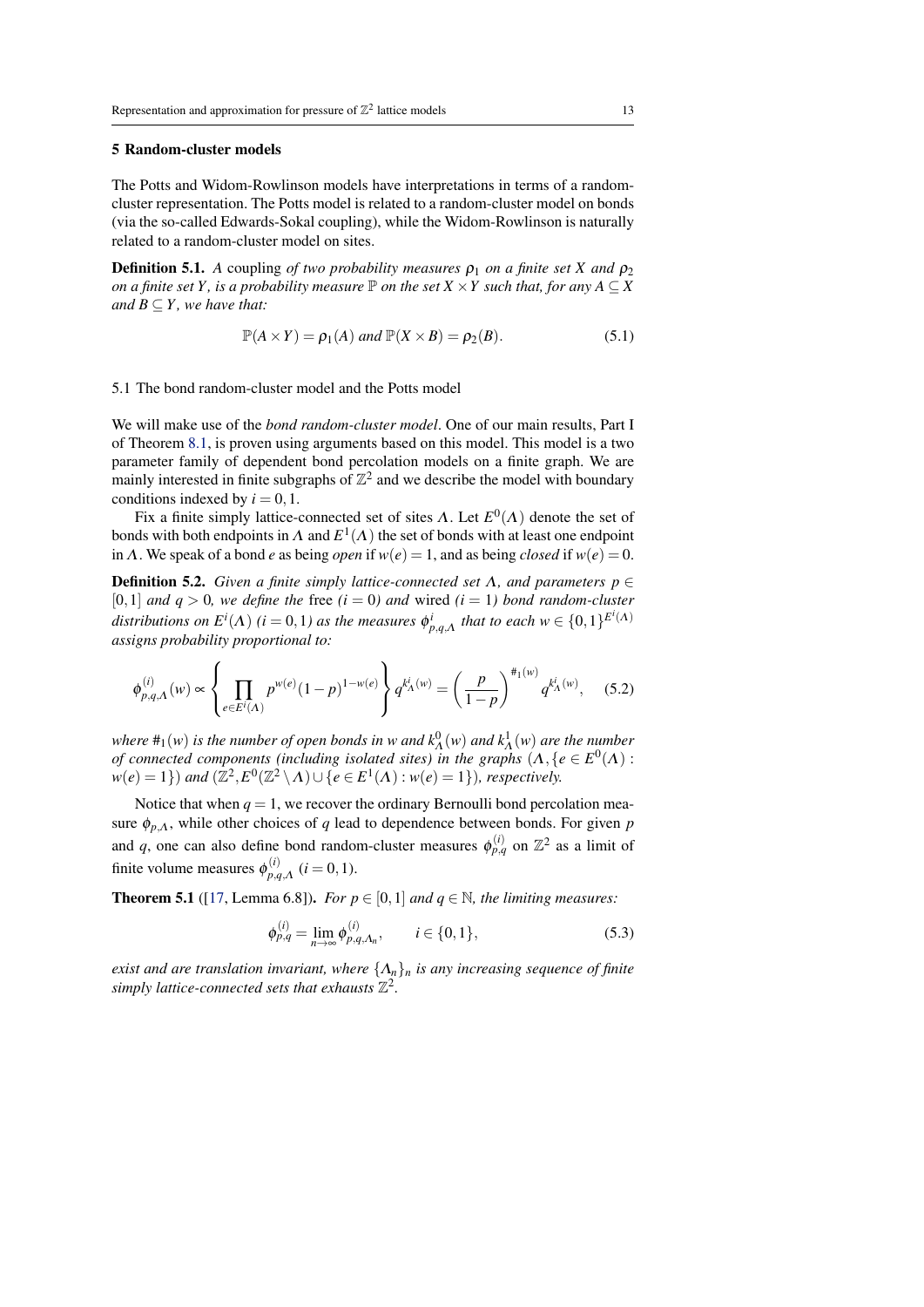<span id="page-13-1"></span>General bond random-cluster measures on  $\mathbb{Z}^2$  can be defined using an analogue of the DLR condition [\[20,](#page-42-6) Definition 4.29]. For  $q \ge 1$ , there is a value  $p_c(q)$  that delimits exactly the transition for existence of an infinite open cluster for these measures. It is known [\[20,](#page-42-6) p. 107] that for  $q \ge 1$  and  $p < p_c(q)$ , there is a unique such measure which we denote by  $\phi_{p,q}$  (characterized by the nonexistence of infinite open clusters), and that coincides with  $\phi_{p,q}^{(0)}$  and  $\phi_{p,q}^{(1)}$  in this region. It was recently proven (see [\[6\]](#page-41-11)) that  $p_c(q) = \frac{\sqrt{q}}{1 + \sqrt{q}}$  $\frac{\sqrt{q}}{1+\sqrt{q}}$ , for every  $q \ge 1$ .

Let  $p = 1 - e^{-\beta}$ . The *free Edwards-Sokal coupling*  $\mathbb{P}_{p,q}^{(0)}$  $_{p,q,\Lambda}^{(0)}$  (see [\[20\]](#page-42-6)) is a coupling between the boundary-free Potts measure  $\pi_{\beta}^{(f)}$  $\varphi_{\beta,\Lambda}^{(f)}$  and  $\phi_{p,q}^{(0)}$ *p*,*q*,Λ . The *wired Edwards-Sokal coupling*  $\mathbb{P}_{n,q}^{(1)}$  $\sum_{p,q,A}^{(1)}$  is a coupling between  $\pi_{\beta,\alpha}^{\omega_q}$  $\zeta_{\beta,\Lambda}^{\omega_q}$  and  $\phi_{p,q}^{(1)}$  $p_{q,A}^{(1)}$ . Notice that  $p_c(q) =$  $1-e^{-\beta_c(q)}$ .

These couplings are measures on pairs of site configurations and corresponding bond configurations. The projection to site configurations is the boundary-free/ω*q*boundary Potts measure, and the projection to bond configurations is the free/wired bond random-cluster measure, respectively.

<span id="page-13-0"></span>Theorem 5.2 ([\[20,](#page-42-6) Theorem 1.13]). *Let* Λ *be a finite simply lattice-connected set,*  $q \in \mathbb{N}$ *, and let*  $p \in [0,1]$  *and*  $\beta > 0$  *be such that*  $p = 1 - e^{-\beta}$ *. Then:* 

- *1.* For  $w \in \{0,1\}^{E^1(A)}$ , the conditional measure  $\mathbb{P}_{p,q}^{(1)}$  $\left(\frac{1}{p,q,\Lambda}\left(\cdot\big|\mathscr{A}_q^{\Lambda}\times\{w\}\right)$  on  $\mathscr{A}_q^{\Lambda}$  is obtained by putting random colours on entire clusters of w not connected with  $\mathbb{Z}^2\backslash \Lambda$ (of which there are  $k^1_\Lambda(w)-1$ ) and colour q on the clusters connected with  $\mathbb{Z}^2\backslash\Lambda.$ *These colours are constant on given clusters, are independent between clusters,* and the random ones are uniformly distributed on the set  $\mathcal{A}_q$ .
- 2. For  $\theta \in \mathscr{A}^{\Lambda}$ , the conditional measure  $\mathbb{P}^{(1)}_{n,q}$  $\left( \cdot \right)_{p,q,\Lambda} \left( \cdot \middle| \{ \theta \} \times \{0,1\}^{E^1(\Lambda)} \right)$  on  $\{0,1\}^{E^1(\Lambda)}$

is obtained as follows. Consider the extended configuration  $\hat{\theta} = \theta q^{\partial \Lambda}$  and an ar $b$ *itrary bond*  $e = \{x, y\} \in E^1(\Lambda)$ *. If*  $\hat{\theta}(x) \neq \hat{\theta}(y)$ *, we set*  $w(e) = 0$ *. If*  $\hat{\theta}(x) = \hat{\theta}(y)$ *, we set:*

$$
w(e) = \begin{cases} 1 & \text{with probability } p, \\ 0 & \text{otherwise,} \end{cases}
$$
 (5.4)

*the values of different w*(*e*) *being (conditionally) independent random variables.*

The couplings can be used to relate probabilities and expectations for the Potts model to corresponding events and expectations in the associated bond randomcluster model. A main example is a relation between the two-point correlation function in the Potts model and the connectivity function in the bond random-cluster model [\[20,](#page-42-6) Theorem 1.16].

By considering a displaced version of  $\mathbb{Z}^2$ , namely  $\frac{1}{2}\mathbf{1} + \mathbb{Z}^2$  (the *dual lattice*), we can define a notion of duality for bond configurations *w*. Notice that every bond  $e \in E(\mathbb{Z}^2)$  (if we think of bonds as unitary vertical and horizontal straight segments) is intersected perpendicularly by one and only one *dual bond*  $e^* \in E(\frac{1}{2}\mathbf{1} + \mathbb{Z}^2)$ , so there is a clear correspondence between  $E(\mathbb{Z}^2)$  and  $E(\frac{1}{2}\mathbf{1} + \mathbb{Z}^2)$ . We are mainly interested in wired bond random-cluster distributions on the set of sites  $\tilde{B}_n := [-n+1, n]^2 \cap \mathbb{Z}^2$ .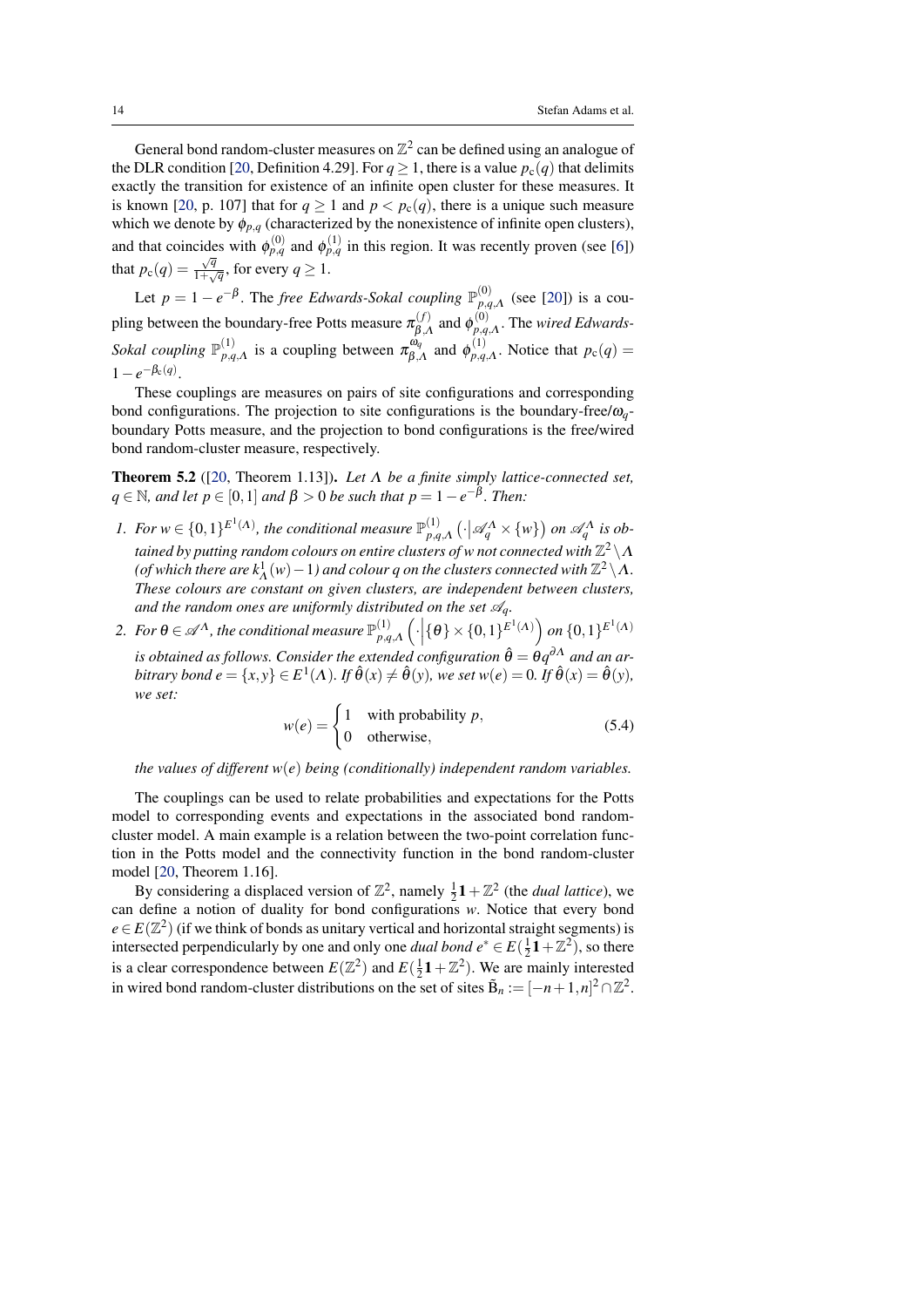<span id="page-14-4"></span>Given  $n \in \mathbb{N}$ , if we consider the set of bonds  $E^1(\tilde{B}_n)$ , it is easy to check that there is a correspondence  $e \mapsto e^*$  between this set and the set of bonds from  $\frac{1}{2}1 + \mathbb{Z}^2$  with both endpoints in  $[-n, n]^2 \cap (\frac{1}{2}\mathbf{1} + \mathbb{Z}^2)$ , which can be identified with the set  $E^0(\mathbf{B}_n)$ . Then, given a bond configuration  $w \in E^1(\tilde{B}_n)$  we can associate a dual bond configuration  $w^* \in E^0(\mathbf{B}_n)$  such that  $w^*(e^*) = 0$  if and only if  $w(e) = 1$ .

Considering this, we have the corresponding equality:

<span id="page-14-3"></span>**Proposition 5.3** ([\[20,](#page-42-6) Equation 6.12 and Theorem 6.13]). *Given*  $n \in \mathbb{N}$ ,  $p \in [0,1]$  *and q* ∈ N*:*

$$
\phi_{p,q,\tilde{\mathbf{B}}_n}^{(1)}(w) = \phi_{p^*,q,\mathbf{B}_n}^{(0)}(w^*),
$$
\n(5.5)

*for any bond configuration*  $w \in \{0,1\}^{E^1(\tilde{B}_n)}$ , where  $\tilde{B}_n = [-n+1,n]^2 \cap \mathbb{Z}^2$  and  $p^* \in$ [0,1] *is the dual value of p, which is given by:*

<span id="page-14-1"></span>
$$
\frac{p^*}{1-p^*} = \frac{q(1-p)}{p}.\tag{5.6}
$$

The previous duality result can be generalized to more arbitrary shapes and it has also a counterpart from free-to-wired boundary conditions, instead of from wired-tofree.

The unique fixed point of the map  $p \mapsto p^*$  defined by [\(5.6\)](#page-14-1) is  $\frac{\sqrt{q}}{1+q}$  $\frac{\sqrt{q}}{1+\sqrt{q}}$  and, as mentioned above, is known to coincide with the critical point  $p_c(q)$  for the existence of an infinite open cluster for the bond random-cluster model (see [\[6,](#page-41-11) Theorem 1]). It is easy to see that  $p > p_c(q)$  iff  $p^* < p_c(q)$ .

#### <span id="page-14-0"></span>5.2 The site random-cluster model and the Widom-Rowlinson model

In a similar fashion to the bond random-cluster model, we can perturb Bernoulli site percolation, where the probability measure is changed in favour of configurations with many (for  $q > 1$ ) or few (for  $q < 1$ ) connected components. The resulting model is called the *site random-cluster model*.

**Definition 5.3.** *Given*  $\Lambda \in \mathbb{Z}^2$ *, and parameters*  $p \in [0,1]$  *and*  $q > 0$ *, the* wired site random-cluster measure  $\psi_{n,q}^{(1)}$  $\chi_{p,q,\Lambda}^{(1)}$  is the probability measure on  $\{0,1\}^{\Lambda}$  which to each  $\theta \in \{0,1\}^{\Lambda}$  assigns probability proportional to:

<span id="page-14-2"></span>
$$
\psi_{p,q,\Lambda}^{(1)}(\theta) \propto \left\{ \prod_{x \in \Lambda} p^{\theta(x)} (1-p)^{1-\theta(x)} \right\} q^{\kappa_{\Lambda}(\theta)} = \lambda^{\#_1(\theta)} q^{\kappa_{\Lambda}(\theta)}, \tag{5.7}
$$

*where*  $\lambda = \frac{p}{1-p}$ ,  $\#_1(\theta)$  *is the number of* 1*'s in*  $\theta$  *and*  $\kappa_A(\theta)$  *is the number of connected components in*  $\{x \in \Lambda : \theta(x) = 1\}$  *that do not intersect*  $\underline{\partial}\Lambda$ *.* 

The *free site random-cluster measure*  $\psi_{p,q}^{(0)}$  $p_{p,q,A}^{(0)}$  is defined as in [\(5.7\)](#page-14-2) by replacing  $\kappa_A(\theta)$  by the total number of connected components in  $\Lambda$ . However, we will not require that measure in this work. In any case, taking  $q = 1$  gives the ordinary Bernoulli site percolation  $\psi_{p,\Lambda}$ , while other choices of *q* lead to dependence between sites, similarly to the bond random-cluster model.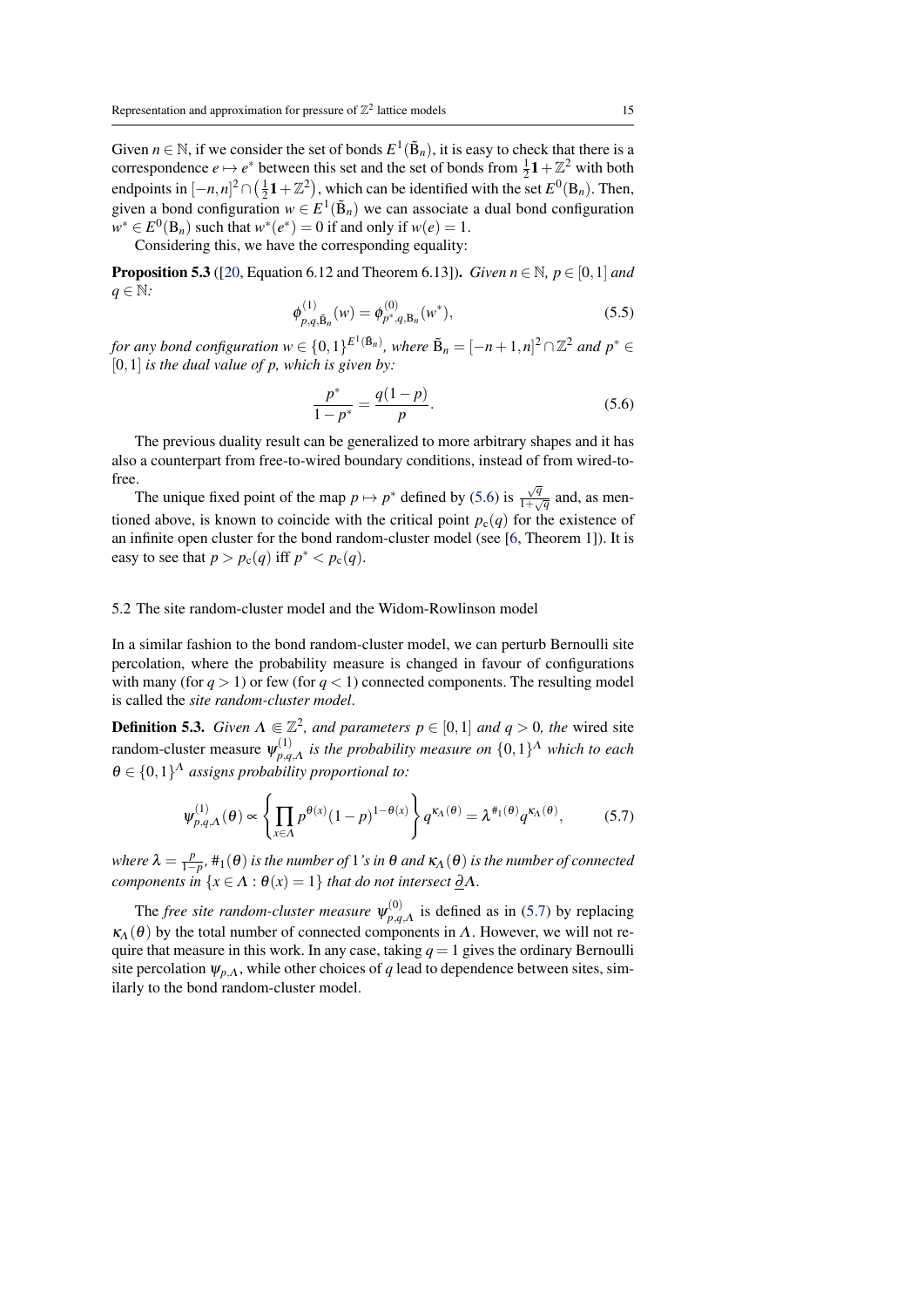<span id="page-15-3"></span><span id="page-15-1"></span>**Proposition 5.4.** *Given a set*  $\Lambda \subseteq \mathbb{Z}^2$  *and parameters*  $\lambda > 0$  *and*  $q \in \mathbb{N}$ *, consider the Widom-Rowlinson with q types distribution and monochromatic boundary condition*  $\pi_\lambda^{\omega_q}$  $\lim_{\lambda,\Lambda} N$ ow, let  $f : \mathscr{B}_q^{\Lambda} \to \{0,1\}^{\Lambda}$  be defined site-wise as:

$$
(f(\theta))(x) = \begin{cases} 0 & \text{if } \theta(x) = 0, \\ 1 & \text{if } \theta(x) \neq 0, \end{cases}
$$
 (5.8)

for  $\theta \in \mathscr{B}_q^{\Lambda}$  and  $x \in \Lambda$ , and let  $p = \frac{\lambda}{1+\lambda}$ . Then,  $f_*\pi_{\lambda,\Lambda}^{\omega_q} = \psi_{p,q}^{(1)}$  $_{p,q,\Lambda}^{(1)},$  where  $f_*\pi_{\lambda,\mu}^{\omega_q}$  $\mathcal{L}_{\lambda,\Lambda}^{\omega_q}(\cdot) :=$  $\pi_\lambda^{\omega_q}$  $\int_{\lambda,A}^{\omega_q} (f^{-1}(\cdot))$  denotes the push-forward measure on  $\{0,1\}^A$ .

The requirement that  $\kappa_A(\cdot)$  does not count connected components that intersect the inner boundary of  $\Lambda$  in the site random-cluster model, corresponds to the fact that non 0 sites adjacent to the monochromatic boundary  $\omega_q(\partial\Lambda)$  in the Widom-Rowlinson model must have the same colour *q*.

For  $q = 2$ , Proposition [5.4](#page-15-1) is proven in [\[21,](#page-42-7) Lemma 5.1 (ii)], and the proof extends easily for general q. Proposition [5.4](#page-15-1) can be regarded as a coupling between  $\pi_{\lambda}^{\omega_q}$  $\int_{\lambda,\Lambda}^{\omega_q}$  and  $\psi_{p,q}^{(1)}$  $p_{p,q,A}^{(1)}$ , because a push-forward measure can be naturally coupled with the original measure.

It is important to notice that  $\psi_{p,q}^{(1)}$  $p_1 q$ ,A is itself not an MRF: given sites on a simple circuit C, the inside and outside of C are generally not conditionally independent, because knowledge of sites outside C could cause connected components of 1's in C to "amalgamate" into a single component, which would affect the conditional distribution of configurations inside C. The following lemma shows that in certain situations, when conditioning on a circuit C labeled entirely by 1's, this kind of amalgamation does not occur.

<span id="page-15-0"></span>**Lemma 5.5.** Let  $\emptyset \neq \Theta \subseteq \Lambda \subseteq \mathbb{Z}^2$  be such that  $\Lambda^c \cup \overline{\Theta}^{\star}$  is connected. Take  $\Delta :=$  $\partial^{\star}$ Θ∩Λ*. Consider an event*  $A \in \mathscr{F}_{\Theta}$  *and a configuration*  $\tau \in \{0,1\}^{\Sigma}$ , where  $\Sigma \subseteq$  $\Lambda \setminus \overline{\Theta}^{\star}$ *. Then:* 

$$
\psi_{p,q,\Lambda}^{(1)}(A|1^{\Delta}\tau) = \psi_{p,q,\Lambda}^{(1)}(A|1^{\Delta}0^{\Lambda\setminus\overline{\Theta}^{\star}}).
$$
 (5.9)

*Proof.* W.l.o.g., we may assume that *A* is a cylinder event  $[\theta]$  with  $\theta \in \{0,1\}^{\Theta}$  (by linearity) and  $\Sigma = \Lambda \setminus \overline{\Theta}^{\star}$  (by taking weighted averages).

Now,  $\Sigma = \Lambda \setminus \overline{\Theta}^{\star}$  can be written as a disjoint union of  $\star$ -connected components  $\Sigma = K_1 \sqcup \cdots \sqcup K_n$ . For every *i*,  $\partial^* K_i \subseteq \Lambda^c \cup \overline{\Theta}^{\star}$  (in fact,  $\partial^* K_i \subseteq \Lambda^c \cup \Delta$ ). Since  $\Lambda^c \cup \overline{\Theta}^{\star}$ is connected and  $\Lambda$  is finite, for every site in  $\partial^* K_i$  there is a path to infinity that does not intersect *K<sup>i</sup>* .

Then, by application of a result of Kesten (see [\[24,](#page-42-8) Lemma 2.23]),  $\partial^* K_i$  is connected, for every *i*. In addition, we have that  $\Lambda = \Theta \sqcup \Delta \sqcup \Sigma$  and  $\partial^* K_i \subseteq \Lambda^c \cup \Delta$ .

We claim that:

<span id="page-15-2"></span>
$$
\kappa_{\Lambda}(\nu) = \kappa_{\Lambda}(\nu(\Theta)1^{\Delta}0^{\Sigma}) + \sum_{i=1}^{n} \kappa_{K_i}(\nu(K_i)) = \kappa_{\Lambda}(\nu(\Theta)1^{\Delta}0^{\Sigma}) + \kappa_{\Sigma}(\tau), \quad (5.10)
$$

for any  $v \in \{0,1\}^{\Lambda}$  such that  $v(\Delta) = 1^{\Delta}$  and  $v(\Sigma) = \tau$ .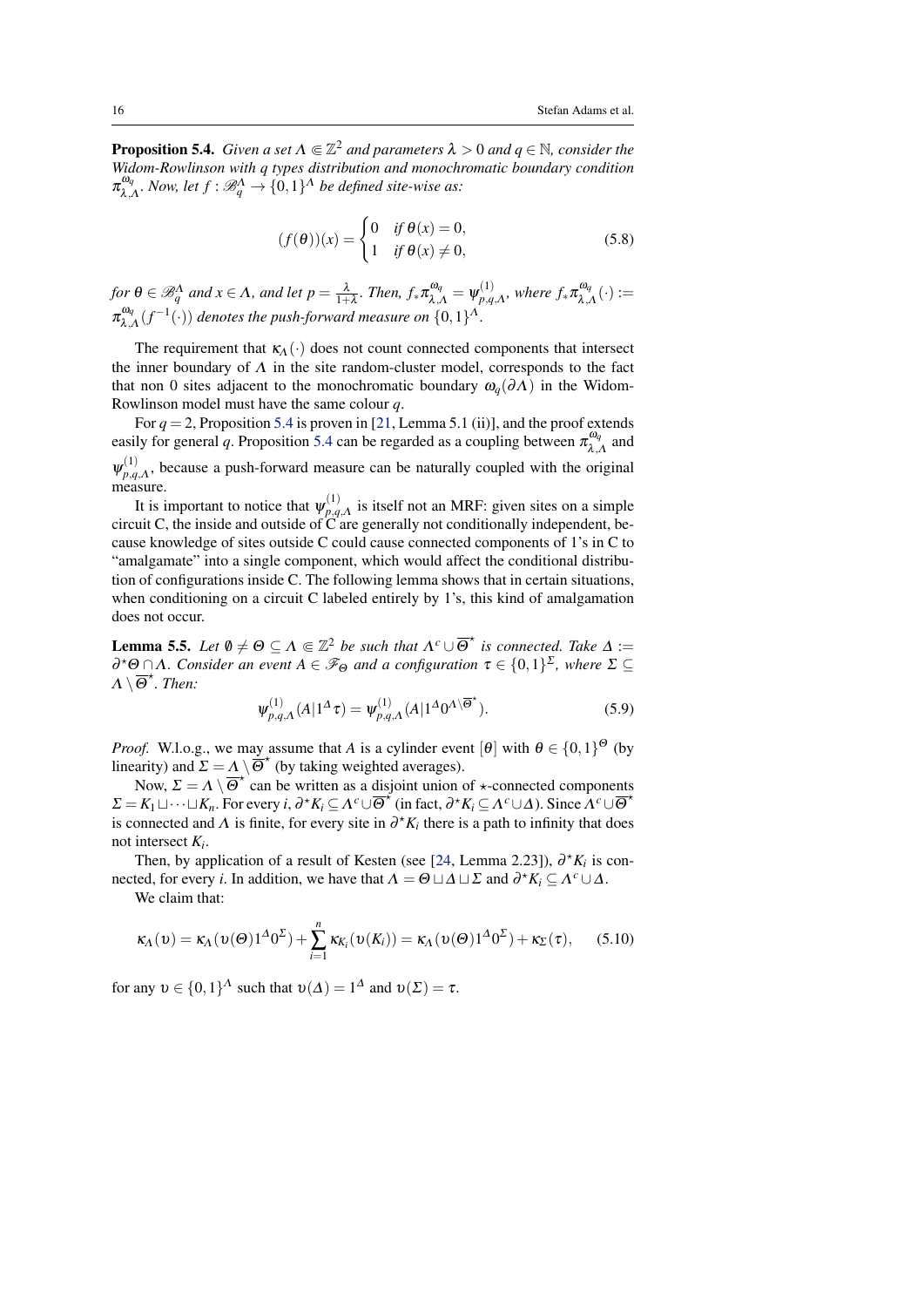To see this, given such υ, we exhibit a bijection *r* between the connected components of v that do not intersect  $\partial \Lambda$  and the union of: (a) the connected components of  $v(\Theta)1^{\Delta}0^{\Sigma}$  that do not intersect  $\underline{\partial}\Lambda$ , and (b) the connected components of  $v(K_i)$ that do not intersect  $\underline{\partial}K_i$ , for all *i*; namely, if  $C \subseteq \Lambda$  is a connected component of  $v$ , then  $r$  is defined as follows:

$$
r(C) = \begin{cases} C \cap \overline{\Theta}^{\star} & \text{if } C \cap \overline{\Theta}^{\star} \neq \emptyset, \\ C & \text{if } C \subseteq \Sigma. \end{cases}
$$
 (5.11)

In order to see that *r* is well-defined, note that if *C* intersects  $\overline{\Theta}^*$  and *Σ*, the set  $C \cap \overline{\Theta}^{\star}$  is still connected thanks to the fact that  $\partial^{\star} K_i$  is connected and  $\nu(\Delta) = 1^{\Delta}$ . To see that *r* is onto, observe that if *C'* is a connected component of  $v(\Theta)1^{\Delta}0^{\Sigma}$ , then there is a unique component *C* of v such that  $C \cap \overline{\Theta}^* = C'$ , due again to the fact that  $\partial^* K_i$  is connected. And *r* is clearly injective because two distinct connected components cannot intersect.



**Fig. 1** A  $\star$ -connected  $\Theta$  (in black), the set  $\Delta = \partial^* \Theta \cap \Lambda$  (in dark grey) and  $\Lambda^c$  (in light grey) for  $\Lambda = S_{y,z}$ .

Finally, we conclude from [\(5.10\)](#page-15-2) that:

$$
\psi_{p,q,A}^{(1)}(\theta \mid 1^{\Delta}\tau) = \frac{\lambda^{\#_1(\theta 1^{\Delta}\tau)} q^{\kappa_A(\theta 1^{\Delta}\tau)}}{\sum_{v \in \{0,1\}^{\Lambda} : v(\Delta) = 1^{\Delta}, v(\Sigma) = \tau} \lambda^{\#_1(v)} q^{\kappa_A(v)}}
$$
(5.12)

$$
= \frac{\lambda^{\#_1(\theta_1 \Delta) + \#_1(\tau)} q^{\kappa_A(\theta_1 \Delta_0 \Delta)} + \kappa_{\Sigma}(\tau)}{\sum_{v \in \{0,1\}^{\Lambda} : v(\Sigma) = \tau} \lambda^{\#_1(v(\Theta)1^{\Lambda}) + \#_1(\tau)} q^{\kappa_A(v(\Theta)1^{\Lambda}) + \kappa_{\Sigma}(\tau)}} \qquad (5.13)
$$

$$
=\frac{\lambda^{\#_1(\theta_1\Delta)}q^{\kappa_A(\theta_1\Delta_0\Delta_0)}\Psi_{p,q,\Lambda}^{(1)}(\theta_1\Delta_0\Delta_0)}{\sum_{\tilde{\theta}\in\{0,1\}^{\Theta}}\lambda^{\#_1(\tilde{\theta}_1\Delta_0\Delta_0\Delta_0)}\Phi_{p,q,\Lambda}^{(1)}(\theta_1\Delta_0\Delta_0\Delta_0)}\tag{5.14}
$$

as we wanted.

 $\Box$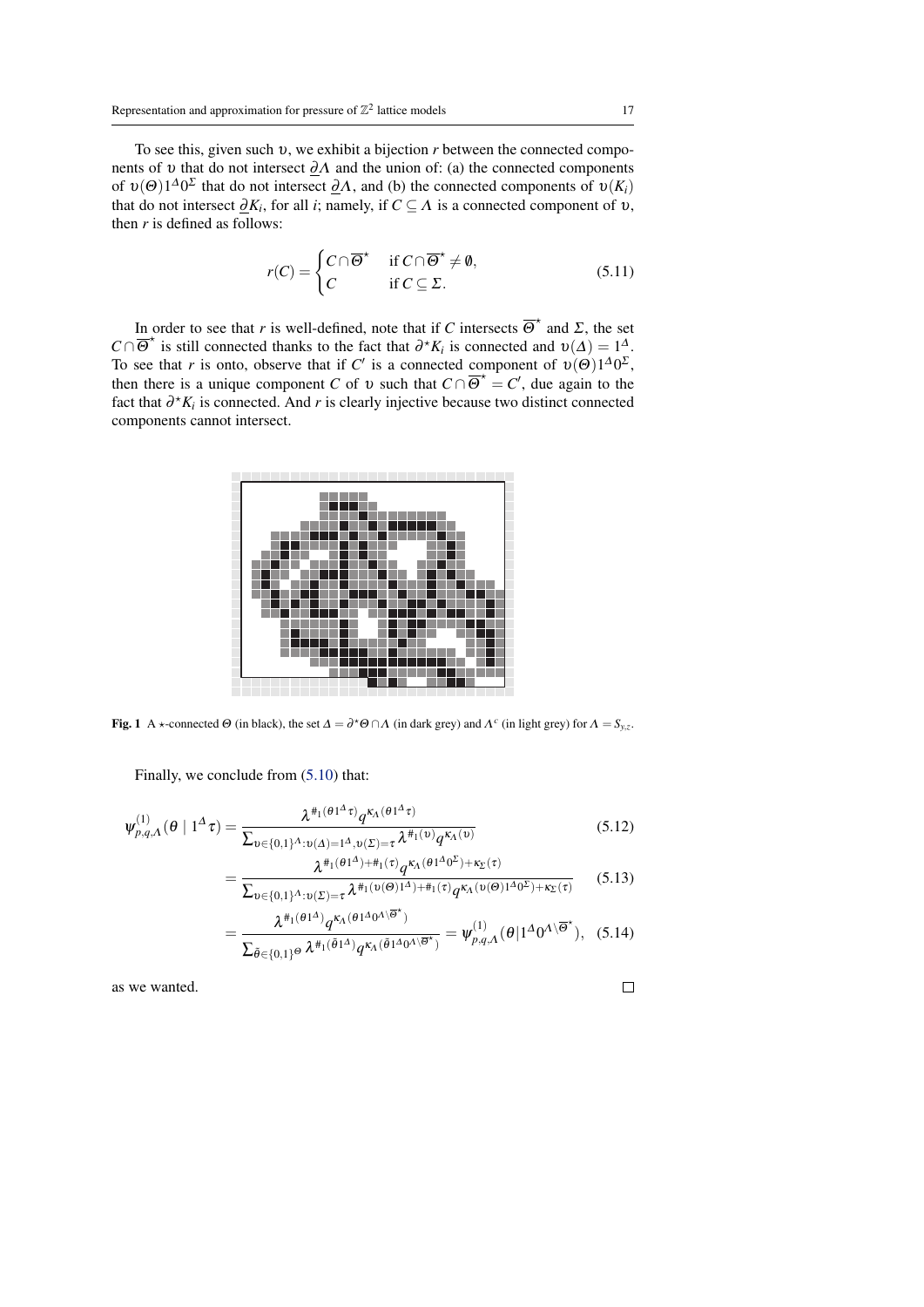<span id="page-17-3"></span><span id="page-17-2"></span>**Remark 1.** We claim that if  $\emptyset \neq \Theta \subseteq \Lambda \subseteq \mathbb{Z}^2$  are such that  $\Lambda^c$  is connected,  $\Theta$  is  $\star$ *connected and*  $\overline{\Theta}^{\star} \cap \underline{\partial} \Lambda \neq \emptyset$ , then  $\Lambda^c \cup \overline{\Theta}^{\star}$  is connected, which is the main hypothesis *of Lemma* [5.5.](#page-15-0) This follows from the easy fact that the  $\star$ -closure of a  $\star$ -connected set *is connected.*

# <span id="page-17-0"></span>6 Pressure representation

#### <span id="page-17-1"></span>6.1 Variational principle

The variational principle states that the pressure of an interaction has a variational characterization in terms of shift-invariant measures. We state the variational principle below for the case of an n.n. interaction  $\Phi$  for a set of restrictions  $\mathscr{E}$ .

Theorem 6.1 (Variational principle [\[23,](#page-42-0) [33,](#page-42-9) [35\]](#page-43-0)). *Given a n.n. interaction* Φ *for a set of restrictions*  $\mathscr E$ *, we have that:* 

$$
P(\Phi) = \sup_{\mu \in \mathcal{M}_{1,\sigma}(\Omega(\mathscr{E}))} \left( h(\mu) + \int A_{\Phi} d\mu \right), \tag{6.1}
$$

*where:*

 $- A_{\Phi}(\omega) := -\Phi(\omega(0)) - \sum_{i=1}^{d} \Phi(\omega(\{0, e_i\})),$  for  $\omega \in \Omega(\mathscr{E})$ *, and*  $-h(\mu) := \lim_{n \to \infty} \frac{-1}{|B_n|} \sum_{\theta \in \mathcal{A}^{B_n}} \mu(\theta) \log(\mu(\theta))$  *is the* measure-theoretic entropy *of*  $\mu$ *, where*  $0 \log 0 = 0$ .

In this case, the supremum is also always achieved (see [\[23,](#page-42-0) Section 4.2]) and any measure which achieves the supremum is called an *equilibrium state* for  $A_{\Phi}$ . So, if  $\mu$ is an equilibrium state, then:

$$
P(\Phi) = h(\mu) + \int A_{\Phi} d\mu.
$$
 (6.2)

For a shift-invariant measure  $\mu$  and  $\Lambda \Subset \mathbb{Z}^d \setminus \{0\}$ , define:

$$
p_{\mu,\Lambda}(\omega) := \mu(\omega(0)|\omega(\Lambda)), \tag{6.3}
$$

and let  $p_\mu(\omega) := \lim_{n \to \infty} p_{\mu, B_n \cap \mathscr{P}}(\omega)$ , which exists  $\mu$ -a.s. [\[23,](#page-42-0) Theorem 3.1.10] by Lévy's zero-one law. In addition, let:

$$
I_{\mu}(\omega) := -\log p_{\mu}(\omega),\tag{6.4}
$$

which is also defined  $\mu$ -a.s. and is usually called the *information function*. It is wellknown (see [\[16,](#page-41-0) p. 318, Equation 15.18] or [\[27,](#page-42-10) Theorem 2.4, p. 283]) that for any shift-invariant measure  $\mu$ ,  $h(\mu) = \int I_{\mu} d\mu$ . Therefore, if  $\mu$  is an equilibrium state for  $\Phi$ , we can rewrite the preceding formula for P( $\Phi$ ) as:

$$
P(\Phi) = \int (I_{\mu} + A_{\Phi}) d\mu.
$$
 (6.5)

So, the pressure can be represented as the integral of a function, determined by an equilibrium state  $\mu$  and  $\Phi$ , with respect to  $\mu$ .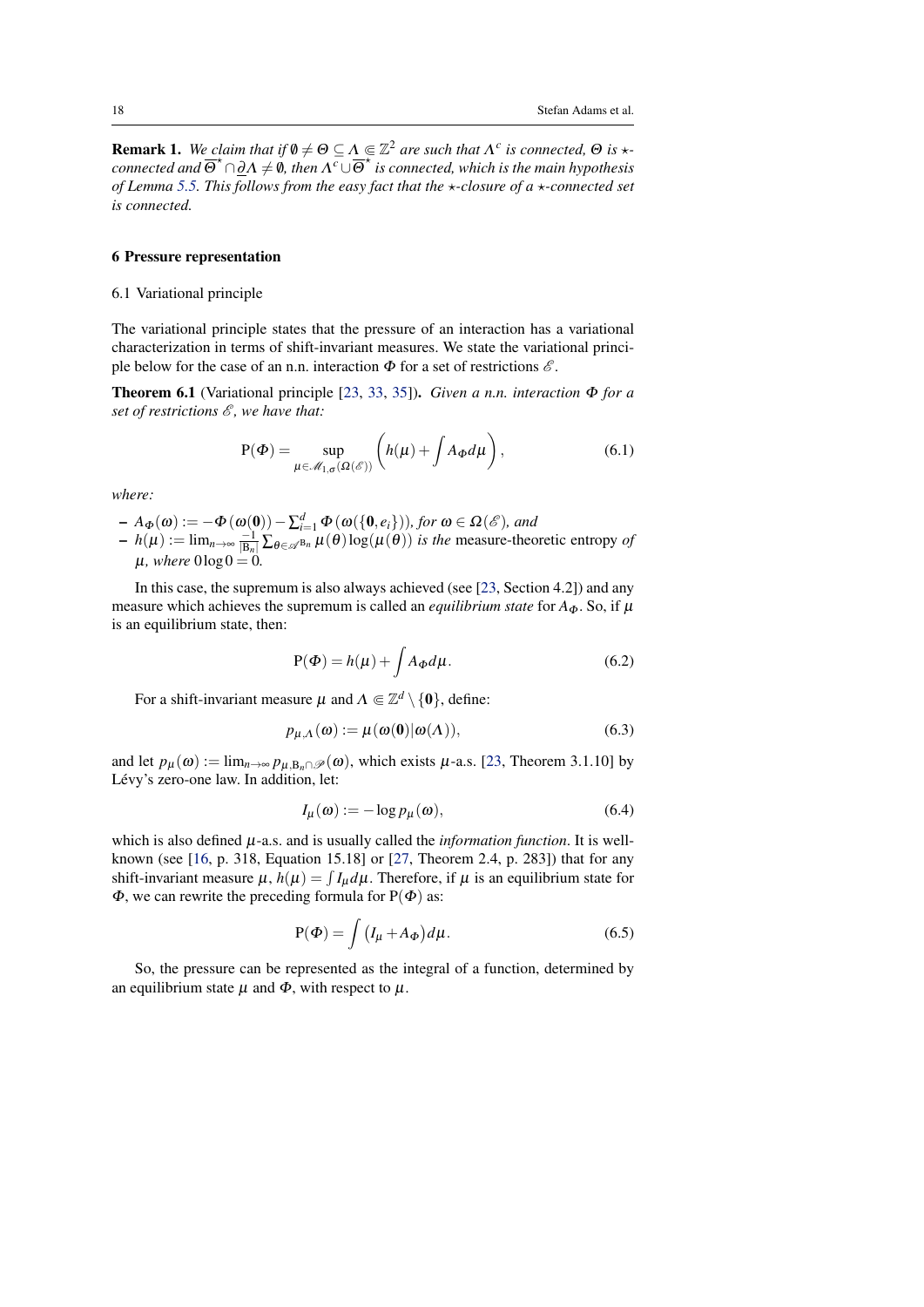<span id="page-18-1"></span>In this section, we show that the pressure can be represented as the integral of a function similar to  $I_{\mu} + A_{\Phi}$ , with respect to any invariant measure v, assuming some conditions. This is useful for approximation of pressure when  $v$  is an atomic measure supported on a periodic configuration (see Section [9\)](#page-38-0).

One of the conditions involves the SFT  $\Omega(\mathscr{E})$ .

**Definition 6.1.** *A n.n. SFT*  $\Omega(\mathscr{E})$  *for a set of constraints*  $\mathscr{E}$  *satisfies the* square block D-condition *if there exists a sequence of integers*  $\{r_n\}_{n\geq 1}$  *such that*  $\frac{r_n}{n} \to 0$  *as*  $n \to \infty$ *and, for any finite set*  $\Lambda \Subset B_{n+r_n}^c$ ,  $\theta \in \mathscr{A}^{B_n}$  *and*  $\tau \in \mathscr{A}^{\Lambda}$ *:* 

$$
[\theta]^{\Omega(\mathscr{E})}, [\tau]^{\Omega(\mathscr{E})} \neq \emptyset \implies [\theta \tau]^{\Omega(\mathscr{E})} \neq \emptyset. \tag{6.6}
$$

This condition is a strengthened version of the classical D-condition (see [\[35,](#page-43-0) Section 4.1) which guarantees that the set of Gibbs measures for  $\Phi$  coincides with the set of equilibrium states for  $A_{\Phi}$ .

**Definition 6.2.** *Given a set of restrictions*  $\mathscr{E}$ *, the corresponding n.n. SFT*  $\Omega(\mathscr{E}) \subseteq$  $\mathscr{A}^{\mathbb{Z}^d}$  and  $a \in \mathscr{A}$ , we say that  $\Omega(\mathscr{E})$  has a safe symbol a if  $(a,b),(b,a) \notin \mathscr{E}_i$ , for every  $b \in \mathcal{A}$ , for all  $i = 1, \ldots, d$ .

It is easy to see that if  $\Omega(\mathscr{E})$  has a safe symbol, then it satisfies the square block D-condition. For the sets of restrictions  $\mathscr E$  in the Potts, Widom-Rowlinson and hardcore models, the corresponding n.n. SFT  $\Omega(\mathscr{E})$  has a safe symbol in each case (any  $a \in \mathscr{A}_q$ ,  $0 \in \mathscr{B}_q$ , and  $0 \in \{0,1\}$ , respectively), so  $\Omega(\mathscr{E})$  satisfies the square block D-condition for the three models.

# <span id="page-18-0"></span>6.2 The function  $\hat{\pi}$  and additional notation

Given a n.n. interaction  $\Phi$  for a set of constraints  $\mathscr{E}$ , we will define some useful functions from  $\Omega(\mathscr{E})$  to  $\mathbb{R}$ . First, given  $\mathbf{0} \in \Lambda \Subset \mathbb{Z}^d$  and  $\omega \in \Omega(\mathscr{E})$ , we define:

$$
\pi_{\Lambda}(\omega) := \pi_{\Lambda}^{\omega}(\theta(\mathbf{0}) = \omega(\mathbf{0})) = \pi_{\Lambda}^{\omega(\partial \Lambda)}(\theta(\mathbf{0}) = \omega(\mathbf{0})).
$$
 (6.7)

Recall that, for  $y, z \in \mathbb{Z}^d$  such that  $y, z \ge 0$ , we have defined the set  $S_{y,z}$  as  $\{x \ge 0\}$ **0** : −*y* ≤ *x* ≤ *z*}. Now, given *y*,*z* ≥ **0** and  $ω ∈ Ω(€)$ , define  $π_{y,z}(ω) := π_{S_{y,z}}(ω)$  and, given  $n \in \mathbb{N}$ , abbreviate  $\pi_n(\omega) := \pi_{1n,1n}(\omega)$ . Considering this, we also define the limit  $\hat{\pi}(\omega) := \lim_{n \to \infty} \pi_n(\omega)$ , whenever it exists. If such limit exists, we will also denote  $\hat{I}_{\pi}(\omega) := -\log \hat{\pi}(\omega).$ 

It is not difficult to prove that under some mixing assumptions over an MRF  $\mu$ , namely the SSM property introduced in Definition [7.1](#page-23-1) (see Section [7\)](#page-22-0), and assuming that supp $(\mu) = \Omega(\mathscr{E})$ , one has that the original information function  $I_{\mu}$  coincides with  $\hat{I}_{\pi}$  in  $\Omega(\mathscr{E})$ . In this sense, our definition provides a generalization of previous results (see [\[15\]](#page-41-2)), where  $I_u$  may not be even well-defined.

Now, suppose we have a shift-invariant measure  $\nu$  such that supp $(\nu) \subset \Omega(\mathscr{E})$ . We say that:

$$
\lim_{y,z \to \infty} \pi_{y,z}(\omega) = \hat{\pi}(\omega) \text{ uniformly over } \omega \in \text{supp}(\nu), \tag{6.8}
$$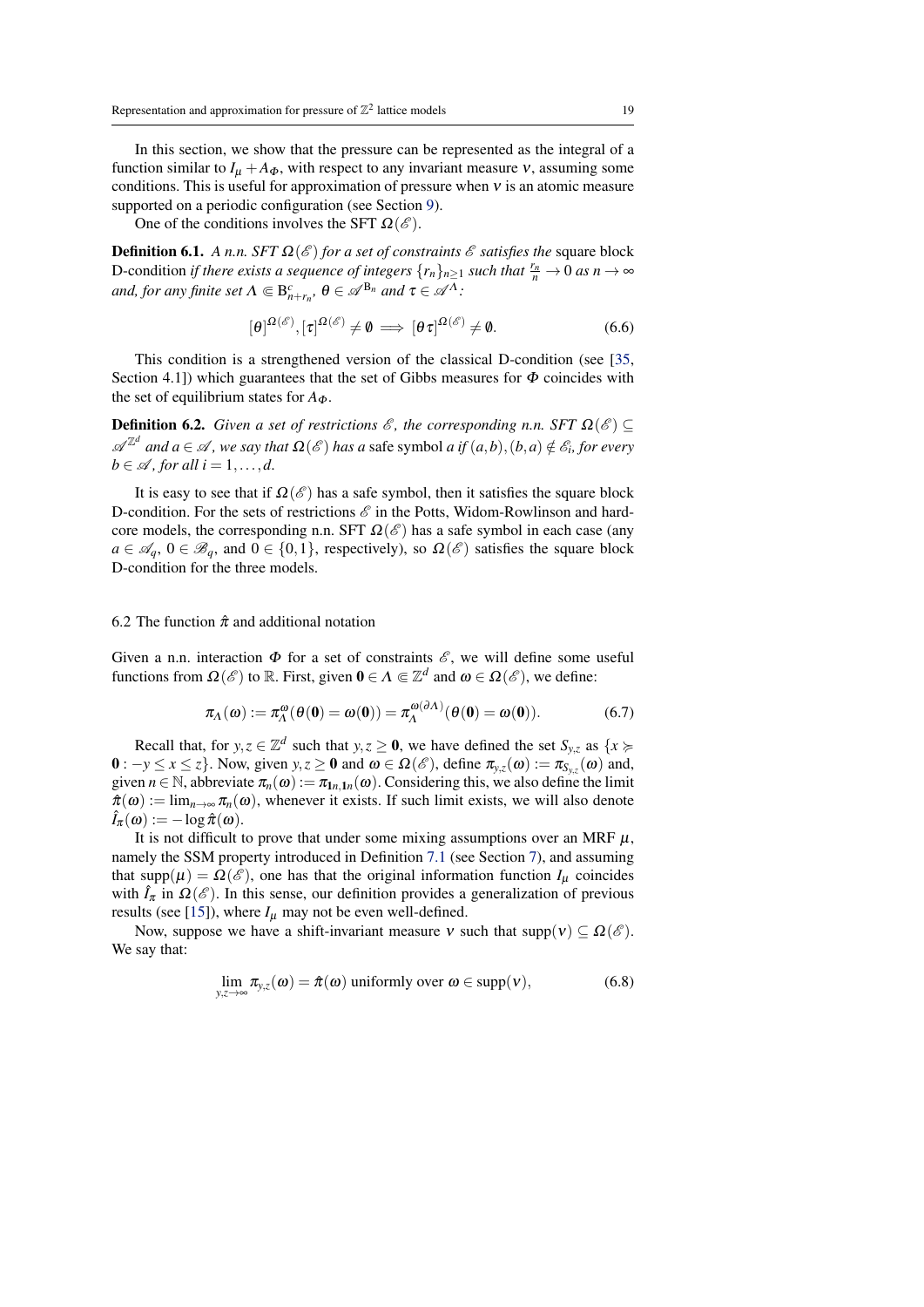<span id="page-19-5"></span>if for all  $\varepsilon > 0$ , exists  $k \in \mathbb{N}$  such that for all  $\forall y, z \ge 1$ *k*:

$$
\left|\pi_{y,z}(\omega)-\hat{\pi}(\omega)\right|<\varepsilon,\text{ for all }\omega\in\text{supp}(\nu).
$$
\n(6.9)

In addition, we introduce the following bound:

$$
c_{\pi}(v) := \inf \{ \pi_{\Lambda}(\omega) : 0 \in \Lambda \Subset \mathbb{Z}^d, \omega \in \text{supp}(v) \}. \tag{6.10}
$$

<span id="page-19-2"></span>**Lemma 6.2.** *Let*  $\pi$  *be a n.n. interaction*  $\Phi$  *for a set of restrictions*  $\mathcal{E}$ *, with*  $\pi$  *and*  $\Omega(\mathscr{E})$  *the corresponding specification and n.n. SFT. Then, if*  $\Omega(\mathscr{E})$  *has a a safe symbol, we have that*  $c_{\pi}(v) > 0$ *, for any shift-invariant measure* v *such that* supp $(v) \subseteq$  $\Omega(\mathscr{E}).$ 

*Proof.* The proof is analogous and a particular case of [\[29,](#page-42-1) Proposition 2.17]. In that reference, under these assumptions, it is shown that  $c_u(v) := \inf \{ \mu(\omega(0) | \omega(\Lambda)) :$  $\Lambda \Subset \mathbb{Z}^d \setminus \{0\}, \omega \in \text{supp}(v)\} > 0$ , for a given n.n. Gibbs measure  $\mu$  for  $\Phi$ . We leave it to the reader to verify that  $c_{\pi}(v) \ge c_{\mu}(v)$ , for any such  $\mu$ .  $\Box$ 

In fact, much weaker conditions than the existence of a safe symbol are sufficient for the result of Lemma [6.2](#page-19-2) and also for having the square block D-condition. See, for example, the *single-site fillability* property [\[29\]](#page-42-1) and the *topological strong spatial mixing property* [\[9\]](#page-41-3). Notice that, since the Potts, Widom-Rowlinson and hard-core models have a safe symbol, we have that  $c_{\pi}(v) > 0$ , for any shift-invariant v with  $supp(v) \subset \Omega(\mathscr{E}).$ 

# <span id="page-19-0"></span>6.3 Pressure representation theorem

Pressure representation results can be found in [\[29,](#page-42-1) Theorems 3.1 and 3.6]. Those results are not adequate for the application to the specific models we are considering in this paper. Instead we will use the following result, whose proof is adapted from the proof of [\[29,](#page-42-1) Theorem 3.1], as well as an idea of [\[29,](#page-42-1) Theorem 3.6]. In contrast to the results of [\[29\]](#page-42-1), our result makes assumptions on the specification rather than a Gibbs measure.

<span id="page-19-1"></span>**Theorem 6.3.** *Let* Φ *be a n.n. interaction for a set of restrictions*  $\mathcal{E}$  *and suppose that* Ω(E ) *satisfies the square block D-condition. Let* ν *be a shift-invariant measure such that*  $supp(v) \subseteq \Omega(\mathscr{E})$  *and*  $c_{\pi}(v) > 0$ *. In addition, suppose that:* 

<span id="page-19-4"></span>
$$
\lim_{y,z\to\infty}\pi_{y,z}(\omega)=\hat{\pi}(\omega) \text{ uniformly over }\omega\in \text{supp}(\nu). \qquad (6.11)
$$

*Then:*

$$
P(\Phi) = \int (\hat{I}_{\pi} + A_{\Phi}) dv.
$$
 (6.12)

*Proof.* Choose  $\ell < 0$  and  $L > 0$  to be lower and upper bounds respectively on values of  $\Phi$ . Given  $n \in \mathbb{N}$ , let  $r_n$  be as in the definition of the square block D-condition and consider the sets  $B_n$  and  $\Lambda_n := B_{n+r_n}$ . We begin by proving that:

<span id="page-19-3"></span>
$$
\frac{1}{|\mathbf{B}_n|} (\log Z^{\Phi}_{\mathbf{B}_n} + \log \pi^{\omega}_{\Lambda_n}(\omega(\mathbf{B}_n)) + \mathbf{E}^{\Phi}_{\mathbf{B}_n}(\omega(\mathbf{B}_n))) \to 0, \tag{6.13}
$$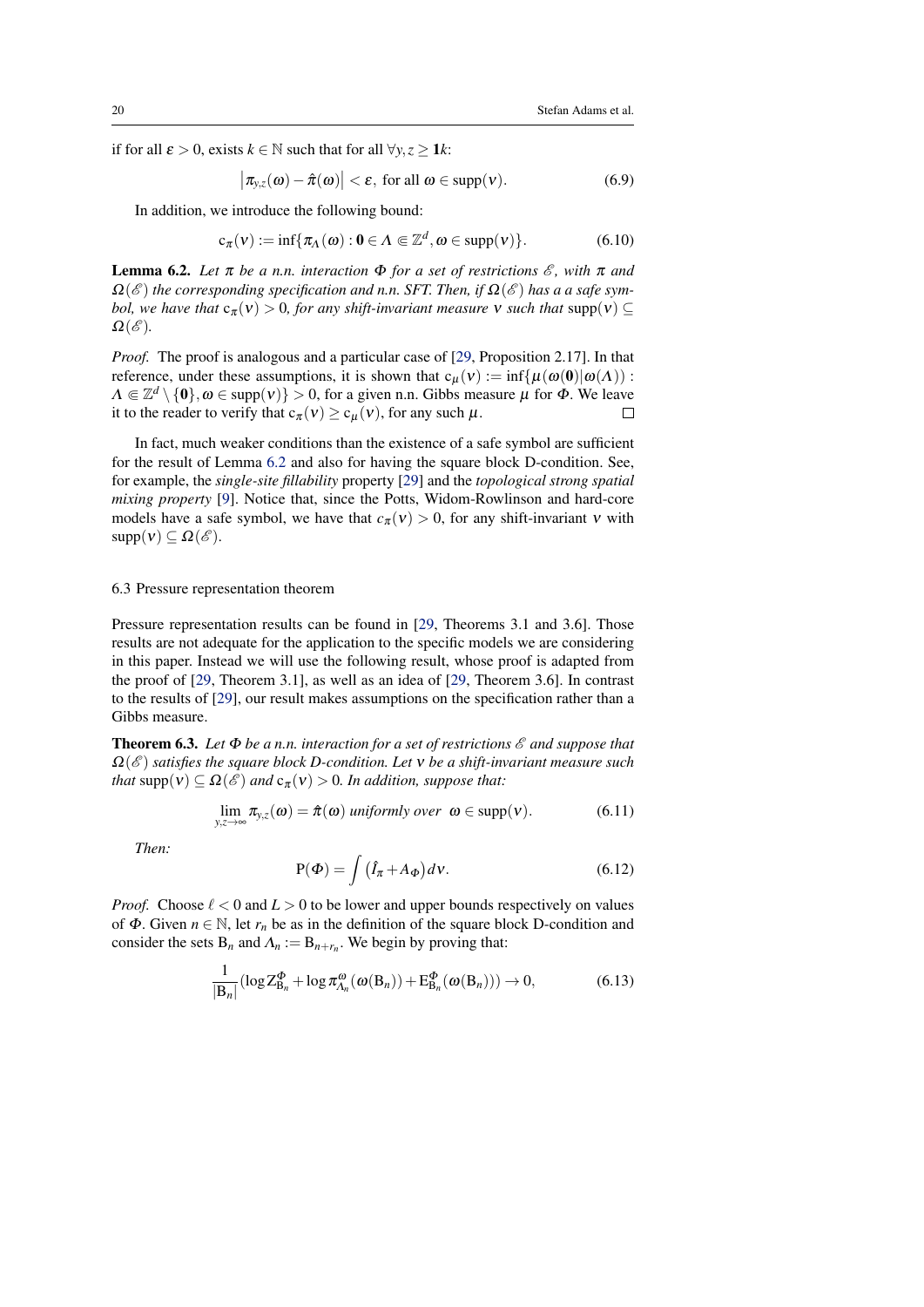uniformly in  $\omega \in \Omega$ . For this, we will only use the square block D-condition. We fix  $n \in \mathbb{N}$ ,  $\omega \in \text{supp}(v)$  and let  $m_n := |\Lambda_n| - |\mathbf{B}_n|$ . Let  $C_d \ge 1$  be a constant such that for any  $\Delta \Subset \mathbb{Z}^d$ , the total number of sites and bonds contained in  $\overline{\Delta}$  is bounded from above by  $C_d|\Delta|$ .

$$
\pi_{\Lambda_n}^{\omega}(\omega(\mathbf{B}_n)) \ge \pi_{\Lambda_n}^{\omega}(\omega(\Lambda_n)) \tag{6.14}
$$

$$
= \frac{\exp(-\mathrm{E}^{\Phi}_{\Lambda_n}(\omega(\overline{\Lambda_n})))}{\sum_{\theta: \theta \omega(\partial \Lambda_n) \text{ feasible}} \exp(-E^{\Phi}_{\overline{\Lambda}_n}(\theta \omega(\partial \Lambda_n)))}
$$
(6.15)

$$
\geq \frac{\exp(-\mathrm{E}_{\mathrm{B}_n}^{\Phi}(\omega(\mathrm{B}_n)) - C_d m_n L)}{\sum_{\tau \in \mathcal{A}^{\mathrm{B}_n}: \tau \text{ feasible}} \exp(-\mathrm{E}_{\mathrm{B}_n}^{\Phi}(\tau)) |\mathcal{A}|^{C_d m_n} \exp(-C_d m_n \ell)} \qquad (6.16)
$$

$$
=\frac{\exp(-\mathrm{E}_{\mathrm{B}_n}^{\Phi}(\omega(\mathrm{B}_n)))}{Z_{\mathrm{B}_n}^{\Phi}}\exp(m_n(C_d\ell-C_dL-C_d\log|\mathscr{A}|)).\quad(6.17)
$$

Now, if  $\tau_{\text{max}}$  achieves the maximum of  $\pi_{\Lambda_n}^{\omega}(\omega(\mathbf{B}_n)\tau)$  over  $\tau \in \mathscr{A}^{\Lambda_n \setminus \mathbf{B}_n}$ , then:

$$
\pi_{\Lambda_n}^{\omega}(\omega(\mathbf{B}_n)) = \sum_{\tau \in \mathscr{A}^{\Lambda_n \setminus \mathbf{B}_n}: \omega(\mathbf{B}_n) \tau \text{ feasible}} \pi_{\Lambda_n}^{\omega}(\omega(\mathbf{B}_n) \tau)
$$
(6.18)

$$
\leq |\mathscr{A}|^{m_n} \pi_{\Lambda_n}^{\omega}(\omega(\mathbf{B}_n)\tau_{\max})
$$
\n(6.19)

$$
= |\mathscr{A}|^{m_n} \frac{\exp(-\mathrm{E}^{\Phi}_{\overline{\Lambda}_n}(\omega(\mathrm{B}_n)\tau_{\max}\omega(\partial \Lambda_n)))}{\sum_{\theta: \theta \omega(\partial \Lambda_n) \text{ feasible}} \exp(-\mathrm{E}^{\Phi}_{\overline{\Lambda}_n}(\theta \omega(\partial \Lambda_n)))}
$$
(6.20)

<span id="page-20-0"></span>
$$
\leq |\mathscr{A}|^{m_n} \frac{\exp(-\mathrm{E}_{\mathrm{B}_n}^{\Phi}(\omega(\mathrm{B}_n)) - C_d m_n \ell)}{\sum_{\tau \in \mathscr{A}^{\mathrm{B}_n} : [\tau]^{\Omega} \neq \emptyset} e^{-\mathrm{E}_{\mathrm{B}_n}^{\Phi}(\tau)} \exp(-C_d m_n L)}
$$
(6.21)

$$
\leq \frac{\exp(-\mathrm{E}_{\mathrm{B}_n}^{\Phi}(\omega(\mathrm{B}_n)))}{\hat{Z}_{\mathrm{B}_n}^{\Phi}}\exp(-m_n(C_d\ell-C_dL-C_d\log|\mathscr{A}|)),\quad(6.22)
$$

where the square block D-condition has been used in [\(6.21\)](#page-20-0). Therefore,

$$
\alpha^{-m_n} \leq \pi_{\Lambda_n}^{\omega}(\omega(\mathbf{B}_n)) Z^{\Phi}_{\mathbf{B}_n} \exp(\mathbf{E}_{\mathbf{B}_n}^{\Phi}(\omega(\mathbf{B}_n))) \leq \frac{Z^{\Phi}_{\mathbf{B}_n}}{\hat{Z}^{\Phi}_{\mathbf{B}_n}} \alpha^{m_n}, \tag{6.23}
$$

where  $\alpha := e^{-(C_d \ell - C_d L - C_d \log |\mathscr{A}|)}$ . Since  $\frac{m_n}{|B_n|} \to 0$  and  $\frac{1}{|B_n|} (\log Z^{\Phi}_{B_n} - \log \hat{Z}^{\Phi}_{B_n}) \to 0$ (thanks to Theorem [3.1\)](#page-10-3), we have obtained  $(6.13)$ .

We use  $(6.13)$  to represent pressure:

$$
P(\Phi) = \lim_{n \to \infty} \frac{\log Z_{B_n}^{\Phi}}{|B_n|} = \lim_{n \to \infty} \int \frac{\log Z_{B_n}^{\Phi}}{|B_n|} dV
$$
(6.24)

$$
= \lim_{n \to \infty} \int \frac{-\log \pi_{\Lambda_n}^{\omega}(\omega(\mathbf{B}_n)) - \mathbf{E}_{\mathbf{B}_n}^{\phi}(\omega(\mathbf{B}_n))}{|\mathbf{B}_n|} d\mathbf{v}.
$$
 (6.25)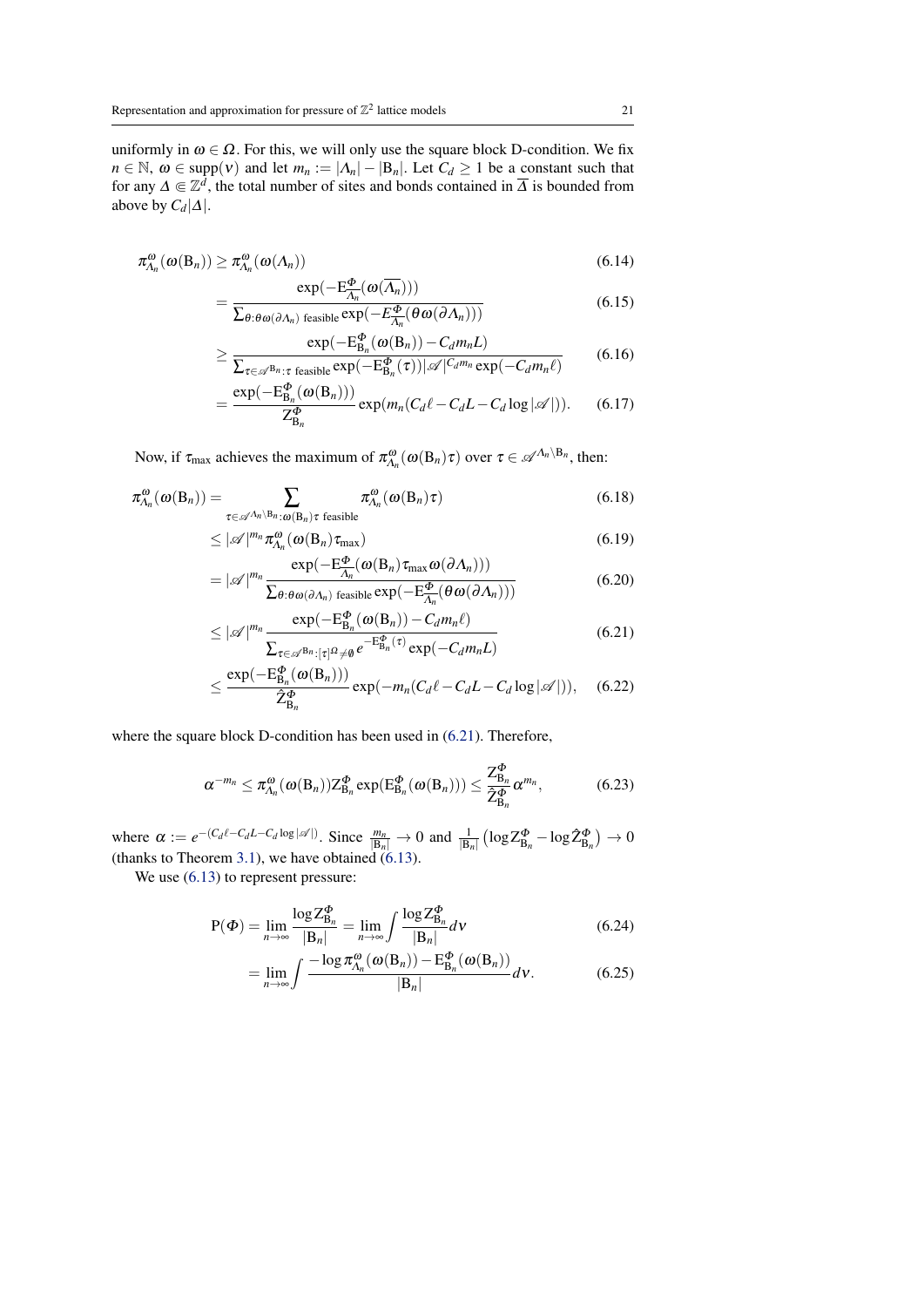(Here the second equality comes from the fact that  $\frac{\log Z_{\text{B}_n}^{\Phi}}{|\text{B}_n|}$  is independent of  $\omega$ , and the third from  $(6.13)$ .) Since  $v$  is shift-invariant, it can be checked that:

$$
\lim_{n \to \infty} \int \frac{-E_{B_n}^{\Phi}(\omega(B_n))}{|B_n|} dv = \int A_{\Phi} dv,
$$
\n(6.26)

and so we can write:

$$
P(\Phi) = \int A_{\Phi} dV - \lim_{n \to \infty} \int \frac{\log \pi_{\Lambda_n}^{\omega}(\omega(B_n))}{|B_n|} dV.
$$
 (6.27)

It remains to show that:

$$
\lim_{n \to \infty} \int \frac{-\log \pi_{\Lambda_n}^{\omega}(\omega(\mathbf{B}_n))}{|\mathbf{B}_n|} d\mathbf{v} = \int \hat{I}_\pi d\mathbf{v}.
$$
 (6.28)

Fix  $\omega \in \text{supp}(v)$  and denote  $c := c_{\pi}(v)$ . We will decompose  $\pi_{\Lambda_n}^{\omega}(\omega(\mathbf{B}_n))$  as a product of conditional probabilities. By [\(6.11\)](#page-19-4), for any  $\varepsilon > 0$ , there exists  $k := k_{\varepsilon}$  so that for  $y, z \ge 1$ *k*,  $|\pi_{y,z}(\omega) - \hat{\pi}(\omega)| < \varepsilon$  for all  $\omega \in \text{supp}(v)$ . For  $x \in B_{n-1}$ , we denote  $B_n^-(x) := \{ y \in B_{n-1} : y \prec x \}.$  Then, we can decompose  $\pi_{A_n}^{\omega}(\omega(B_n))$  as:

$$
\pi_{\Lambda_n}^{\omega}(\omega(\mathbf{B}_n)) = \pi_{\Lambda_n}^{\omega}(\omega(\underline{\partial}\mathbf{B}_n)) \prod_{x \in \mathbf{B}_{n-1}} \pi_{\Lambda_n}^{\omega}(\omega(x) \big| \omega\left(\mathbf{B}_n^-(x) \cup \underline{\partial}\mathbf{B}_n\right)) \tag{6.29}
$$

$$
= \pi_{\Lambda_n}^{\omega}(\omega(\underline{\partial}B_n)) \prod_{x \in B_{n-1}} \pi_{y(x),z(x)}(\sigma_x(\omega)), \qquad (6.30)
$$

where  $y(x) := \mathbf{1}n + x$  and  $z(x) := \mathbf{1}n - x$ , thanks to the MRF property and stationarity of the specification.

Let's denote  $R_{n,k} := B_n \setminus B_{n-k}$ . Then,  $B_n = \underline{\partial} B_n \sqcup B_{n-k-1} \sqcup R_{n-1,k}$  and we have:

$$
c^{|\partial B_n|+|R_{n-1,k}|} \prod_{x \in B_{n-k-1}} \pi_{y(x),z(x)}(\sigma_x(\omega)) \leq \pi_{\Lambda_n}^{\omega}(\omega(B_n))
$$
\n(6.31)

$$
\leq \prod_{x \in B_{n-k-1}} \pi_{y(x),z(x)}(\sigma_x(\omega)). \tag{6.32}
$$

Taking  $-\log(\cdot)$ , we have that:

$$
0 \leq -\log \pi_{\Lambda_n}^{\omega}(\omega(\mathbf{B}_n)) - \sum_{x \in \mathbf{B}_{n-k-1}} -\log \pi_{y(x),z(x)}(\sigma_x(\omega)) \tag{6.33}
$$

$$
\leq (|\underline{\partial} \mathbf{B}_n| + |R_{n-1,k}|) \log (c^{-1}). \tag{6.34}
$$

So, by the choice of *k*, for  $x \in B_{n-k-1}$ ,

$$
\left|\pi_{y(x),z(x)}(\sigma_x(\omega)) - \hat{\pi}(\sigma_x(\omega))\right| < \varepsilon,
$$
\n(6.35)

and since  $\pi_{y(x),z(x)}(\sigma_x(\omega))$ ,  $\hat{\pi}(\sigma_x(\omega)) \ge c > 0$ , by the Mean Value Theorem:

$$
\left| -\log \pi_{y(x),z(x)}(\sigma_x(\omega)) - \hat{I}_{\pi}(\sigma_x(\omega)) \right| < \varepsilon c^{-1}, \tag{6.36}
$$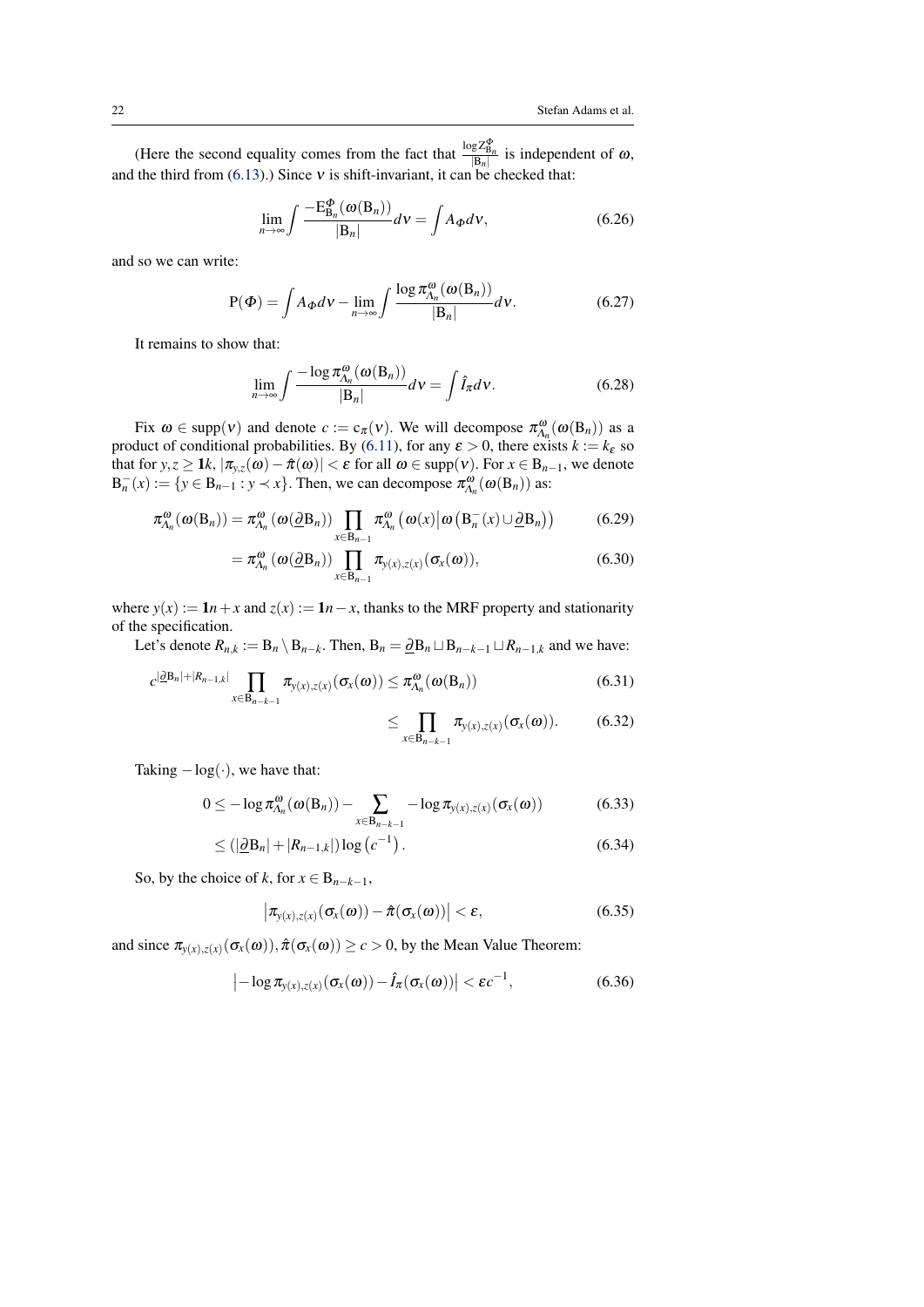It follows from [\(6.11\)](#page-19-4) that  $\hat{\pi}$  is the uniform limit of continuous functions on supp(v). In addition,  $\hat{\pi}(\omega) \geq c > 0$ , for all  $\omega \in \text{supp}(v)$ . Therefore, we can integrate with respect to  $v$  to see that:

$$
\left| \int -\log \pi_{y(x),z(x)}(\sigma_x(\omega))d\nu - \int \hat{I}_{\pi}(\omega)d\nu \right| < \varepsilon c^{-1}.
$$
 (6.37)

We now combine the previous equations to see that:

$$
\left| \int -\log \pi_{\Lambda_n}^{\omega}(\omega(\mathbf{B}_{n+1})) d\mathbf{v} - \int \hat{I}_{\pi}(\omega) d\mathbf{v} | \mathbf{B}_{n-k-1} | \right| \tag{6.38}
$$

$$
\leq |\mathbf{B}_{n-k-1}|\varepsilon c^{-1} + (|\underline{\partial}\mathbf{B}_n| + |R_{n-1,k}|)\log (c^{-1}). \tag{6.39}
$$

Notice that, for a fixed *k*,  $\lim_{n\to\infty} \frac{|\partial B_n| + |R_{n-1,k}|}{|B_n|} = 0$  and  $\lim_{n\to\infty} \frac{|B_{n-k-1}|}{|B_n|} = 1$ . Therefore,

$$
-\varepsilon c^{-1} + \int \hat{I}_{\pi}(\omega) d\nu \le \liminf_{n \to \infty} \int \frac{-\log \pi_{\Lambda_n}^{\omega}(\omega(\mathbf{B}_n))}{|\mathbf{B}_n|} d\nu \tag{6.40}
$$

$$
\leq \limsup_{n \to \infty} \int \frac{-\log \pi_{\Lambda_n}^{\omega}(\omega(\mathbf{B}_n))}{|\mathbf{B}_n|} d\nu \tag{6.41}
$$

$$
\leq \int \hat{I}_{\pi}(\omega)d\nu + \varepsilon c^{-1}.\tag{6.42}
$$

By letting  $\varepsilon \to 0$ , we see that:

$$
\lim_{n \to \infty} \int \frac{-\log \pi_{\Lambda_n}^{\omega}(\omega(\mathbf{B}_n))}{|\mathbf{B}_n|} d\mathbf{v} = \int \hat{I}_{\pi}(\omega) d\mathbf{v}, \tag{6.43}
$$

completing the proof.

# <span id="page-22-0"></span>7 Spatial mixing and stochastic dominance

From now on, when talking about specifications for the Potts, Widom-Rowlinson and hard-core lattice models, we will distinguish them by the subindex corresponding to the parameter  $\beta$ , λ or γ of the model, i.e.  $\pi_{\beta,\Lambda}^{\xi}$  should be understood as a probability measure in the Potts model,  $\pi_{\lambda,A}^{\xi}$  in the Widom-Rowlinson and  $\pi_{\gamma,A}^{\xi}$  in the hard-core lattice model, and  $\pi_{\beta}$ ,  $\pi_{\lambda}$  and  $\pi_{\gamma}$  will denote the corresponding specifications. Also, we will write  $\pi_A^{\beta}$  $\int_A^{\beta}$ ,  $\hat{\pi}^{\beta}$  and  $\hat{I}_{\pi}^{\beta}$  for the functions  $\pi_A$ ,  $\hat{\pi}$  and  $\hat{I}_{\pi}$  in the Potts model, and short-hand notations when  $\Lambda = S_n$  or  $S_{y,z}$ . For example,

$$
\pi^{\beta}_n(\omega) := \pi^{\beta}_{S_n}(\omega) := \pi^{\omega(\partial S_n)}_{\beta, S_n}(\theta(0) = \omega(0))
$$

The analogous notation will be used for the Widom-Rowlinson and hard-core cases, but using the parameters  $λ$  and  $γ$ , respectively.

 $\Box$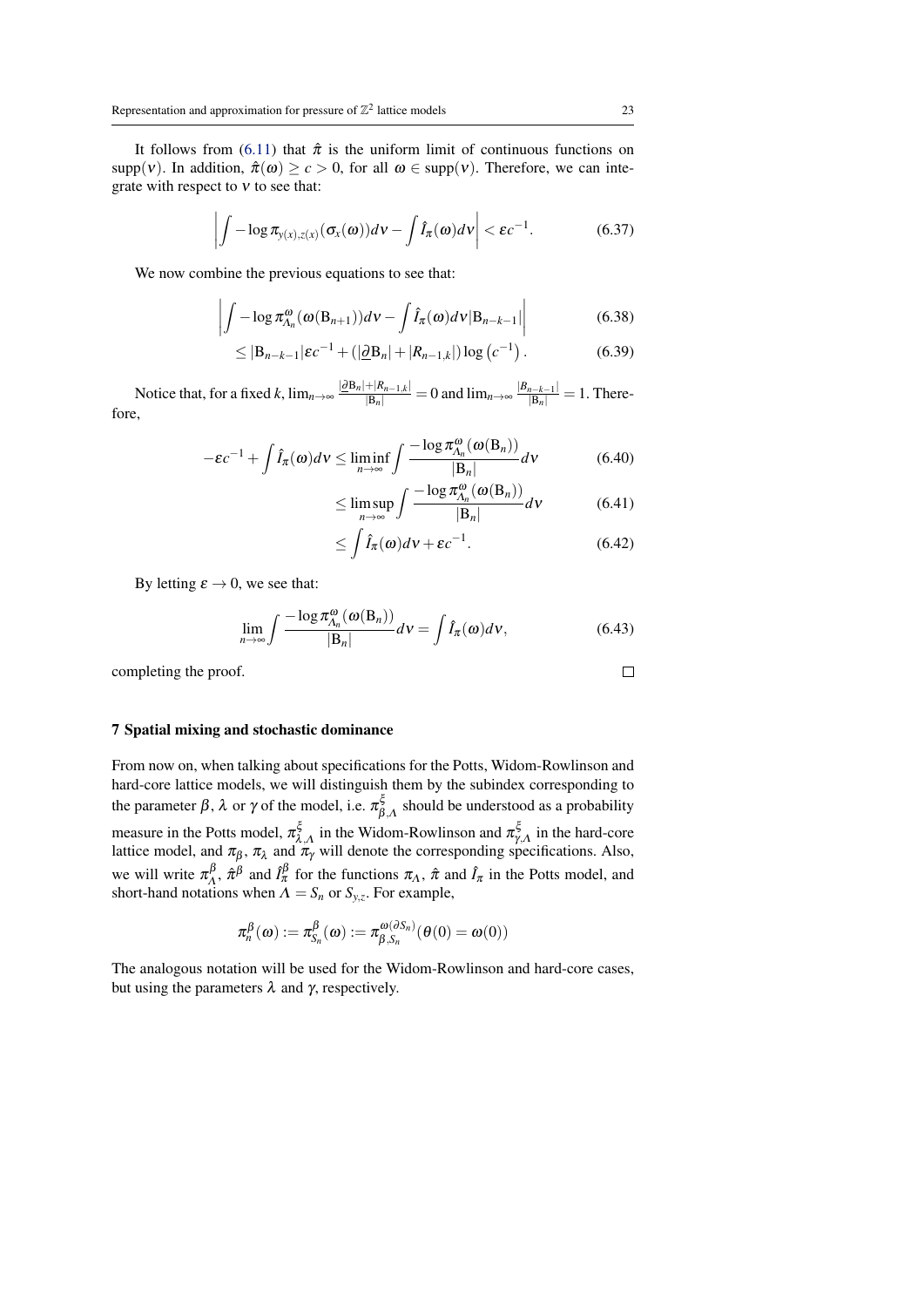# <span id="page-23-3"></span><span id="page-23-0"></span>7.1 Spatial mixing properties

We now introduce concepts of spatial mixing that we will need in this paper. Let  $f : \mathbb{N} \to \mathbb{R}_{\geq 0}$  be a function such that  $f(n) \searrow 0$  as  $n \to \infty$ .

<span id="page-23-1"></span>**Definition 7.1.** *Given*  $\Lambda \subseteq \mathbb{Z}^d$ , we say that a  $\Lambda$ -MRF  $\mu$  satisfies strong spatial mixing (SSM) with rate  $f(n)$  for a class of finite sets *C if for any*  $\Delta \in \mathscr{C}$  *such that*  $\overline{\Delta} \subseteq \overline{\Delta}$ *,*  $a_n \otimes \Phi \subseteq \Delta$ ,  $\theta \in \mathscr{A}^{\Theta}$  *and*  $\xi, \eta \in \mathscr{A}^{\partial \Delta}$  *with*  $\mu(\xi) \mu(\eta) > 0$ ,

$$
|\mu(\theta|\xi) - \mu(\theta|\eta)| \le |\Theta| f(\text{dist}(\Theta, \Sigma_{\partial \Delta}(\xi, \eta))). \tag{7.1}
$$

*We say that a Gibbs specification*  $\pi = \{\pi_A^{\xi}$  $\{A\}_{A,\xi}$  satisfies SSM with rate  $f(n)$  for a *class of finite sets* C *if each element* π ξ Λ *satisfies SSM with rate f*(*n*) *for the class* C *restricted to subsets of* Λ*.*

*If there exists*  $C, \alpha > 0$  *such that f can be chosen to be*  $f(n) = Ce^{-\alpha n}$ *, we say that* exponential SSM *holds.*

**Definition 7.2.** ([\[3,](#page-41-7) p. 445]) A  $\mathbb{Z}^d$ -MRF  $\mu$  *satisfies the* ratio strong mixing property for a class of finite sets *C if there exists*  $C, \alpha > 0$  *such that for any*  $\Delta \in \mathcal{C}$ *, any*  $\Theta$ ,  $\Sigma \subset \Delta$  *and*  $\xi \in \mathscr{A}^{\partial \Delta}$  *with*  $\mu(\xi) > 0$ ,

$$
\sup \left\{ \left| \frac{\mu(A \cap B|\xi)}{\mu(A|\xi)\mu(B|\xi)} - 1 \right| : A \in \mathscr{F}_{\Theta}, B \in \mathscr{F}_{\Sigma}, \mu(A|\xi)\mu(B|\xi) > 0 \right\}
$$
  

$$
\leq C \sum_{x \in \Theta, y \in \Sigma} e^{-\alpha \text{dist}(x, y)}.
$$
 (7.2)

<span id="page-23-2"></span>**Proposition 7.1.** Let  $\mu$  be a  $\mathbb{Z}^2$ -MRF with supp $(\mu) = \mathscr{A}^{\mathbb{Z}^2}$  that satisfies the ratio *strong mixing property for the class of finite simply lattice-connected sets. Then,* µ *satisfies exponential SSM for the family of sets*  $\{S_{y,z}\}_{y,z>0}$ *.* 

*Proof.* Fix  $y, z \ge 0$  and the corresponding set  $S_{y,z} \in \mathbb{Z}^2$ . Let  $\Theta \subseteq S_{y,z}$ ,  $\theta \in \mathcal{A}^{\Theta}$  and  $\xi_1, \xi_2 \in \mathscr{A}^{\partial S_{y,z}}$  with  $\mu(\xi_1)\mu(\xi_2) > 0$ , consider:

- 1. the sets  $\Sigma := \Sigma_{\partial S_{y,z}}(\xi_1, \xi_2)$  and  $\Delta := S_{y,z} \cup \Sigma$ ,
- 2. an arbitrary configuration  $\tilde{\xi} \in \mathscr{A}^{\partial \Delta}$  such that  $\tilde{\xi}(\partial S_{y,z} \setminus \Sigma) = \xi_i(\partial S_{y,z} \setminus \Sigma)$  (*i* = 1,2), and
- 3. the events  $A := [\theta] \in \mathscr{F}_{\Theta}$  and  $B_i := [\xi_i(\Sigma)] \in \mathscr{F}_{\Sigma}$ , for  $i = 1, 2$ .

Notice that  $\Delta$  is a finite simply lattice-connected set and, since  $supp(\mu) = \mathscr{A}^{\mathbb{Z}^d}$ , we can be sure that  $\mu(\tilde{\xi}) > 0$ . Then:

$$
|\mu(\theta|\xi_1) - \mu(\theta|\xi_2)| = |\mu(A|[\tilde{\xi}] \cap B_1) - \mu(A|[\tilde{\xi}] \cap B_2)|
$$
\n(7.3)

$$
= \left| \frac{\mu(A \cap B_1 | \tilde{\xi})}{\mu(B_1 | \tilde{\xi})} - \mu(A | \tilde{\xi}) + \mu(A | \tilde{\xi}) - \frac{\mu(A \cap B_2 | \tilde{\xi})}{\mu(B_2 | \tilde{\xi})} \right| \quad (7.4)
$$

$$
\leq \left| \frac{\mu(A \cap B_1 | \tilde{\xi})}{\mu(B_1 | \tilde{\xi}) \mu(A | \tilde{\xi})} - 1 \right| + \left| 1 - \frac{\mu(A \cap B_2 | \tilde{\xi})}{\mu(B_2 | \tilde{\xi}) \mu(A | \tilde{\xi})} \right| \tag{7.5}
$$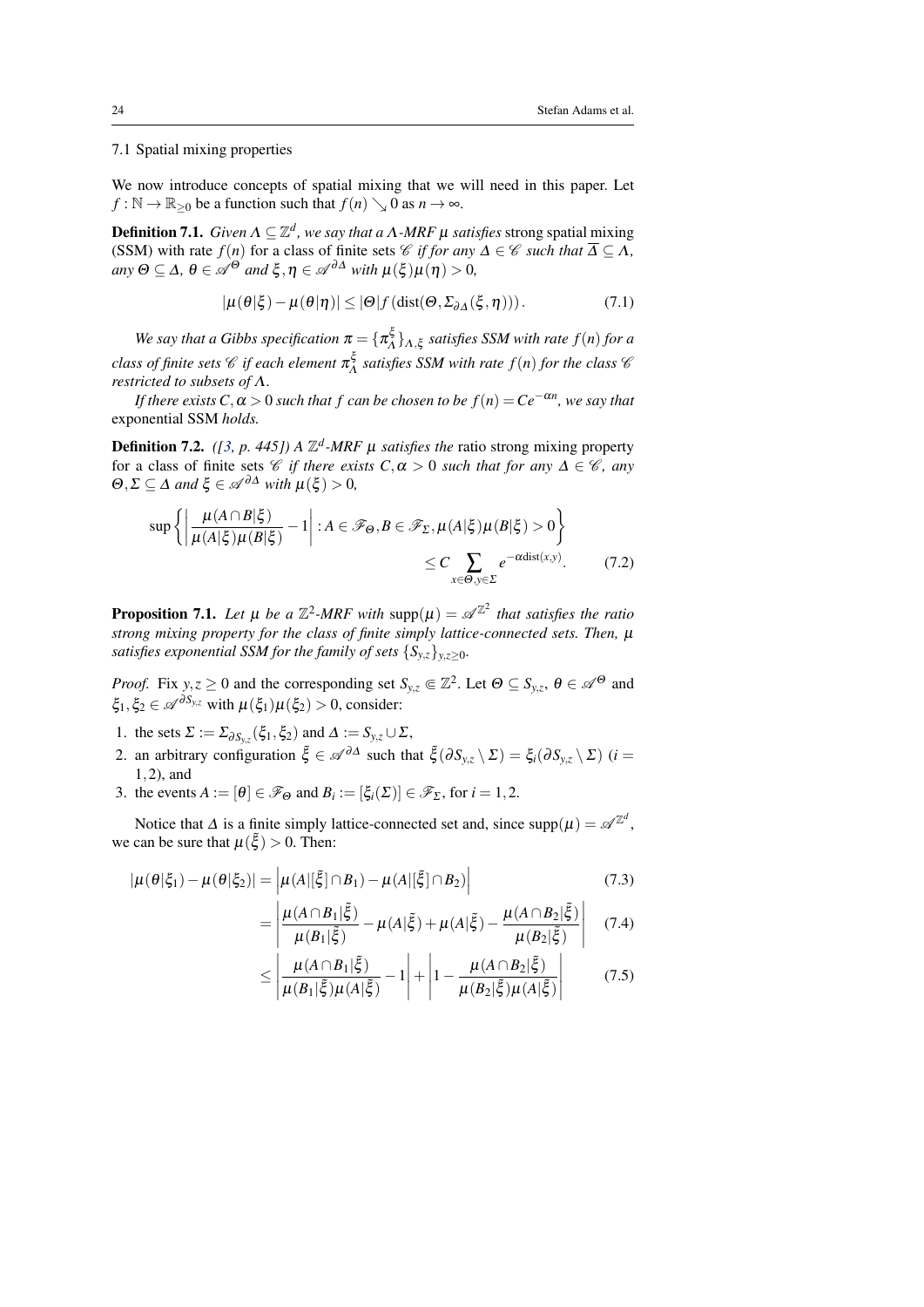<span id="page-24-1"></span>Representation and approximation for pressure of  $\mathbb{Z}^2$  lattice models 25

$$
\leq 2C \sum_{x \in \Theta, y \in \Sigma} e^{-\alpha \text{dist}(x, y)} \tag{7.6}
$$

$$
\leq |\Theta| 2C \sum_{y \in \Sigma} e^{-\alpha \text{dist}(\Delta, y)}.
$$
\n(7.7)

W.l.o.g., we can assume that  $|\Sigma| = 1$  (see [\[9,](#page-41-3) Corollary 2]). Therefore, by taking  $C' = 2C$ , we have:

$$
|\mu(\theta|\xi_1) - \mu(\theta|\xi_2)| \le |\Theta|2K \sum_{y \in \Sigma} e^{-\alpha \text{dist}(\Delta, y)} = |\Theta|C'e^{-\alpha \text{dist}(\Theta, \Sigma)}.
$$
 (7.8)

 $\Box$ 

Remark 2. *The proof of Proposition [7.1](#page-23-2) seems to require some assumption on the* support of  $\mu$  (for the existence of  $\tilde{\xi}$  in the enumerated item list above). Fully supported (i.e.  $\mathrm{supp}(\mu)=\mathscr{A}^{\mathbb{Z}^2}$ ) suffices, and is the only case in which we will apply this *result (see Corollary [1\)](#page-31-1), but the conclusion probably holds under weaker assumptions.*

Given *y*,*z*  $\geq$  0, we define the *bottom boundary of*  $S_{y,z}$  as  $\partial_{\psi}S_{y,z} := \partial S_{y,z} \cap \mathscr{P}$ , i.e. the portion of the boundary of *Sy*,*<sup>z</sup>* included in the past, and the *top boundary of Sy*,*<sup>z</sup>* as the complement  $\partial_{\uparrow} S_{y,z} := \partial S_{y,z} \setminus \mathscr{P}$ . Clearly,  $\partial S_{y,z} = \partial_{\downarrow} S_{y,z} \sqcup \partial_{\uparrow} S_{y,z}$ .

<span id="page-24-0"></span>Proposition 7.2. *Let* π *be a specification satisfying exponential SSM with parameters*  $C, \alpha > 0$ *. Then, for all n*  $\in \mathbb{N}$ *, y, z*  $\geq 1$ *n and a*  $\in \mathcal{A}$ *:* 

$$
\left|\pi_{S_n}^{\omega_1}(\theta(\mathbf{0})=a)-\pi_{S_{y,z}}^{\omega_2}(\theta(\mathbf{0})=a)\right|\leq Ce^{-\alpha n},\tag{7.9}
$$

*uniformly over*  $\omega_1, \omega_2 \in \Omega(\mathscr{E})$  *such that*  $\omega_1(\mathscr{P}) = \omega_2(\mathscr{P})$ *.* 

*Proof.* Fix  $n \in \mathbb{N}$ ,  $y, z \ge 1$ *n*,  $a \in \mathcal{A}$  and  $\omega_1, \omega_2 \in \Omega(\mathcal{E})$  such  $\omega_1(\mathcal{P}) = \omega_2(\mathcal{P})$ . Denote  $\xi := \omega_1(\partial S_n)$ . Then:

$$
\left| \pi_{S_n}^{\omega_1}(\theta(\mathbf{0}) = a) - \pi_{S_{y,z}}^{\omega_2}(\theta(\mathbf{0}) = a) \right| \tag{7.10}
$$

$$
= \left| \pi_{S_n}^{\xi}(\theta(\mathbf{0}) = a) - \sum_{\eta} \pi_{S_{y,z}}^{\omega_2}(\theta(\mathbf{0}) = a|\eta) \pi_{S_{y,z}}^{\omega_2}(\eta) \right| \tag{7.11}
$$

$$
\leq \sum_{\eta} \left| \pi_{S_n}^{\xi}(\theta(\mathbf{0}) = a) - \pi_{S_n}^{\eta}(\theta(\mathbf{0}) = a) \right| \pi_{S_{y,z}}^{\omega_2}(\eta) \tag{7.12}
$$

$$
\leq \sum_{\eta} Ce^{-\alpha \text{dist}(0,\Sigma_{\partial S_n}(\xi,\eta))} \pi_{S_{y,z}}^{\omega_2}(\eta) \leq Ce^{-\alpha n}, \tag{7.13}
$$

where the summation  $\sum_{\eta}$  is taken over all  $\eta \in \mathscr{A}^{\partial S_n}$  such that  $\pi_{S_{y,z}}^{\omega_2}(\eta) > 0$  and  $\eta\left(\partial_{\psi}S_{n}\right)=\omega_{2}\left(\partial_{\psi}S_{n}\right)$ . The last inequality above follows from the fact that for any such  $\eta$ ,  $\Sigma_{\partial S_n}(\xi, \eta) \subseteq \partial_{\uparrow} S_n$ , so:

$$
dist(\mathbf{0}, \Sigma_{\partial S_n}(\xi, \eta)) \geq dist(\mathbf{0}, \partial_{\uparrow} S_n) = n. \tag{7.14}
$$

 $\Box$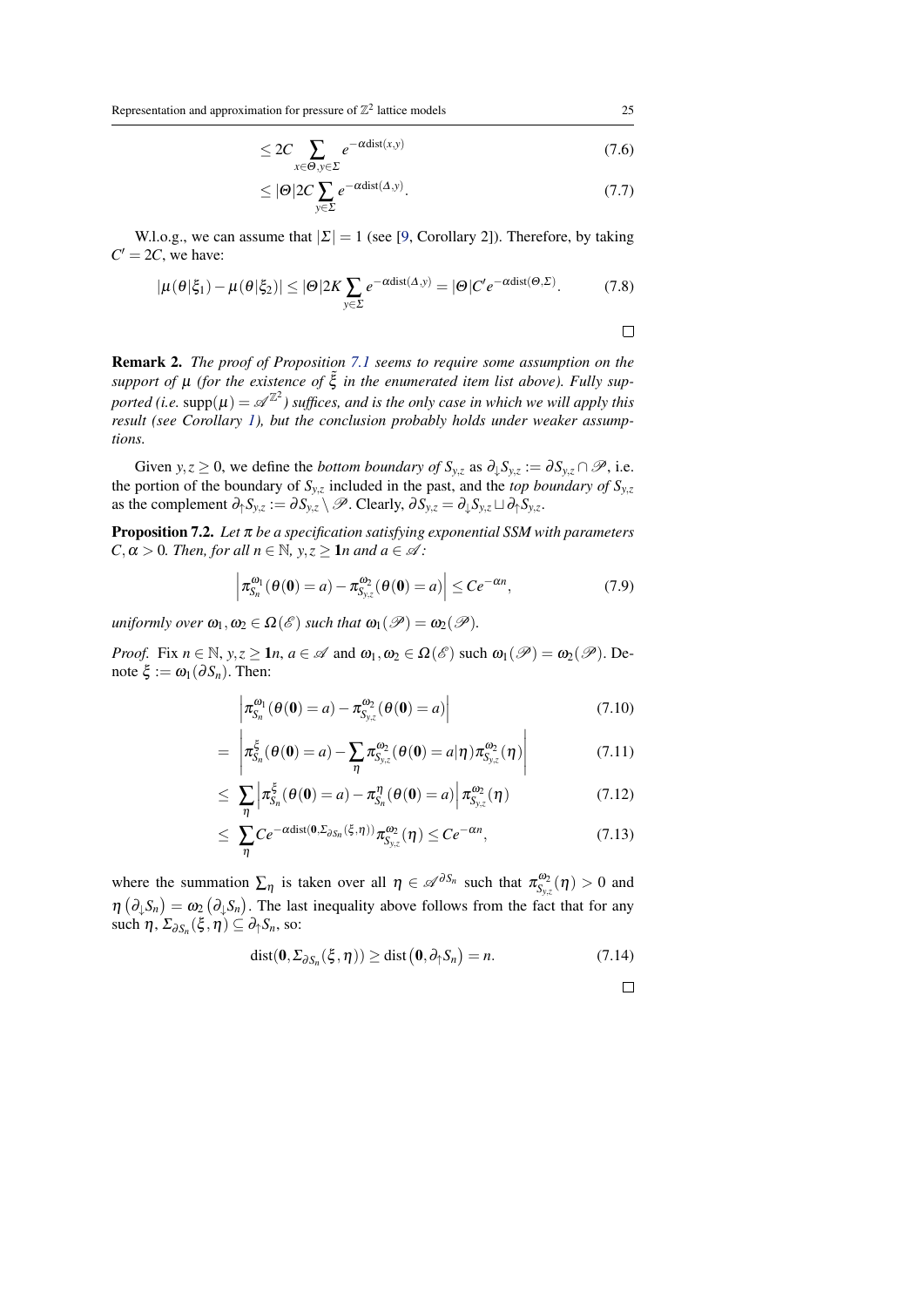<span id="page-25-2"></span>**Definition 7.3** (Variational distance). Let S be a finite set and let  $X_1$  and  $X_2$  be two *S-valued random variables with distribution*  $ρ_1$  *and*  $ρ_2$ *, respectively. The variational* distance  $d_{TV}$  *of*  $X_1$  *and*  $X_2$  *(or equivalently, of*  $\rho_1$  *and*  $\rho_2$ *) is defined by:* 

$$
d_{TV}(\rho_1, \rho_2) := \frac{1}{2} \sum_{x \in S} |\rho_1(x) - \rho_2(x)|. \tag{7.15}
$$

It is well-known that  $d_{TV}(\rho_1, \rho_2)$  is a lower bound on  $\mathbb{P}(X_1 \neq X_2)$  over all couplings  $\mathbb P$  of  $\rho_1$  and  $\rho_2$  and that there is a coupling, called the *optimal coupling*, that achieves this lower bound.

Given a Gibbs specification  $\pi$ , we define:

$$
Q(\pi) := \max_{\omega_1, \omega_2 \in \Omega(\mathscr{E})} d_{TV}\left(\pi_{\{0\}}^{\omega_1}(\cdot), \pi_{\{0\}}^{\omega_2}(\cdot)\right).
$$
 (7.16)

The following result is essentially in [\[7\]](#page-41-8).

<span id="page-25-1"></span>Theorem 7.3. *Let* π *be a Gibbs specification for a n.n. interaction* Φ *and a set of constraints*  $\mathscr E$ *, such that*  $\Omega(\mathscr E)$  *has a safe symbol. Then, if*  $p_c$  *denotes the critical value of site percolation on*  $\mathbb{Z}^2$  *and*  $Q(\pi) < p_c$ , we have that  $\pi$  satisfies exponential *SSM.*

*Proof.* Take  $\mu$  any n.n. Gibbs measure for  $\Phi$ . Since  $\Omega(\mathscr{E})$  has a safe symbol,  $\mu$  is fully supported, i.e.  $supp(\mu) = \Omega(\mathscr{E})$  (very special case of [\[35,](#page-43-0) Remark 1.14]). Given a  $\mathbb{Z}^d$ -MRF  $\mu$ , define:

$$
Q(\mu) := \max_{\eta_1, \eta_2} d_{TV}(\mu(\theta(\mathbf{0}) = \cdot | \eta_1), \mu(\theta(\mathbf{0}) = \cdot | \eta_2)), \tag{7.17}
$$

where  $\eta_1$  and  $\eta_2$  range over all configurations on  $\partial\{\theta\}$  such that  $\mu(\eta_1), \mu(\eta_2) > 0$ . Then,  $Q(\mu) \leq Q(\pi) < p_c$ , so by [\[7,](#page-41-8) Theorem 1] and shift-invariance of  $\Phi$ ,  $\mu$  satisfies exponential SSM (see [\[30,](#page-42-11) Theorem 3.10]). Finally, since  $\mu$  is fully supported, we can conclude that  $\pi$  satisfies exponential SSM.  $\Box$ 

## <span id="page-25-0"></span>7.2 Stochastic dominance

Suppose that  $\mathscr A$  is a finite linearly ordered set. Then for any set  $L$  (in our context, usually a set of sites or bonds),  $\mathscr{A}^L$  is equipped with a natural partial order  $\preceq$  which is defined coordinate-wise: for  $\theta_1, \theta_2 \in \mathcal{A}^L$ , we write  $\theta_1 \preceq \theta_2$  if  $\theta_1(x) \leq \theta_2(x)$  for every  $x \in L$ . A function  $f : \mathcal{A}^L \to \mathbb{R}$  is said to be *increasing* if  $f(\theta_1) \leq f(\theta_2)$  whenever  $\theta_1 \leq$ θ2. An event *A* is said to be increasing if its characteristic function χ*<sup>A</sup>* is increasing.

**Definition 7.4.** Let  $\rho_1$  and  $\rho_2$  be two probability measures on  $\mathscr{A}^L$ . We say that  $\rho_1$ *is* stochastically dominated *by*  $\rho_2$ *, writing*  $\rho_1 \leq_D \rho_2$ *, if for every bounded increasing function*  $f: \mathscr{A}^L \to \mathbb{R}$  *we have*  $\rho_1(f) \leq \rho_2(f)$ *, where*  $\rho(f)$  *denotes the expected value*  $\mathbb{E}_{\rho}(f)$  *of f according to the measure*  $\rho$ *.*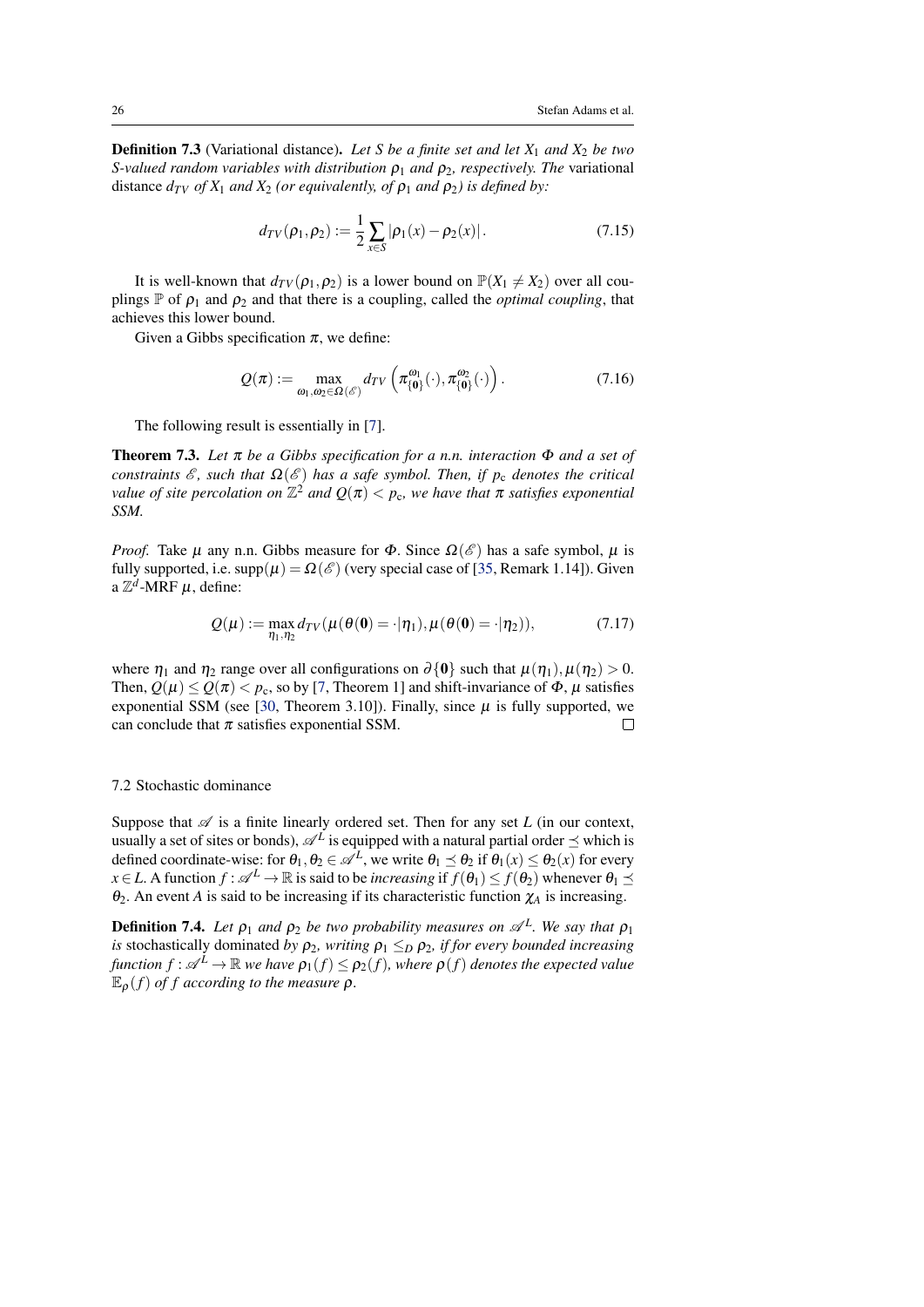<span id="page-26-3"></span>*7.2.1 Stochastic dominance and connectivity decay for the bond random-cluster model*

Recall from Section [5.1](#page-12-1) the bond random-cluster model on finite subsets of  $\mathbb{Z}^2$  with boundary conditions  $i = 0, 1$ , and the bond random-cluster model  $\phi_{p,q}$  on  $\mathbb{Z}^2$  (see page [14\)](#page-12-2).

<span id="page-26-0"></span>**Theorem 7.4** ([\[17,](#page-41-12) Equation (29)]). *For any*  $p \in [0,1]$  *and*  $q \in \mathbb{N}$ *, and any*  $\Delta \subseteq \Lambda \subseteq$ Z 2 *:*

$$
\phi_{p,q,\Delta}^{(0)} \leq_D \phi_{p,q,\Lambda}^{(0)} \text{ and } \phi_{p,q,\Lambda}^{(1)} \leq_D \phi_{p,q,\Delta}^{(1)}.
$$
\n(7.18)

In particular, if  $p < p_c(q)$ , we have that, for any  $\Lambda \Subset \mathbb{Z}^2$ :

$$
\phi_{p,q,\Lambda}^{(0)} \leq_D \phi_{p,q} \leq_D \phi_{p,q,\Lambda}^{(1)},\tag{7.19}
$$

where  $\leq_D$  is with respect to the restriction of each measure to events on  $E^0(\Lambda).$ 

The following result was a key element of the proof that  $\beta_c(q) = \log(1 + \sqrt{q})$  is the critical inverse temperature for the Potts model. We will use this result in a crucial way.

Recall that for  $p < p_c(q)$ ,  $\phi_{p,q}$  is the unique bond random cluster measure with parameters *p* and *q*.

<span id="page-26-1"></span>**Theorem 7.5** ([\[6,](#page-41-11) Theorem 2]). Let  $q \ge 1$ . For any  $p < p_c(q) = \frac{\sqrt{q}}{1 + \sqrt{q}}$  $\frac{\sqrt{q}}{1+\sqrt{q}}$ *, the two-point connectivity function decays exponentially, i.e. there exist*  $0 < C(p,q), c(p,q) < \infty$ *such that for any*  $x, y \in \mathbb{Z}^2$ *:* 

$$
\phi_{p,q}(x \leftrightarrow y) \le C(p,q)e^{-c(p,q)\|x-y\|_2},\tag{7.20}
$$

*where*  $\{x \leftrightarrow y\}$  *is the event that the sites x and y are connected by an open path and*  $\|\cdot\|_2$  *is the Euclidean norm.* 

# *7.2.2 Stochastic dominance for the site random-cluster model*

<span id="page-26-2"></span>**Lemma 7.6.** *Given a set*  $\Lambda \subseteq \mathbb{Z}^d$  *and parameters*  $p \in [0,1]$  *and*  $q > 0$ *, we have that for any*  $x \in \Lambda$  *and any*  $\tau \in \{0,1\}^{\Lambda \setminus \{x\}}$ :

$$
p_1(q) \le \psi_{p,q,\Lambda}^{(1)}(\theta(x) = 1|\tau) \le p_2(q),\tag{7.21}
$$

*where*  $p_1(q) = \frac{pq}{pq + (1-p)q^{2d}}$  and  $p_2(q) = \frac{pq}{pq + (1-p)}$ . In consequence,

$$
\psi_{p_1(q),\Lambda} \leq_D \psi_{p,q,\Lambda}^{(1)} \leq_D \psi_{p_2(q),\Lambda}.
$$
\n(7.22)

*(Recall that*  $\Psi_{p,\Lambda}$  *denotes Bernoulli site percolation).* 

*Proof.* This result is obtained by adapting the discussion on [\[20,](#page-42-6) p. 339] to the wired site random-cluster model. See also [\[21,](#page-42-7) Lemma 5.4] for the case  $q = 2$ .  $\Box$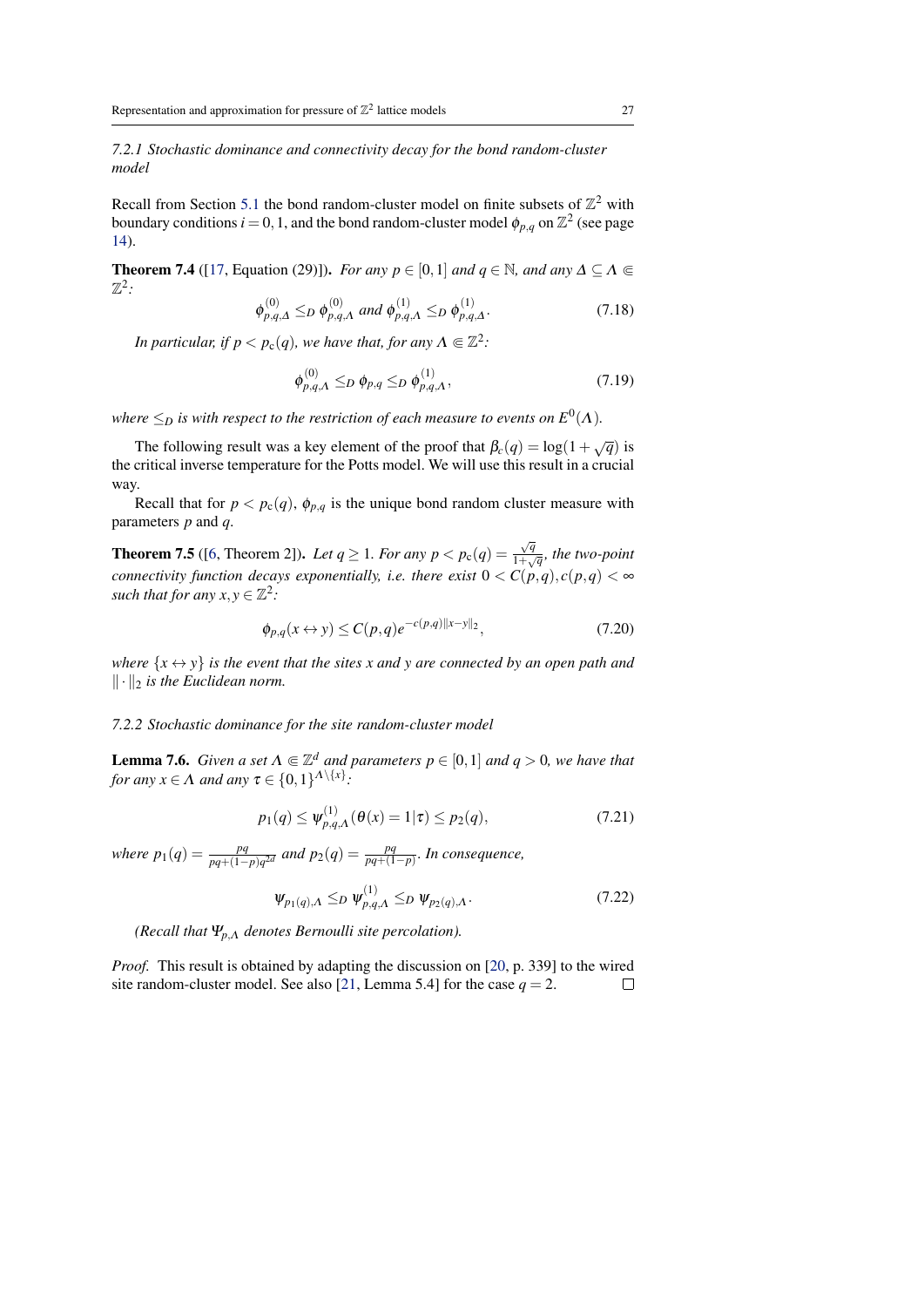# <span id="page-27-4"></span><span id="page-27-0"></span>*7.2.3 Stochastic dominance for the Potts model*

As before, let  $q \in \mathcal{A}_q$  denote a fixed, but arbitrary, choice of a colour. Let  $\Lambda \Subset \mathbb{Z}^d$  and consider  $g: \mathcal{A}_q^{\Lambda} \to \{+,-\}^{\Lambda}$  be defined by:

$$
(g(\theta))(x) = \begin{cases} + & \text{if } \theta(x) = q, \\ - & \text{if } \theta(x) \neq q. \end{cases}
$$
 (7.23)

The function *g* makes the non-*q* colours indistinguishable and gives a *reduced model*. We say  $\theta \simeq \theta'$  if  $g(\theta) = g(\theta')$ . This relation defines a partition of  $\mathscr{A}_q^{\Lambda}$  and unions of elements of this partition form a sub-algebra of  $\mathcal{A}_q^{\Lambda}$ , which can be identified with the collection of all subsets of  $\{+,-\}^{\Lambda}$ . Let  $\pi_{\beta,\Lambda}^{+} := g_* \pi_{\beta,\Lambda}^{\omega_q}$  $\int_{\beta,A}^{\omega_q}$  be the push-forward measure, which is nothing more than the restriction (projection) of  $\pi_{\beta}^{\omega_q}$  $\int_{\beta,\Lambda}^{\omega_q}$  to  $\{+,-\}^{\Lambda}$ . Chayes showed that the FKG property holds on events in this reduced model. In particular:

<span id="page-27-1"></span>**Proposition 7.7** ([\[11,](#page-41-6) Lemma on p. 211]). *For all*  $\beta > 0$  *and*  $\Lambda \Subset \mathbb{Z}^2$ ,  $\pi_{\beta,\Lambda}^+$  *satisfies the following properties:*

- *1. For increasing subsets*  $A, B \subseteq \{+, -\}^{\Lambda}$ :  $\pi_{\beta, \Lambda}^{+}(A \mid B) \geq \pi_{\beta, \Lambda}^{+}(A)$ *.*
- 2. If A is decreasing and B is increasing, then:  $\pi_{\beta,\Lambda}^+(A \mid B) \leq \pi_{\beta,\Lambda}^+(A)$ .
- 3. If  $\Delta \subseteq \Lambda$  and A is an increasing subset of  $\{+,-\}^{\Delta}$ , then:  $\pi_{\beta,\Delta}^{+}(A) \geq \pi_{\beta,\Lambda}^{+}(A)$ .

*Proof.*

- 1. This is contained in [\[11,](#page-41-6) Lemma on p. 211].
- 2. This is an immediate consequence of (1).
- 3. This is a standard consequence of (1): Let  $B = +^{\partial \Delta}$ . Since  $g^{-1}(B)$  is a single configuration, namely  $q^{\partial A}$ , we obtain from the Markov property of  $\pi_{\beta}^{\omega_q}$  $\beta_{,\Lambda}^{\omega_q}$  that  $\pi_{\beta,\Delta}^+(A) = \pi_{\beta,\Lambda}^+(A \mid B)$ . From (1), we have  $\pi_{\beta,\Lambda}^+(A \mid B) \ge \pi_{\beta,\Lambda}^+(A)$ . Now, combine the previous two statements

 $\Box$ 

<span id="page-27-2"></span>**Remark 3.** *The preceding result immediately applies to*  $\pi_{\beta}^{\omega_q}$  $\int_{\beta,\Lambda}^{\omega_q}$  for events in  $\mathscr{A}_q^{\Lambda}$  that are measurable with respect to  $\{+,-\}^{\Lambda}$ , viewed as a sub-algebra of  $\mathscr{A}_q^{\Lambda}$ .

*7.2.4 Volume monotonicity for the Widom-Rowlinson model with* 2 *types*

For the classical Widom-Rowlinson model  $(q = 2)$ , Higuchi and Takei showed that the FKG property holds. In particular,

<span id="page-27-3"></span>**Proposition 7.8** ([\[21,](#page-42-7) Lemma 2.3]). *Fix q* = 2 *and let*  $\Delta \subseteq \Lambda \subseteq \mathbb{Z}^d$  *and*  $\lambda > 0$ *. Then:* 

$$
\pi_{\Lambda}^{\lambda}(\omega_q) \le \pi_{\Lambda}^{\lambda}(\omega_q). \tag{7.24}
$$

However, this kind of stochastic monotonicity can fail for general *q* (see [\[17,](#page-41-12) p. 60]).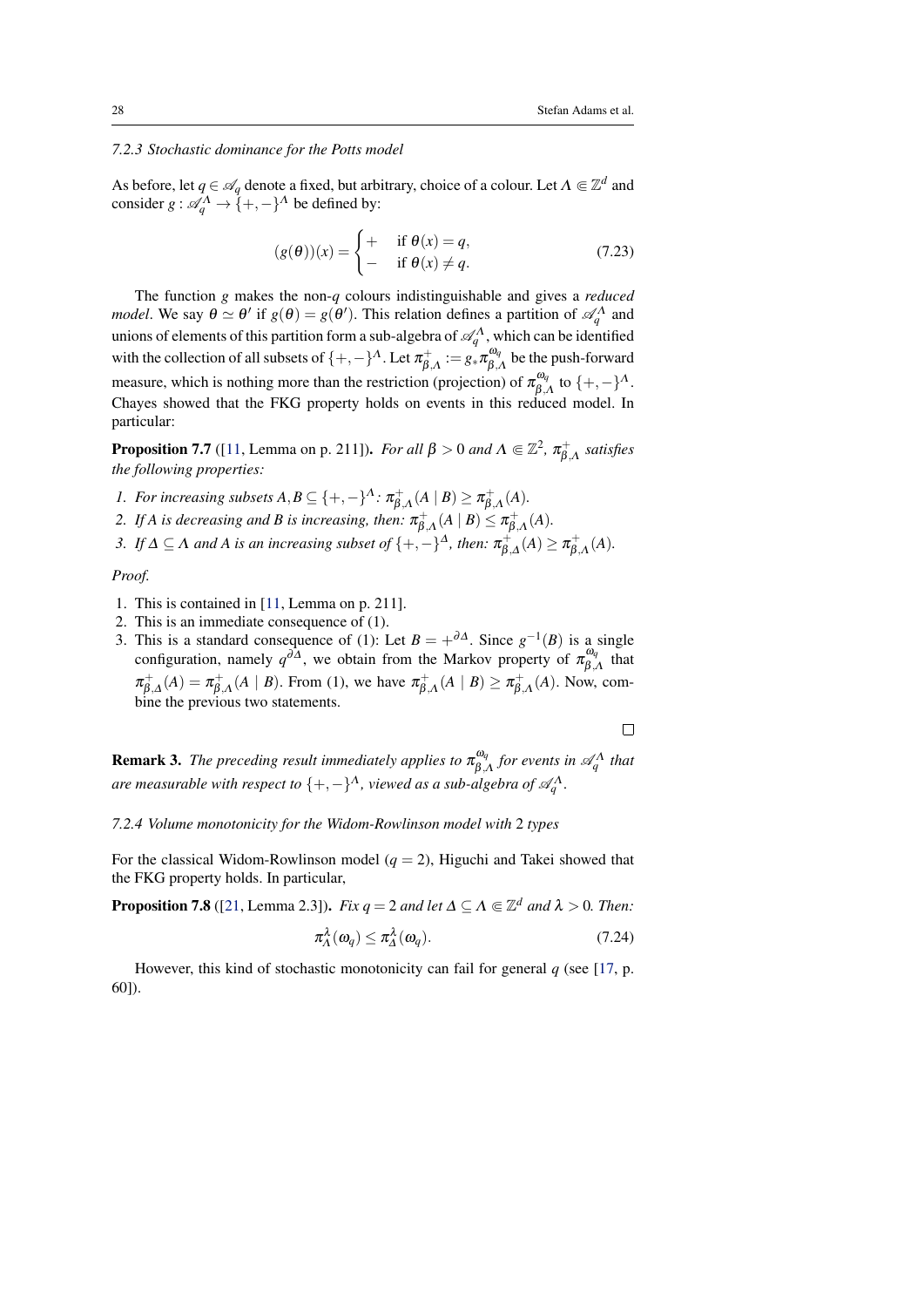# <span id="page-28-6"></span><span id="page-28-0"></span>**8** Exponential convergence of  $\pi_n$  in  $\mathbb{Z}^2$  lattice models

In this section, we consider the Potts, Widom-Rowlinson and hard-core models and establish exponential convergence results that will lead to pressure representation and approximation algorithms for these lattice models.

Recall that for the Potts model,  $\pi_{y,z}^{\beta}(\omega) = \pi_{\beta,s,z}^{\omega(\partial S_{y,z})}$  $\mathcal{L}_{\beta,S_n}^{\omega(\omega, S_{y,z})}(\theta(\mathbf{0}) = \omega(\mathbf{0}))$  and, in particular,  $\pi_n^{\beta}(\omega) = \pi_{\beta, S_n}^{\omega(\partial S_n)}$  $\mathcal{L}_{\beta,S_n}^{\omega(\omega,S_n)}(\theta(0) = \omega(0)),$  with similar notation for the Widom-Rowlinson and hard core models.

#### <span id="page-28-1"></span>8.1 Exponential convergence in the Potts model

<span id="page-28-2"></span>Theorem 8.1. *For the Potts model with q types and inverse temperature* β*, there exists a critical parameter*  $\beta_c(q) > 0$  *such that for*  $0 < \beta \neq \beta_c(q)$ *, there exists*  $C, \alpha > 0$ *such that, for every*  $y, z \ge 1n$ *:* 

<span id="page-28-4"></span><span id="page-28-3"></span>
$$
\left|\pi_n^{\beta}(\omega_q) - \pi_{y,z}^{\beta}(\omega_q)\right| \le Ce^{-\alpha n}.\tag{8.1}
$$

*Proof.* In the supercritical region  $\beta > \beta_c(q)$ , our proof very closely follows [\[10,](#page-41-13) Theorem 3], which treated the Ising case. We fill in some details of their proof, adapting that proof in two ways: to a half-plane version of their result (the quantities in  $(8.1)$ ) are effectively half-plane quantities) and to the general Potts case. For the subcritical region  $\beta < \beta_c(q)$ , the proposition will follow easily from [\[3,](#page-41-7) Theorem 1.8 (ii)].

Part I:  $\beta > \beta_c(q)$ . Let  $T_{\partial S_n}^{-\star}$  denote the event that there is a  $\star$ -path of  $-$  from 0 to  $\partial S_n$ , i.e. a path that runs along ordinary  $\mathbb{Z}^2$  bonds and diagonal bonds where the colour at each site is *not q* (in our context below, the configuration on the bottom piece  $\partial_{\mu}S_{y,z}$  of ∂*S<sub>n</sub>* will be all *q* and thus a  $\star$ -path of − from **0** to ∂*S<sub>n</sub>* cannot terminate on ∂<sub>↓</sub>*S<sub>n</sub>*). Note that  $T^{-\star}_{\partial S_n}$  is an event that is measurable with respect to the sub-algebra  $\{+,-\}^{\Lambda}$ , for any finite set Λ containing *Sn*, introduced in Section [7.2.3](#page-27-0) (recall that this sub-algebra corresponds to the reduced Potts model).

By decomposing  $\pi_{y,z}^{\beta}(\omega_q)$  into probabilities conditional on  $T_{\partial S_n}^{-\star}$  and  $(T_{\partial S_n}^{-\star})^c$ , we obtain:

<span id="page-28-5"></span>
$$
\pi_n^{\beta}(\omega_q) - \pi_{y,z}^{\beta}(\omega_q) \tag{8.2}
$$

$$
= \pi_{\beta, S_n}^{\omega_q}(\theta(\mathbf{0}) = q) - \pi_{\beta, S_{y,z}}^{\omega_q}(\theta(\mathbf{0}) = q)
$$
\n(8.3)

$$
= \pi^{\omega_q}_{\beta, S_{y,z}}(T^{-\star}_{\partial S_n}) \left( \pi^{\omega_q}_{\beta, S_n}(\theta(\mathbf{0}) = q) - \pi^{\omega_q}_{\beta, S_{y,z}}(\theta(\mathbf{0}) = q | T^{-\star}_{\partial S_n}) \right) + (1 - \pi^{\omega_q}_{\beta, S_{y,z}}(T^{-\star}_{\partial S_n})) \left( \pi^{\omega_q}_{\beta, S_n}(\theta(\mathbf{0}) = q) - \pi^{\omega_q}_{\beta, S_{y,z}}(\theta(\mathbf{0}) = q | (T^{-\star}_{\partial S_n})^c) \right).
$$
 (8.4)

We claim that the expression in [\(8.2\)](#page-28-4) is nonnegative. To see this, observe that the events  $\{\omega(\mathbf{0}) = q\}$ ,  $\{\omega(\partial S_n) = q^{\partial S_n}\}\$  and  $\{\omega(\partial S_{y,z}) = q^{\partial S_{y,z}}\}\$  may be viewed as the events  $\{\omega(0) = +\}, \{\omega(\partial S_n) = +\partial S_n\}$  and  $\{\omega(\partial S_n) = +\partial S_{y,z}\}\$  in the subalgebra  $\{+,-\}^{S_{y,z}}$  of the reduced model, as discussed in Section [7.2.3.](#page-27-0) Now, apply Proposition [7.7](#page-27-1) (part 3) and Remark [3.](#page-27-2)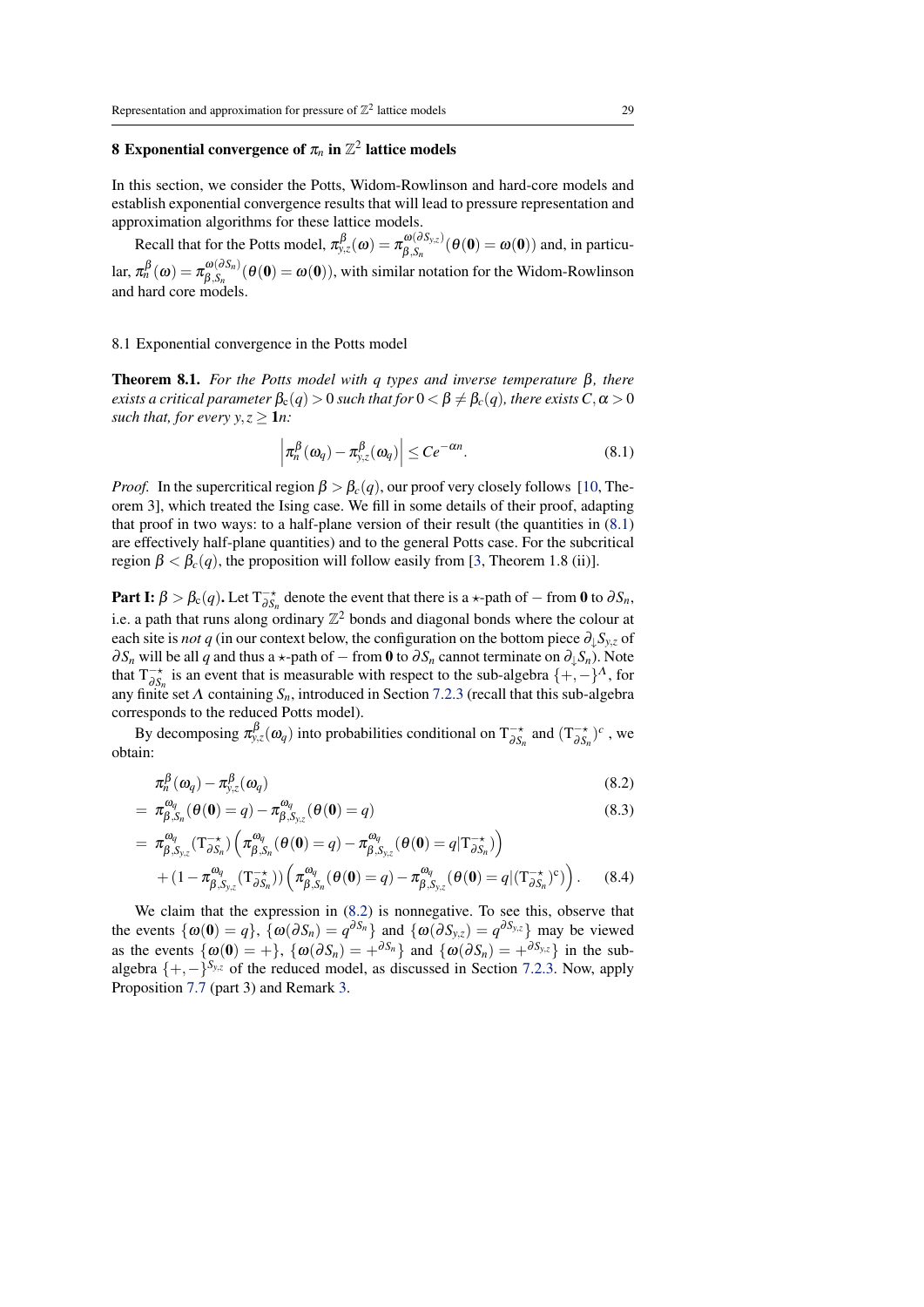<span id="page-29-1"></span>We next claim that:

$$
\pi^{\omega_q}_{\beta, S_{y,z}}(\theta(\mathbf{0}) = q | (T^{-\star}_{\partial S_n})^c) \geq \pi^{\omega_q}_{\beta, S_n}(\theta(\mathbf{0}) = q).
$$
 (8.5)

To be precise, first observe that  $\omega \in (T_{\partial S_n}^{-\star})^c$  iff  $\omega$  contains an all-q path in  $S_n$  from  $\partial \mathcal{P} \cap \{x_1 < 0\}$  to  $\partial \mathcal{P} \cap \{x_1 > 0\}$ . So,  $(T^{-*}_{\partial S_n})^c$  can be decomposed into a disjoint collection of events determined by the unique furthest such path from  $\mathbf{0}$ . Using the MRF property of Gibbs measures, it follows that we can regard each of these events as an increasing event in  $\{+,-\}^{S_m}$ . Now, apply Proposition [7.7](#page-27-1) and Remark [3.](#page-27-2) (The reader may notice that here we have essentially used the strong Markov property (see [\[18,](#page-42-12) p. 1154]).)

Thus, [\(8.4\)](#page-28-5) is nonpositive. This, together with the fact that  $\pi_{\beta}^{\omega_q}$  $\mathcal{L}_{\beta,S_n}^{\omega_q}(\theta(\mathbf{0})=q|\mathrm{T}_{\partial S_n}^{-\star})=$ 0, yields:

$$
0 \leq \pi_n^{\beta}(\omega_q) - \pi_{y,z}^{\beta}(\omega_q) \leq \pi_{\beta,S_{y,z}}^{\omega_q}(T_{\partial S_n}^{-\star})\pi_{\beta,S_n}^{\omega_q}(\theta(0) = q) \leq \pi_{\beta,S_{y,z}}^{\omega_q}(T_{\partial S_n}^{-\star}).
$$
 (8.6)

So, it suffices to show that  $\sup_{y,z\geq 1} \pi_{\beta}^{\omega_q}$  $\int_{\beta,S_{y,z}}^{\beta} (T_{\partial S_n}^{-\star})$  decays exponentially in *n*. Fix  $y, z \ge 1$ *n* and let  $m > n$  such that  $1m \ge y, z$ . By Proposition [7.7](#page-27-1) (parts 2 and 3) and Remark [3,](#page-27-2)

$$
\pi^{\omega_q}_{\beta, S_{y,z}}(T^{\to}_{\partial S_n}) \leq \pi^{\omega_q}_{\beta, S_m}(T^{\to}_{\partial S_n})
$$
\n(8.7)

<span id="page-29-0"></span>
$$
= \pi_{\beta, B_m}^{\omega_q} (T^{-\star}_{\partial S_n} | q^{\mathscr{P}}) \leq \pi_{\beta, B_m}^{\omega_q} (T^{-\star}_{\partial S_n}) \leq \pi_{\beta, B_m}^{\omega_q} (T^{-\star}_{\partial B_n}). \tag{8.8}
$$

So, it suffices to show that  $\sup_{m>n} \pi_{\beta,1}^{\omega_q}$  $\int_{\beta,B_m}^{\omega_q}$  (T<sub> $\rightarrow B_n$ </sub>) decays exponentially in *n*. Recall the Edwards-Sokal coupling  $\mathbb{P}_{n,q}^{(1)}$  $p_{p,q,\text{B}_{m}}^{(1)}$  for the Gibbs distribution and the corresponding bond random-cluster measure with wired boundary condition  $\phi_{p,q}^{(1)}$  $p_{q}^{(1)}$ <sub>*p*,*q*,B<sub>*m*</sub></sub> (see Section [5.1\)](#page-12-1).

W.l.o.g., let's suppose that *n* is even, i.e.  $n = 2k < m$ , for some  $k \in \mathbb{N}$ . We consider the following two events in the bond random-cluster model, as in [\[11,](#page-41-6) Theorem 3]. Let  $\mathcal{R}_n$  be the event of an open circuit in  $B_{2k} \setminus B_k$  that surrounds  $B_k$ . Let  $\mathcal{M}_{n,m}$  be the event in which there is an open path from some site in B*<sup>k</sup>* to ∂B*m*. The joint occurrence of these two events forces the Potts event  $(T_{\partial B_n}^{-\star})^c$  in the coupling:  $\mathcal{R}_n \cap \mathcal{M}_{n,m} \subseteq (T_{\partial B_n}^{-\star})^c$ (here, technically, we are identifying these events with their inverse images of the projections in the coupling).

Then, by the coupling property:

 $=$ 

$$
\pi_{\beta, B_m}^{\omega_q} \left( (\mathbf{T}_{\partial B_n}^{-\star})^c \right) = \mathbb{P}_{p,q, B_m}^{(1)} \left( (\mathbf{T}_{\partial B_n}^{-\star})^c \right)
$$
\n(8.9)

$$
\geq \mathbb{P}_{p,q,\mathbf{B}_{m}}^{(1)}\left( (\mathbf{T}_{\partial\mathbf{B}_{n}}^{-\star})^{c} \Big| \mathcal{R}_{n} \cap \mathcal{M}_{n,m} \right) \mathbb{P}_{p,q,\mathbf{B}_{m}}^{(1)}\left( \mathcal{R}_{n} \cap \mathcal{M}_{n,m} \right) \tag{8.10}
$$

$$
= \phi_{p,q,\mathbf{B}_m}^{(1)}\left(\mathcal{R}_n \cap \mathcal{M}_{n,m}\right),\tag{8.11}
$$

so:

$$
\pi^{\omega_q}_{\beta,\mathbf{B}_m}(\mathbf{T}^{-\star}_{\partial \mathbf{B}_n}) \le 1 - \phi^{(1)}_{p,q,\mathbf{B}_m}(\mathcal{R}_n \cap \mathcal{M}_{n,m}) \le \phi^{(1)}_{p,q,\mathbf{B}_m}(\mathcal{R}^c_n) + \phi^{(1)}_{p,q,\mathbf{B}_m}(\mathcal{M}^c_{n,m}).
$$
 (8.12)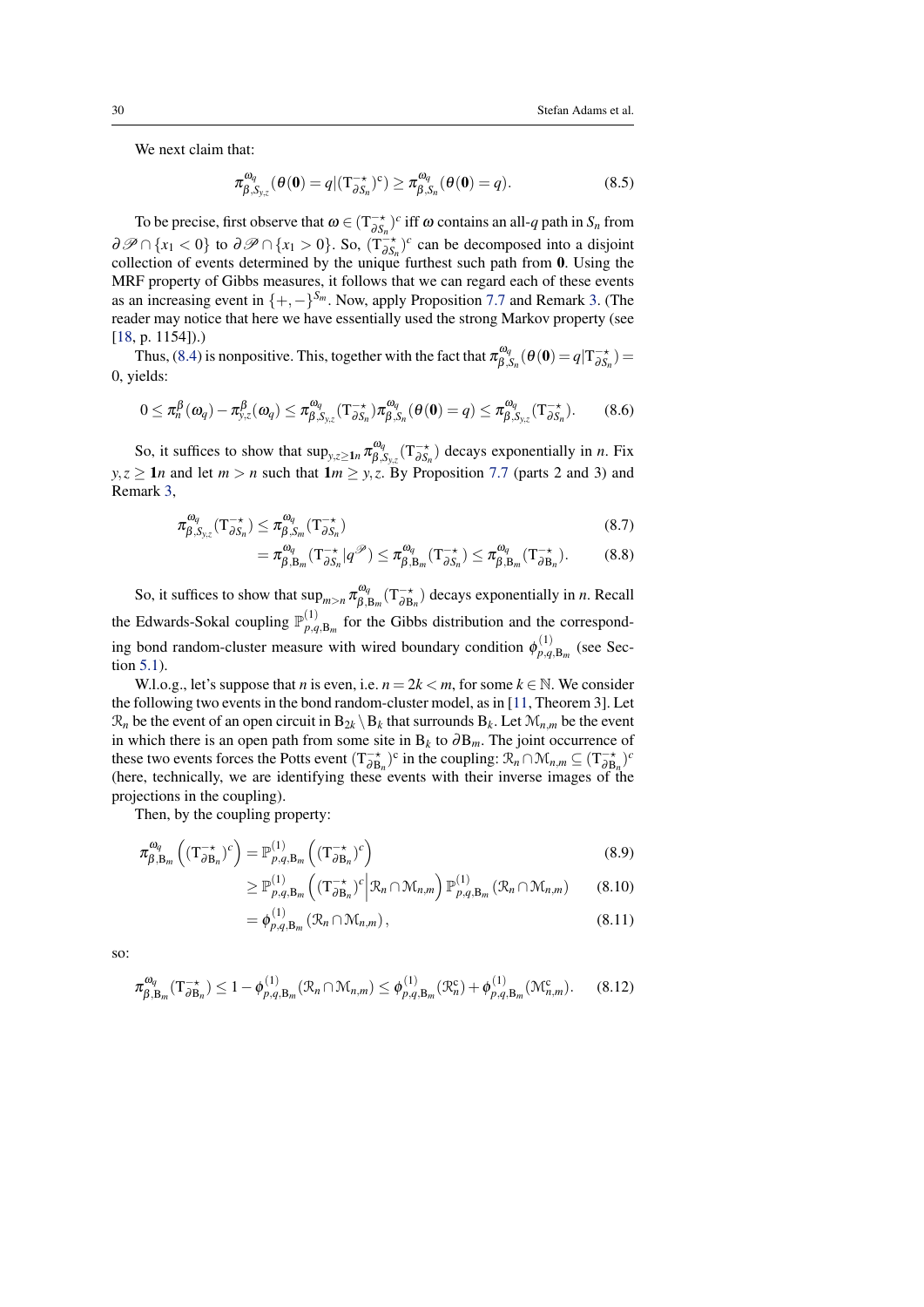Therefore,

<span id="page-30-0"></span>
$$
\sup_{m>n} \pi_{\beta,\mathcal{B}_m}^{\omega_q}(\mathcal{T}_{\partial\mathcal{B}_n}^{\to}) \leq \sup_{m>n} \phi_{p,q,\mathcal{B}_m}^{(1)}(\mathcal{R}_n^c) + \sup_{m>n} \phi_{p,q,\mathcal{B}_m}^{(1)}(\mathcal{M}_{n,m}^c). \tag{8.13}
$$

The first term on the right hand side of [\(8.13\)](#page-30-0) is bounded from above as follows:

$$
\phi_{p,q,\mathbf{B}_m}^{(1)}(\mathcal{R}_n^c) \le \phi_{p,q,\tilde{\mathbf{B}}_{m+1}}^{(1)}(\mathcal{R}_n^c)
$$
\n(8.14)

$$
\leq \sum_{x \in \partial B_k, y \in \underline{\partial} B_{2k}} \phi_{p^*,q, B_{m+1}}^{(0)}(x \leftrightarrow y) \tag{8.15}
$$

$$
\leq \sum_{x \in \partial B_k, y \in \underline{\partial} B_{2k}} \phi_{p^*,q}(x \leftrightarrow y), \tag{8.16}
$$

where  $\tilde{B}_m = [-m+1,m]^2 \cap \mathbb{Z}^2$  and  $p^*$  denotes the dual of p and the inequalities follow from Proposition [5.3](#page-14-3) and Theorem [7.4.](#page-26-0)

If  $p > p_c(q)$ , then  $p^* < p_c(q)$ , and by Theorem [7.5,](#page-26-1) the first term on the right side of [\(8.13\)](#page-30-0) is upper bounded by  $64C(p^*,q)n^2 \exp(-c(p^*,q)n/4)$ , since  $|\partial B_k||\partial B_{2k}| \le$ 64*n*<sup>2</sup> and  $||x-y||_2 \ge k-1 \ge \frac{n}{4}$ , for all  $x \in \partial B_k$  and  $y \in \partial B_{2k}$ . So, the first term on the right side of [\(8.13\)](#page-30-0) decays exponentially.

As for the second term, in order for  $\mathcal{M}_{n,m}$  to fail to occur, there must be a closed circuit in  $B_m \setminus B_k$  and in particular a closed path from  $L_{m,n} := B_m \setminus B_k \cap \{x_1 < 0, x_2 = 0\}$ 0} to  $R_{m,n} := B_m \setminus B_k \cap \{x_1 > 0, x_2 = 0\}$  in  $B_m$ . Thus,

$$
\phi_{p,q,\mathbf{B}_m}^{(1)}(\mathcal{M}_{n,m}^{\mathbf{c}}) \le \phi_{p,q,\tilde{\mathbf{B}}_{m+1}}^{(1)}(\mathcal{M}_{n,m}^{\mathbf{c}})
$$
\n(8.17)

$$
\leq \sum_{x \in L_{m,n}, y \in R_{m,n}} \phi_{p^*,q,B_{m+1}}^{(0)}(x \leftrightarrow y) \tag{8.18}
$$

$$
\leq \sum_{x \in L_{m,n}, y \in R_{m,n}} \phi_{p^*,q}(x \leftrightarrow y), \tag{8.19}
$$

where the last inequality follows by Proposition [5.3](#page-14-3) and Proposition [7.4.](#page-26-0) By Theorem [7.5,](#page-26-1) this is less than:

$$
\sum_{i=n,j=n} C(p^*,q) e^{-c(p^*,q)(i+j)} \le C(p^*,q) \left( e^{-c(p^*,q)n} \frac{1}{1 - e^{-c(p^*,q)}} \right)^2 \tag{8.20}
$$

$$
=\frac{C(p^*,q)}{(1-e^{-c(p^*,q)})^2}e^{-2c(p^*,q)n}.\tag{8.21}
$$

Thus, the 2nd term on the right side of [\(8.13\)](#page-30-0) also decays exponentially. Thus,  $\sup_{m>n}\pi_{\beta}^{\omega_q}$  $\int_{\beta,m}^{\omega_q} (T^{-\star}_{\partial B_n})$  decays exponentially in *n*. Thus, by [\(8.7\)](#page-29-0) sup<sub>*m*>*n*</sub>  $\pi_{\beta,n}^{\omega_q}$  $\zeta_{\beta,m}^{\omega_q}(\mathrm{T}_{\partial S_n}^{-\star})$  also decays exponentially in *n*, as desired.

**Part II:**  $\beta < \beta_c(q)$ . Recall from Section [7](#page-22-0) the notions of strong spatial mixing and ratio strong mixing property.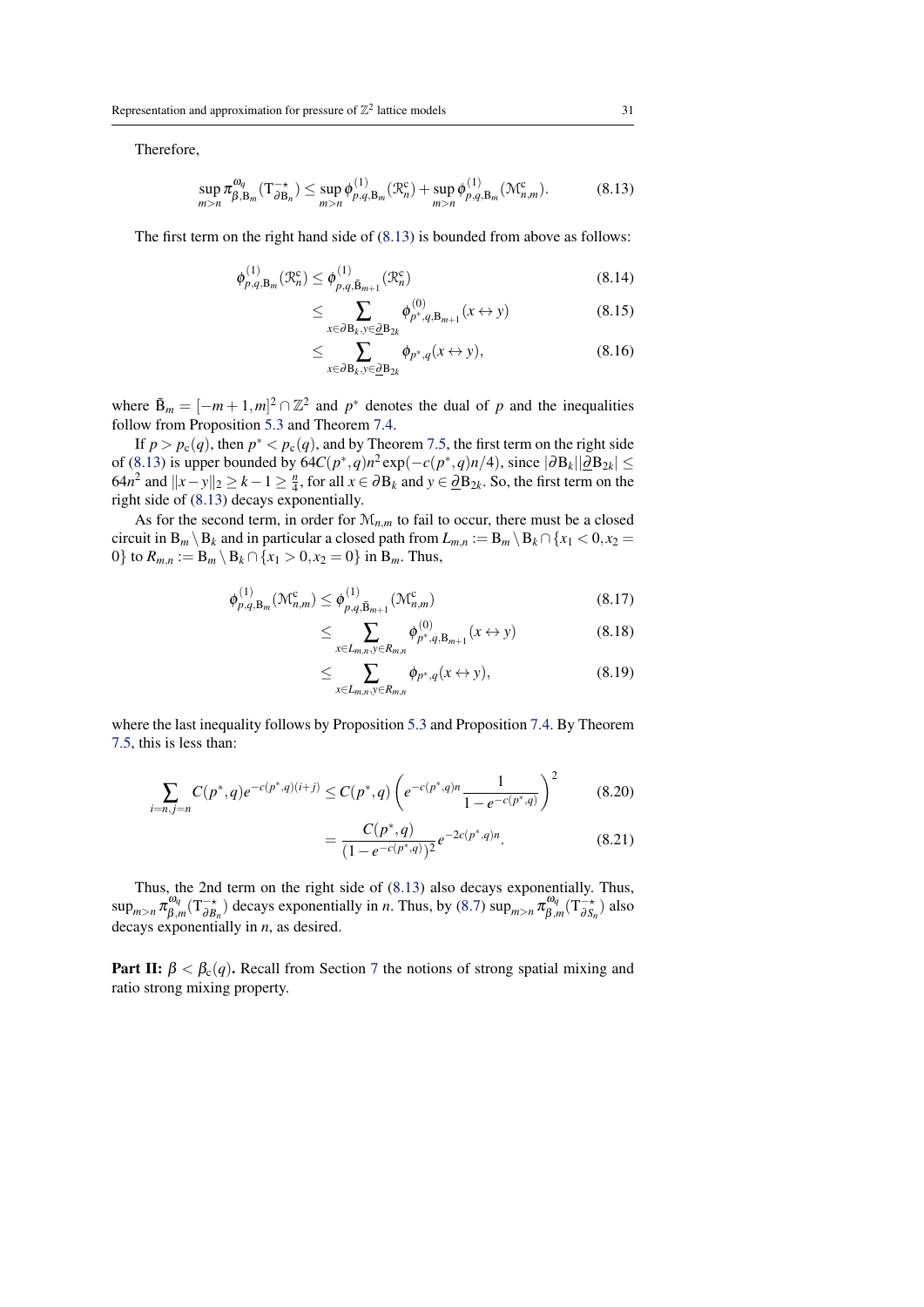$\Box$ 

<span id="page-31-4"></span><span id="page-31-2"></span>**Theorem 8.2** ([\[3,](#page-41-7) Theorem 1.8 (ii)]). *For the*  $\mathbb{Z}^2$  *Potts model with q types and inverse temperature*  $\beta$ *, if*  $0 < \beta < \beta_c(q)$  *and exponential decay of the two-point connectivity function holds for the corresponding random-cluster model, then the (unique) Potts Gibbs measure satisfies the ratio strong mixing property for the class of finite simply lattice-connected sets.*

<span id="page-31-1"></span>**Corollary 1.** For the  $\mathbb{Z}^2$  Potts model with q types and inverse temperature  $0 < \beta <$  $\beta_c(q)$ , the specification  $\pi^\text{FP}_\beta$  satisfies exponential SSM for the family of sets  $\{S_{y,z}\}_{y,z\geq 0}$ .

*Proof.* This follows immediately from Theorem [7.5,](#page-26-1) Theorem [8.2](#page-31-2) and Proposition [7.1.](#page-23-2)  $\Box$ 

Then, since exponential SSM holds for the class of finite simply lattice-connected sets when  $\beta < \beta_c(q)$ , the desired result follows directly from Proposition [7.2.](#page-24-0)

This completes the proof of Theorem [8.1.](#page-28-2)

# <span id="page-31-0"></span>8.2 Exponential convergence in the Widom-Rowlinson model

Recall that for Bernoulli site percolation in  $\mathbb{Z}^2$  there exists a probability parameter  $p_c$ , known as the *percolation threshold*, such that for  $p < p_c$ , there is no infinite cluster of 1's  $\psi_{p,\mathbb{Z}^2}$ -almost surely and for  $p > p_c$ , there is such a cluster  $\psi_{p,\mathbb{Z}^2}$ -almost surely. Similarly, one can define an analogous parameter  $p_c^*$  for the lattice  $\mathbb{Z}^2$ <sup>\*</sup>, which satisfies  $p_c + p_c^* = 1$  (see [\[37\]](#page-43-5)).

<span id="page-31-3"></span>Theorem 8.3. *For the Widom-Rowlinson model with q types and activity* λ*, there exist two critical parameters*  $0 < \lambda_1(q) < \lambda_2(q)$  *such that for*  $\lambda < \lambda_1(q)$  *or*  $\lambda > \lambda_2(q)$ *, there exists*  $C, \alpha > 0$  *such that, for every*  $y, z \ge 1$ *n*:

$$
\left|\pi_n^{\lambda}(\omega_q) - \pi_{y,z}^{\lambda}(\omega_q)\right| \le Ce^{-\alpha n}.\tag{8.22}
$$

*Proof.* As in the proof of Theorem [8.1,](#page-28-2) we split the proof in two parts.

**Part I:**  $\lambda > \lambda_2(q) := q^3 \left( \frac{p_c}{1-p_c} \right)$ . Fix  $n \in \mathbb{N}$  and  $y, z \ge 1n$ . Notice that, due to the constraints of the Widom-Rowlinson model, and recalling Proposition [5.4:](#page-15-1)

$$
\pi_{y,z}^{\lambda}(\omega_q) = \pi_{\lambda,S_{y,z}}^{\omega_q}(\theta(0) = q) = \psi_{p,q,S_{y,z}}^{(1)}(\theta(0) = 1),
$$
\n(8.23)

where  $p = \frac{\lambda}{1+\lambda}$ , and the same holds for  $\pi_n^{\lambda}(\omega_q)$ . Then, it suffices to prove that:

$$
\left| \psi_{p,q,S_n}^{(1)}(\theta(\mathbf{0}) = 1) - \psi_{p,q,S_{y,z}}^{(1)}(\theta(\mathbf{0}) = 1) \right| \le Ce^{-\alpha n}, \tag{8.24}
$$

for some  $C, \alpha > 0$ .

Notice that  $0 \in S_n \subseteq S_{v,z} =: \Lambda$ . Fix any ordering on the set  $\overline{\Lambda}$ . From now on, when we talk about comparing sites in  $\overline{\Lambda}$ , it is assumed we are speaking of this ordering. For convenience, we will extend configurations on  $S_n$  and  $\Lambda$  to configurations on  $\overline{\Lambda}$ by appending  $1^{\overline{A}\setminus S_n}$  and  $1^{\partial A}$ , respectively.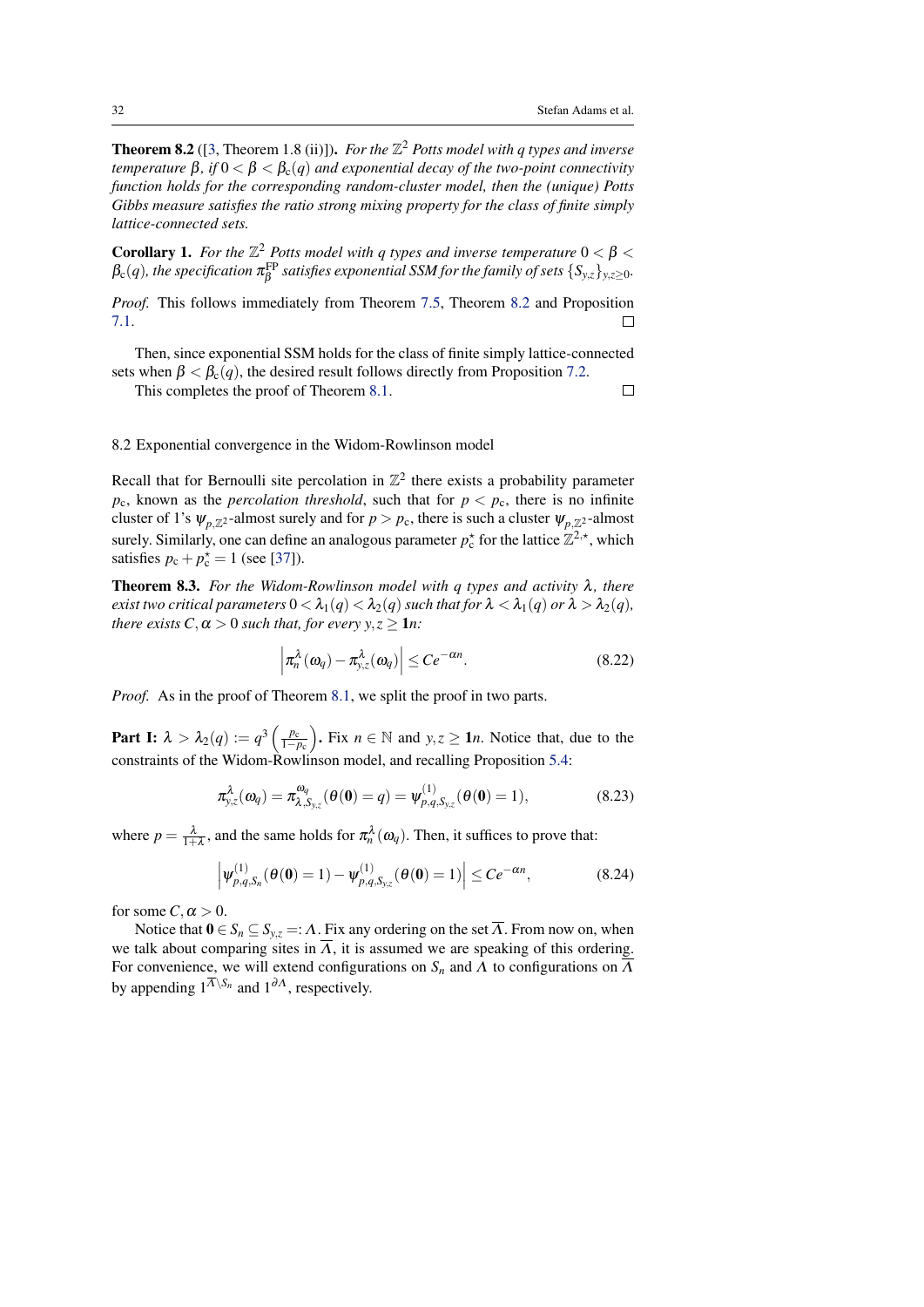Now, we will proceed to define a coupling  $\mathbb{P}_{n,y,z}$  of  $\psi_{p,q}^{(1)}$  $\varphi_{p,q,S_n}^{(1)}$  and  $\psi_{p,q}^{(1)}$  $p,q,\Lambda$ , defined on pairs of configurations  $(\theta_1, \theta_2) \in \{0, 1\}^{\Lambda} \times \{0, 1\}^{\Lambda}$ . The coupling is defined one site at a time, using values from previously defined sites.

We use  $(\tau_1^t, \tau_2^t)$  to denote the (incomplete) configurations on  $\overline{\Lambda} \times \overline{\Lambda}$  at step  $t =$  $_1, v_2$  $[0, 1, ..., |S_n]$ . We therefore begin with  $\tau_1^0 = 1^{\overline{A} \setminus S_n}$  and  $\tau_2^0 = 1^{\partial A}$ . Next, we set  $\tau_1^1 = \tau_1^0$  and form  $\tau_2^1$  by extending  $\tau_2^0$  to  $\overline{A} \setminus S_n$ , choosing randomly according to the distribution  $\psi_{p,q}^{(1)}$  $\tau_1^{(1)}$ , ( $\cdot$ |1<sup>∂Λ</sup>). At this point of the construction, both  $\tau_1^1$  and  $\tau_2^1$  have shape  $\overline{\Lambda} \setminus S_n$ . In the end,  $(\tau_1^{|S_n|}, \tau_2^{|S_n|})$  will give as a result a pair  $(\theta_1, \theta_2)$ .

At any step *t*, we use  $\overline{W}$ <sup>*t*</sup> to denote the set of sites in  $\overline{A}$  on which  $\tau_1^t$  and  $\tau_2^t$  have already received values in previous steps. In particular,  $W^1 = \overline{A} \setminus S_n$ . At an arbitrary step *t* of the construction, we choose the next site  $x^{t+1}$  on which to assign values in  $\tau_1^{t+1}$  and  $\tau_2^{t+1}$  as follows:

- (i) If possible, take  $x^{t+1}$  to be the smallest site in  $\partial^*W^t$  that is  $\star$ -adjacent to a site  $y \in W^t$  for which  $(\tau_1^t(y), \tau_2^t(y)) \neq (1,1)$ .
- (ii) Otherwise, just take  $x^{t+1}$  to be the smallest site in  $\partial^*W^t$ .

Notice that at any step  $t$ ,  $W<sup>t</sup>$  is a  $\star$ -connected set, and that it it always possible to find the next site  $x^{t+1}$  for any  $t < |S_n|$  (i.e. the two rules above give a well defined procedure).

Now we are ready to augment the coupling from  $W^t$  to  $W^t \cup \{x^{t+1}\}$  by assigning  $\tau_1^{t+1}(x^{t+1})$  and  $\tau_2^{t+1}(x^{t+1})$  according to an optimal coupling of  $\psi_{p,q}^{(1)}$  $\begin{bmatrix} 1 \ p,q,S_n \end{bmatrix} \left( \cdot \big| \boldsymbol{\tau}_1^t \right) \bigg|_{\{ \boldsymbol{x}^{t+1} \}}$ and  $\psi_{p,q}^{(1)}$  $\left\{ \left. \mu_{p,q,S_{y,z}}^{(1)}(\cdot \mid \tau_2^t) \right|_{\{x^{t+1}\}}$ , i.e. a coupling which minimizes the probability that, given  $(\tau_1^t, \tau_2^t), \ \theta_1(x^{t+1}) \neq \theta_2(x^{t+1})$ . Since  $\mathbb{P}_{n,y,z}$  is defined site-wise, and at each step is assigned according to  $\psi_{p,q}^{(1)}$  $\psi_{p,q,S_n}^{(1)}(\cdot|\tau_1^t)$  in the first coordinate and  $\psi_{p,q}^{(1)}$  $\frac{f^{(1)}}{p,q,S_{y,z}}$  (·  $|\tau_2^t)$  in the second, the reader may check that it is indeed a coupling of  $\psi_{p,q}^{(1)}$  $\psi_{p,q,S_n}^{(1)}$  and  $\psi_{p,q}^{(1)}$  $\sum_{p,q,S_{y,z}}^{(1)}$ . The key property of  $\mathbb{P}_{n,y,z}$  is the following.

<span id="page-32-0"></span>**Lemma 8.4.**  $\theta_1(0) \neq \theta_2(0)$   $\mathbb{P}_{n \times n}$ *-a.s. if and only if there exists a path* T *of*  $\star$ *-adjacent sites from* 0 *to*  $\partial S_n$ *, such that for each site*  $y \in T$ *,*  $(\theta_1(y), \theta_2(y)) \neq (1, 1)$ *.* 

*Proof.* Suppose, for a contradiction, that  $\theta_1(0) \neq \theta_2(0)$  and there exists no such path. This implies that there exists a circuit C surrounding  $\bf{0}$  (when we include the bottom boundary as part of C) and contained in  $\overline{S}_n$  such that for all  $y \in C$ ,  $(\theta_1(y), \theta_2(y)) =$  $(1,1)$ . Define by *I* the simply lattice- $\star$ -connected set of sites in the interior of C and, let's say that at time  $t_0$ ,  $x^{t_0}$  was the first site within *I* defined according to the site-bysite evolution of  $\mathbb{P}_{n,y,z}$ . Then,  $(\tau_1^{t_0}(x^{t_0}), \tau_2^{t_0}(x^{t_0}))$  cannot have been defined according to rule (i) since all sites  $\star$ -adjacent to  $x^{t_0}$  are either in *I* (and therefore not yet defined by definition of  $x^{t_0}$ ), or on C (and therefore either not yet defined or sites at which  $\theta_1$ and  $\theta_2$  are both 1).

Therefore,  $(\theta_1(x^{t_0}), \theta_2(x^{t_0}))$  was defined according to rule (ii). We therefore define the set  $D := \overline{A} \setminus W^{t_0-1} \supseteq I$ , and note that  $\bf{0}$  and  $x^{t_0}$  belong to the same  $\star$ -connected component  $\Theta$  of *D*. We also know that  $\tau_1^{t_0-1}(\partial^*D) = \tau_2^{t_0-1}(\partial^*D) = 1^{\partial^*D}$ , otherwise some unassigned site in *D* would be  $\star$ -adjacent to a 0 in either  $\tau_1^{t_0-1}(\partial^{\star}D)$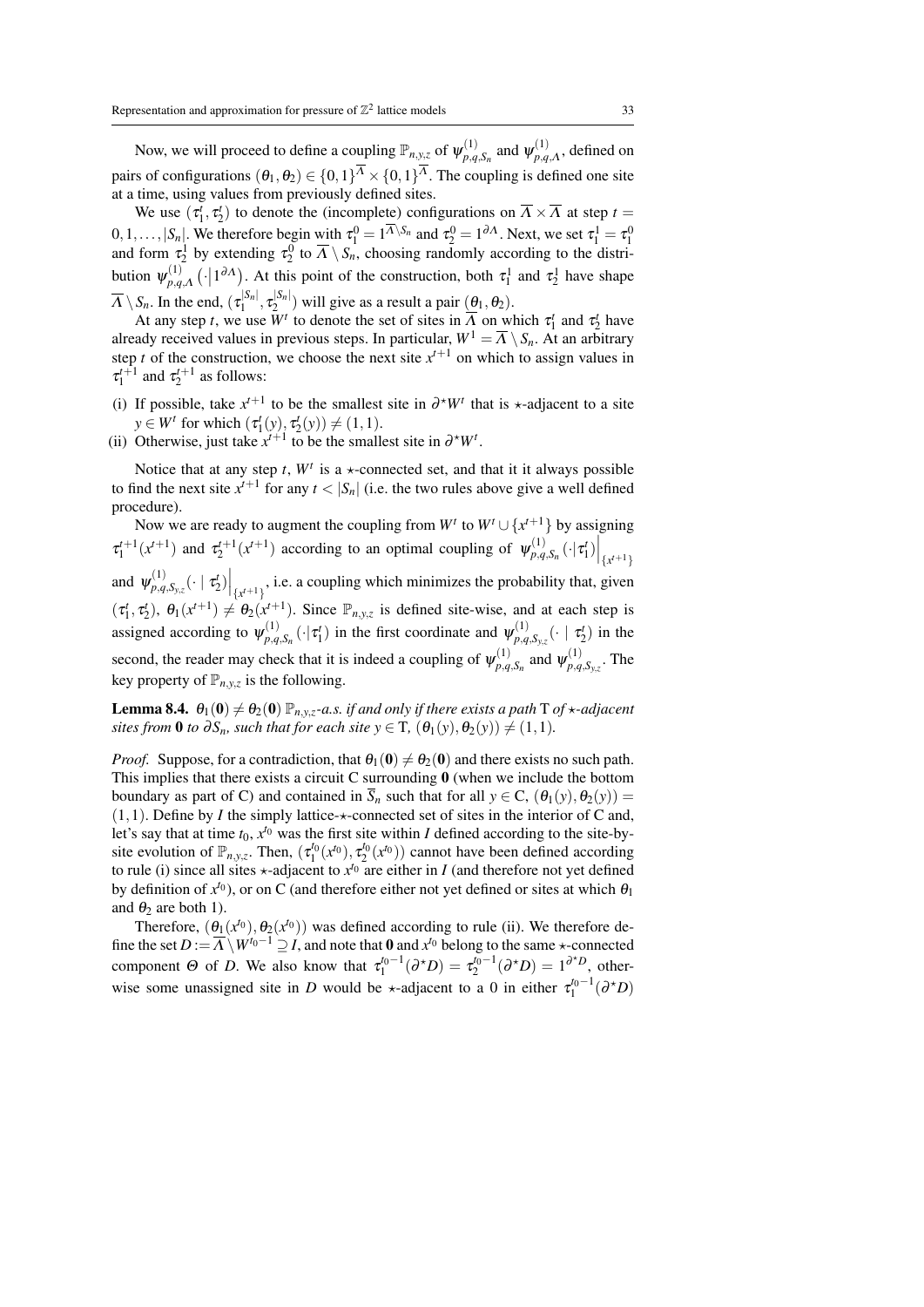<span id="page-33-2"></span>or  $\tau_2^{t_0-1}(\partial^{\star}D)$ , and so rule (i) would be applied instead. We may now apply Lemma [5.5](#page-15-0) (combined with Remark [1\)](#page-17-2) to  $\Theta$  and  $\Lambda$  in order to see that  $\psi_{p,q}^{(1)}$  $\mathcal{F}_{p,q,S_n}^{(1)}(\theta_1(\Theta)|\tau_1^{t_0-1})$ and  $\psi_{p,q}^{(1)}$  $p_{p,q,S_{y,z}}^{(1)}(\theta_2(\Theta)|\tau_2^{t_0-1})$  are identical. This means that the optimal coupling according to which  $\tau_1^{t_0}(x^{t_0})$  and  $\tau_2^{t_0}(x^{t_0})$  are assigned is supported on the diagonal, and so  $\tau_1^{t_0}(x^{t_0}) = \tau_2^{t_0}(x^{t_0})$ ,  $\mathbb{P}_{n,y,z}$ -almost surely. This will not change the conditions under which we applied Lemma [5.5,](#page-15-0) and so inductively, the same will be true for each site in *I* as it is assigned, including **0**. We have shown that  $\theta_1(\mathbf{0}) = \theta_2(\mathbf{0})$ ,  $\mathbb{P}_{n,v,z}$ -almost surely, regardless of when 0 is assigned in the site-by-site evolution of  $\mathbb{P}_{n,y,z}$ . This is a contradiction, and so our original assumption was incorrect, implying that the desired path T exists.  $\Box$ 

Given an arbitrary time *t*, let:

$$
\rho_1^t(\cdot) := \left. \psi_{p,q,S_n}^{(1)}(\cdot|\tau_i^{t-1}) \right|_{\{x^t\}} \text{ and } \left. \rho_2^t(\cdot) := \left. \psi_{p,q,A}^{(1)}(\cdot|\tau_i^{t-1}) \right|_{\{x^t\}} \tag{8.25}
$$

be the two corresponding probability measures defined on the set  $\{0,1\}^{\{x^t\}}$ . Note that at any step within the site-by-site definition of  $\mathbb{P}_{n,y,z}$ , Lemma [7.6](#page-26-2) implies that  $\frac{\lambda}{\lambda+q^3} \leq$  $\rho_i^t(1)$ , where  $\lambda = \frac{p}{1-p}$  and  $i = 1, 2$ . Now, w.l.o.g., suppose that  $\rho_2^t(0) \ge \rho_1^t(0)$ . Then, an optimal coupling  $\mathbb{Q}^t$  of  $\rho_1^t$  and  $\rho_2^t$  will assign  $\mathbb{Q}^t(\{(0,0)\}) = \rho_1^t(0), \mathbb{Q}^t(\{(0,1)\}) =$  $(0, \mathbb{Q}^t(\{(1,0)\}) = \rho_2^t(0) - \rho_1^t(0), \text{ and } \mathbb{Q}^t(\{(1,1)\}) = 1 - \rho_2^t(0).$  Therefore,

<span id="page-33-0"></span>
$$
\mathbb{Q}^{t}(\{(1,1)\}^{c}) = \rho_{2}^{t}(0) \le \frac{q^{3}}{\lambda + q^{3}}.
$$
\n(8.26)

Next, define the map  $h: \{0, 1\}^{S_n} \times \{0, 1\}^{S_n} \to \{0, 1\}^{S_n}$  given by:

$$
(h(\theta_1, \theta_2))(x) = \begin{cases} 1 & \text{if } (\theta_1(x), \theta_2(x)) \neq (1, 1), \\ 0 & \text{if } (\theta_1(x), \theta_2(x)) = (1, 1). \end{cases}
$$
(8.27)

By [\(8.26\)](#page-33-0),  $h_* \mathbb{P}_{n,y,z}$  (the push-forward measure) can be coupled against an i.i.d. measure on  $\{0,1\}^{S_n}$  which assigns 1 with probability  $\frac{q^3}{1+r^2}$  $\frac{q}{\lambda+q^3}$  and 0 with probability  $\frac{\lambda}{\lambda + q^3}$ , and that the former is stochastically dominated by the latter. This, together with Lemma [8.4,](#page-32-0) yields

$$
\left| \psi_{p,q,S_n}^{(1)}(\theta(\mathbf{0}) = 1) - \psi_{p,q,S_{y,z}}^{(1)}(\theta(\mathbf{0}) = 1) \right| \leq \mathbb{P}_{n,y,z}(\theta_1(\mathbf{0}) \neq \theta_2(\mathbf{0})) \tag{8.28}
$$

<span id="page-33-1"></span>
$$
\leq \Psi_{\frac{q^3}{\lambda+q^3},S_n}(\mathbf{0} \stackrel{\star}{\leftrightarrow} \partial S_n), \tag{8.29}
$$

Since we have assumed  $\lambda > q^3 \left( \frac{p_c}{1-p_c} \right)$  and  $p_c + p_c^* = 1$ , we have  $\frac{q^3}{\lambda + q}$  $\frac{q^3}{\lambda+q^3} < p_{\rm c}^*$ . It follows by [\[1,](#page-41-14) [32\]](#page-42-13) that the expression in [\(8.29\)](#page-33-1) decays exponentially in *n*. This completes the proof.

**Part II:**  $\lambda < \lambda_1(q) := \frac{1}{q} \left( \frac{p_c}{1-p_c} \right)$ . Observe that, by virtue of Proposition [7.2,](#page-24-0) it suffices to prove that  $\pi_{\lambda}^{WR}$  satisfies exponential SSM. For this, we use Theorem [7.3.](#page-25-1)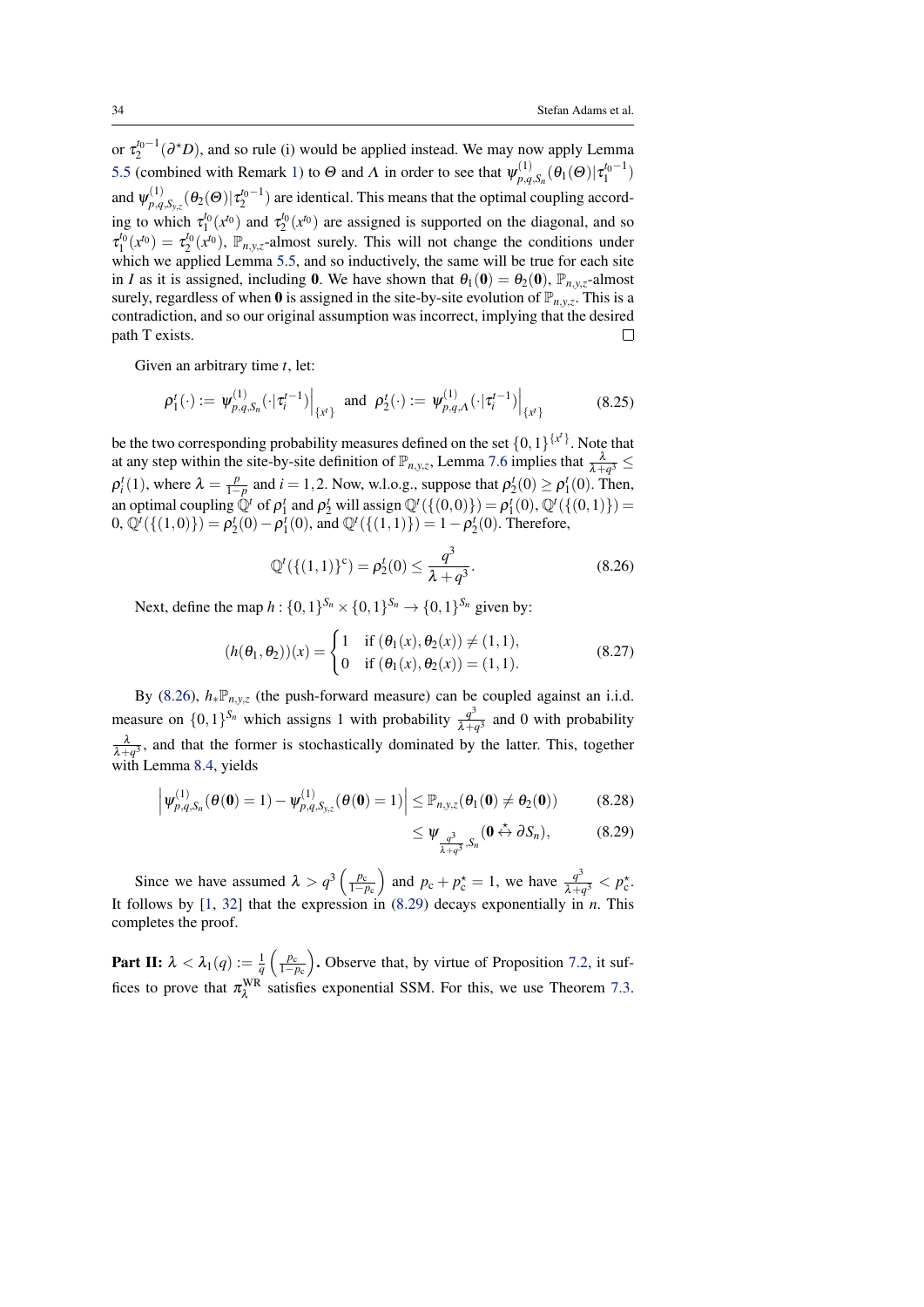<span id="page-34-2"></span>By considering all cases of nearest-neighbour configurations at the origin, one can compute:

$$
Q(\pi_{\lambda}^{WR}) = \max_{\omega_1, \omega_2 \in \Omega(\mathscr{E})} d_{TV}(\pi_{\lambda, \{\mathbf{0}\}}^{\omega_1}, \pi_{\lambda, \{\mathbf{0}\}}^{\omega_2}) = \frac{q\lambda}{1 + q\lambda}.
$$
 (8.30)

By Theorem [7.3,](#page-25-1) we obtain exponential SSM when:

$$
\lambda < \frac{1}{q} \left( \frac{p_c}{1 - p_c} \right) = \lambda_1(q). \tag{8.31}
$$

Uniqueness of Gibbs states in this same region was mentioned in [\[19,](#page-42-5) p. 40], by appealing to [\[7,](#page-41-8) Theorem 1] (which is the crux of Theorem [7.3\)](#page-25-1).  $\Box$ 

**Remark 4.** In the case  $q = 2$ , it is possible to give an alternative proof of Theo*rem [8.3,](#page-31-3) Part I, using the framework of the proof of Theorem [8.1,](#page-28-2) Part I. The arguments through [\(8.7\)](#page-29-0) go through, with an appropriate re-definition of events and use of Proposition [7.8](#page-27-3) for stochastic dominance. One can then apply Lemma [7.6](#page-26-2) to give estimates based on the site random-cluster model. (In contrast to Theorem [8.1,](#page-28-2) Part I, this does not require the use of planar duality). So far, this approach is limited to*  $q = 2$  *because we do not know appropriate versions of Proposition* [7.8](#page-27-3) *for*  $q > 2$ *.* 

#### <span id="page-34-0"></span>8.3 Exponential convergence in the hard-core model

Our argument again relies on proving exponential convergence for conditional measures with respect to certain "extremal" boundaries on  $S_n$ , but these now will consist of alternating 0 and 1 symbols rather than a single symbol (recall from Section [4.3](#page-11-0) that  $\omega^{(o)}$  is defined as the configuration of 1's on all even sites and 0 on all odd sites).

<span id="page-34-1"></span>**Theorem 8.5.** *For the*  $\mathbb{Z}^2$  *hard-core model with activity*  $\gamma$ *, there exist two critical parameters*  $0 < \gamma_1 < \gamma_2$  *such that for any*  $0 < \gamma < \gamma_1$  *or*  $\gamma > \gamma_2$ *, there exist*  $C, \alpha > 0$ *such that for every y,*  $z \geq 1n$ ,

$$
\left|\pi_n^{\gamma}(\omega^{(o)}) - \pi_{y,z}^{\gamma}(\omega^{(o)})\right| \le Ce^{-\alpha n}.\tag{8.32}
$$

*Proof.* As in the previous two theorems, we consider two cases.

**Part I:**  $\gamma > \gamma$ : = 468. Our proof essentially combines the disagreement percolation techniques of [\[7\]](#page-41-8) and the proof of non-uniqueness of equilibrium state for the hardcore model due to Dobrushin (see [\[13\]](#page-41-9)). We need enough details not technically contained in either proof that we present a mostly self-contained argument here. From [\[7,](#page-41-8) Theorem 1] and an averaging argument (as in the proof of Proposition [7.2\)](#page-24-0) on  $\partial_{\uparrow} S_n$ induced by a boundary condition on  $S_{y,z}$ , we know that for any  $y, z \ge 1n$ ,

$$
\left| \pi_n^{\gamma}(\omega^{(o)}) - \pi_{y,z}^{\gamma}(\omega^{(o)}) \right| \leq \mathbb{P}_{n,y,z} \left( \exists \text{ a path of disagreement from } 0 \leftrightarrow \partial_{\uparrow} S_n \right) \quad (8.33)
$$

for a certain coupling  $\mathbb{P}_{n,y,z}$  of  $\pi_{\nu,s_n}^{\omega^{(o)}}$  $\sigma_{\gamma,S_n}^{\omega^{(o)}}$  and  $\pi_{\gamma,S_{y,z}}^{\omega^{(o)}}$  $\left.\frac{\partial^{(o)}}{\partial y_i} \right|_{S_n}$ . We do not need the structure of  $\mathbb{P}_{n,y,z}$  here, but instead note the following: a path of disagreement for the boundaries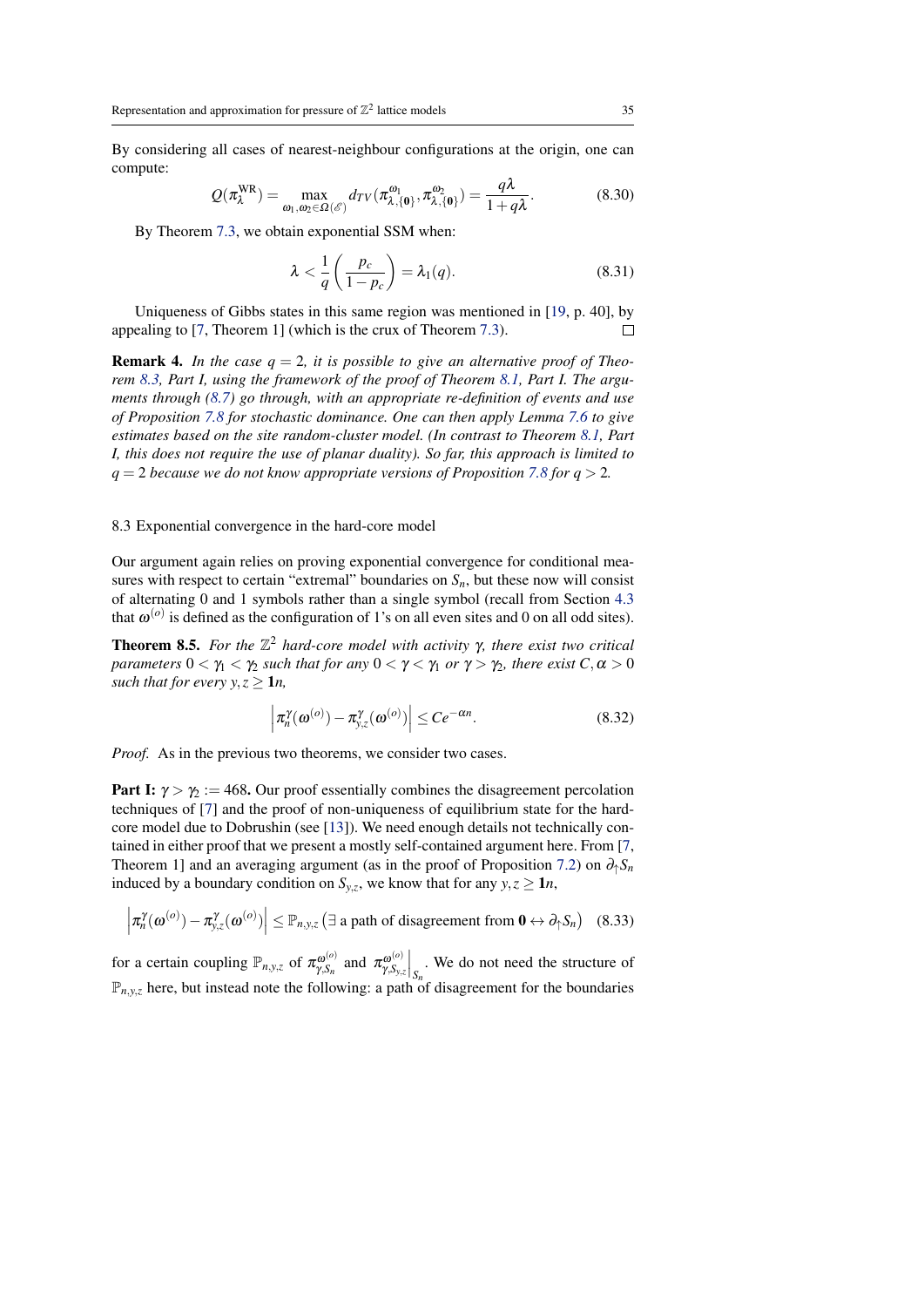<span id="page-35-1"></span> $\omega^{(o)}(\partial S_n)$  and  $\omega^{(o)}(\partial S_{y,z})$  implies that in one of the configurations, all entries on the path will be "out of phase" with respect to  $\omega^{(o)}$ , i.e. that all entries along the path will have 1 at every odd site and 0 at every even site rather than the opposite alternating pattern of  $\omega^{(o)}$ . Then, if we denote by  $\mathscr{T}_n$  the event that there is a path T from  $0 \leftrightarrow \partial_1 S_n$  with 1 at every odd site and 0 at every even site, it is clear that:

$$
\mathbb{P}_{n,y,z}\left(\exists \text{ a path of disagreement from } 0 \leftrightarrow \partial_{\uparrow} S_n\right) \leq \pi_{\gamma,S_n}^{\omega^{(o)}}(\mathcal{I}_n) + \pi_{\gamma,S_{y,z}}^{\omega^{(o)}}(\mathcal{I}_n). \quad (8.34)
$$

Since  $y, z \ge 1$ *n* are arbitrary (in particular, *y* and *z* can be chosen to be 1*n*), it suffices to prove that  $\sup_{y,z\geq 1n} \pi_{\gamma,S_v}^{\omega^{(o)}}$  $\mathcal{L}_{\gamma,S_{y,z}}^{(0)}(\mathscr{T}_n)$  decays exponentially with *n*. Define the set:

$$
\Theta_{y,z} = \{ \theta \in \{0,1\}^{\overline{S}_{y,z}^*} : \theta \text{ is feasible and } \theta(\partial^{\star} S_{y,z}) = \omega^{(o)}(\partial^{\star} S_{y,z}) \}. \tag{8.35}
$$

For any  $\theta \in \Theta_{y,z}$ , we define  $\Sigma_0(\theta)$  to be the connected component of  $\Sigma_{S_{y,z}}(\theta,\omega^{(o)})$  $(= \{x \in S_{y,z} : \theta(x) \neq \omega^{(o)}(x)\})$  containing the origin 0. Since  $\mathscr{T}_n \subseteq {\Sigma_0(\theta) \cap \partial_{\uparrow} S_n \neq \emptyset}$  $\emptyset$ , our proof will then be complete if we can show that there exist  $C, \alpha > 0$  so that for any *n* and  $y, z \ge 1n$ , the following holds:

<span id="page-35-0"></span>
$$
\pi_{\gamma, S_{y,z}}^{\omega^{(o)}}(\Sigma_0(\theta) \cap \partial_\uparrow S_n \neq \emptyset) \leq Ce^{-\alpha n}.\tag{8.36}
$$

To prove this, we use a Peierls argument, similar to [\[13\]](#page-41-9).

Fix any  $y, z \ge 1n$  and for any  $\theta \in \Theta_{y,z}$ , define  $\Sigma_0(\theta)$  as above, and let  $K(\theta)$  to be the connected component of  $\{x \in \overline{S}_v^*\}$  $\phi^*_{y,z}$ :  $\theta(x) = \omega^{(o)}(x)$ } containing  $\partial^* S_{y,z}$ . Clearly,  $\Sigma_0(\theta)$  and  $K(\theta)$  are disjoint,  $K(\theta) \neq \emptyset$  and, provided  $\theta(0) = 0$ ,  $\Sigma_0(\theta) \neq \emptyset$ . Then, define  $\Gamma(\theta) := \Sigma_0(\theta) \cap \partial K(\theta) \subseteq S_{y,z}$ . We note that for any  $\theta \in \Theta_{y,z}$  with  $\theta(\mathbf{0}) = 0$ , we have that  $\theta(\Gamma(\theta)) = 0^{\Gamma(\theta)}$ , since adjacent sites in  $\Sigma_0(\theta)$  and  $K(\theta)$  must have the same letter by definition of  $\Sigma_0(\theta)$ , and adjacent 1 symbols are forbidden in the hard-core model. Therefore, every  $x \in \Gamma(\theta)$  is even.

We need the concept of *inner external boundary* for a connected set  $\Sigma \in \mathbb{Z}^2$ . The inner external boundary of  $\Sigma$  is defined to be the inner boundary of the simply latticeconnected set consisting of the union of  $\Sigma$  and the union of all the finite components of  $\mathbb{Z}^2 \setminus \Sigma$ . Intuitively, the inner external boundary of  $\Sigma$  is the inner boundary of the set Σ obtained after "filling in the holes" of Σ. Notice that the set  $\Gamma(\theta)$  corresponds exactly to the inner external boundary of  $\Sigma_0(\theta)$ . In addition, by [\[12,](#page-41-15) Lemma 2.1 (i)], we know that the inner external boundary of a finite connected set (more generally a finite  $\star$ -connected set) is  $\star$ -connected. Thus,  $\Gamma(\theta) \subseteq S_{y,z}$  is a  $\star$ -connected set C<sup> $\star$ </sup> that consists only of even sites and contains the origin 0, for any  $\theta \in \Theta_{v,z}$  with  $\theta(0) = 0$ .

Then, for  $C^* \subseteq S_{y,z}$ , we define the event  $E_{C^*} := \{ \theta \in \Theta_{y,z} : \Gamma(\theta) = C^* \}$ , and will bound from above  $\pi_{\gamma,S_v}^{\omega^{(o)}}$  $\chi_{\gamma,S_{y,z}}^{(0)}(E_{\mathsf{C}^{\star}})$ , for every  $\mathsf{C}^{\star}$  such that  $E_{\mathsf{C}^{\star}}$  is nonempty. We make some more notation: for every such a set  $C^*$ , define  $O(C^*)$  (for 'outside') as the connected component of  $(C^{\star})^c$  containing  $\partial^{\star} S_{y,z}$ , and define *I*( $C^{\star}$ ) (for 'inside') as  $S_{y,z} \setminus (C^* \cup O(C^*))$ . Then  $C^*$ ,  $I(C^*)$ , and  $O(C^*)$  form a partition of  $\overline{S_y^*}$ *y*,*z* . We note that there cannot be a pair of adjacent sites from  $I(C^*)$  and  $O(C^*)$  respectively, since they would then be in the same connected component of  $(C^{\star})^c$ . We also note that for every  $\theta \in E_{\mathbb{C}^*}, \mathbb{C}^* \subseteq \Sigma_0(\theta) \subseteq \mathbb{C}^* \cup I(\mathbb{C}^*)$  and  $K(\theta) \subseteq O(\mathbb{C}^*)$  though the sets need not be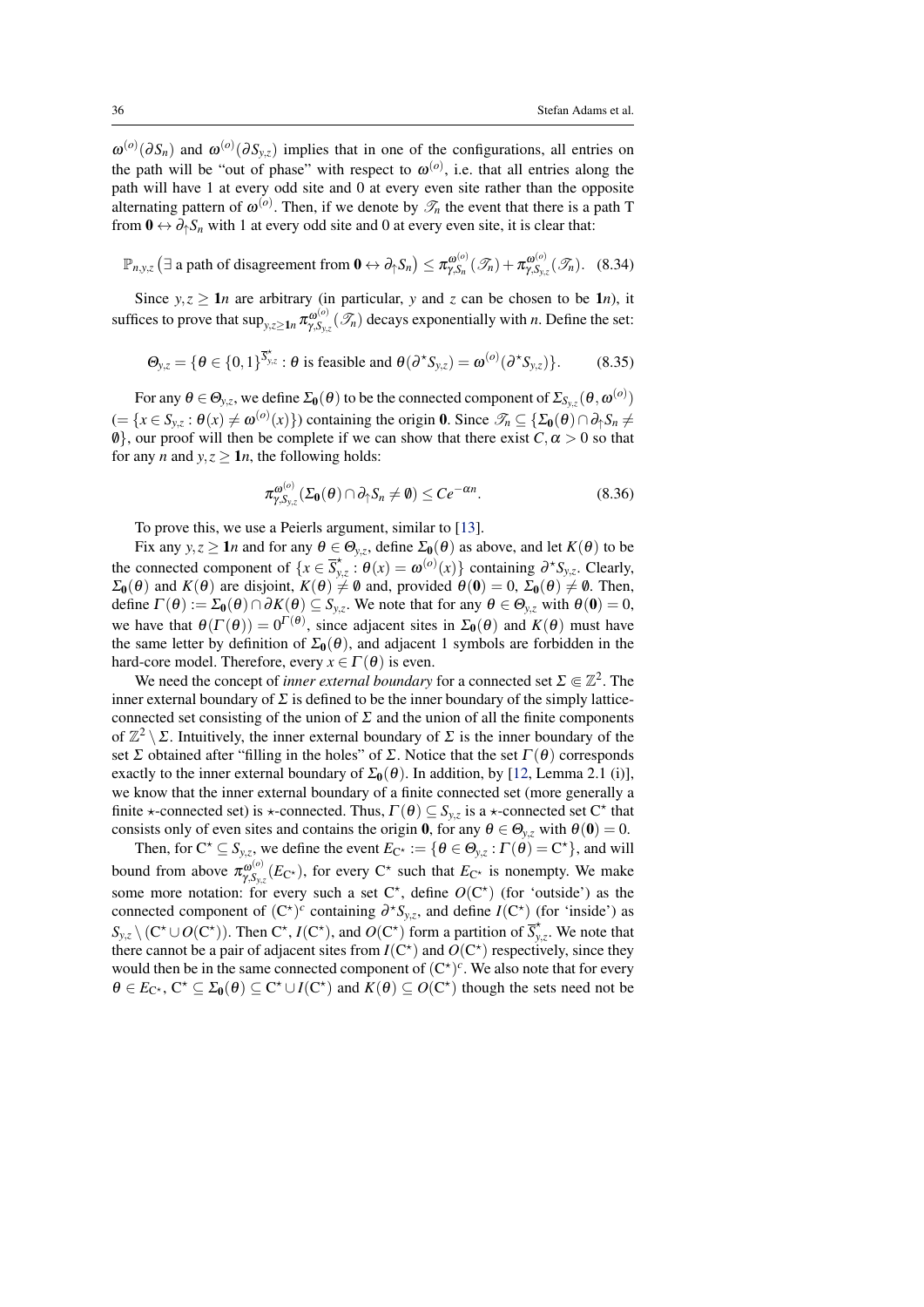equal, since  $\Sigma_0(\theta)$  or  $K(\theta)$  could contain "holes" which are "filled in" in  $I(C^*)$  and  $O(C^*)$ , respectively.

Choose any set  $C^*$  such that  $E_{C^*} \neq \emptyset$ . For each  $\theta \in E_{C^*}$  and  $x \in C^*$ , using the definition of C<sup>\*</sup> and the fact that  $K(\theta) \subseteq O(C^*)$ , there exists  $x_0 \in \{e_1, -e_1, e_2, -e_2\}$ for which  $x - x_0 \in O(C^*)$ . Fix an  $x_0$  which is associated to at least  $|C^*|/4$  of the sites in C<sup>\*</sup> in this way. Then, we define a function  $s: E_{C^*} \to \{0,1\}^{\overline{S}_{y,z}^*}$  that, given  $\theta \in E_{C^*}$ , defines a new configuration  $s(\theta)$  as follows:

$$
(s(\theta))(x) = \begin{cases} \theta(x - x_0) & \text{if } x \in I(\mathbb{C}^{\star}), \\ \theta(x) & \text{if } x \in O(\mathbb{C}^{\star}), \\ 1 & \text{if } x \in \mathbb{C}^{\star} \text{ and } x - x_0 \in O(\mathbb{C}^{\star}), \\ 0 & \text{if } x \in \mathbb{C}^{\star} \text{ and } x - x_0 \in I(\mathbb{C}^{\star}). \end{cases} \tag{8.37}
$$

Informally, we move all 1 symbols inside  $I(C^*)$  in the  $x_0$ -direction by 1 unit (even if those symbols were not part of  $\Sigma_0(\theta)$ , add new 1 symbols at some sites in C<sup>\*</sup>, and leave everything in  $O(C^*)$  unchanged.



Fig. 2 A configuration  $\theta \in E_{C^*}$ . On the left, the associated sets  $\Sigma_0(\theta)$  and  $K(\theta)$ . On the right, the sets *I*(C<sup>\*</sup>) and *O*(C<sup>\*</sup>) for  $\Gamma(\theta) = C^*$ .

It should be clear that  $s(\theta)$  has at least  $|C^*|/4$  more 1 symbols than  $\theta$  did. We make the following two claims: *s* is injective on  $E_{C^*}$ , and for every  $\theta \in E_{C^*}$ ,  $s(\theta) \in \Theta_{y,z}$ . If these claims are true, then clearly  $\pi_{y,S_y}^{\omega^{(o)}}$  $\gamma_{\mathcal{S}_{\mathrm{y},\mathrm{z}}}^{\boldsymbol{\omega}^{(o)}}(s(E_{\mathrm{C}^\star}))\geq \gamma^{|{\mathrm{C}^\star}|/4}\pi_{\gamma,\mathcal{S}_{\mathrm{y},\mathrm{y}}}^{\boldsymbol{\omega}^{(o)}}$  $\frac{\partial^{(0)}}{\gamma, S_{y,z}}(E_{\mathbf{C}^{\star}}),$ implying that:

<span id="page-36-0"></span>
$$
\pi_{\gamma, S_{y,z}}^{\omega^{(o)}}(E_{\mathbb{C}^*}) \le \gamma^{-|\mathbb{C}^{\star}|/4}.\tag{8.38}
$$

Firstly, we show that *s* is injective. Suppose that  $\theta_1 \neq \theta_2$ , for  $\theta_1, \theta_2 \in E_{C^*}$ . Then there is a site *x* at which  $\theta_1(x) \neq \theta_2(x)$ . If  $x \in O(C^*)$ , then  $(s(\theta_1))(x) = \theta_1(x) \neq$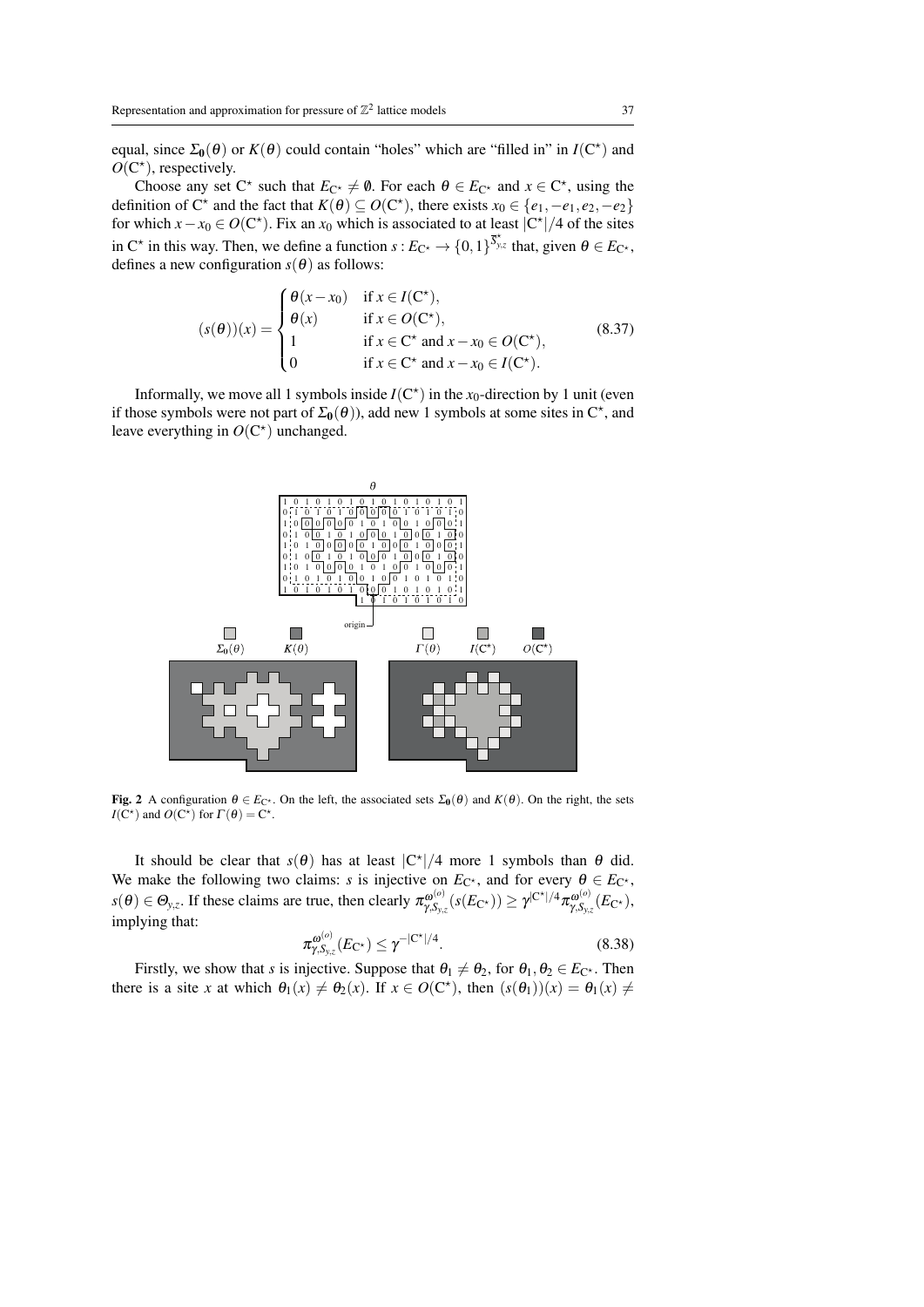<span id="page-37-0"></span> $\theta_2(x) = (s(\theta_2))(x)$  and so  $s(\theta_1) \neq s(\theta_2)$ . If  $x \in I(\mathbb{C}^*)$ , then  $(s(\theta_1))(x + x_0) = \theta_1(x) \neq$  $\theta_2(x) = (s(\theta_2))(x + x_0)$ , and again  $s(\theta_1) \neq s(\theta_2)$ . Finally, we note that *x* cannot be in  $C^*$ , since at all sites in  $C^*$ , both  $\theta_1$  and  $\theta_2$  must have 0 symbols.

Secondly, we show that for any  $\theta \in E_{\mathbb{C}^*}$ ,  $s(\theta)$  is feasible. All that must be shown is that  $s(\theta)$  does not contain adjacent 1 symbols. We break 1 symbols in  $s(\theta)$  into three categories:

- 1. *shifted*, meaning that the 1 symbol came from shifting a 1 symbol at a site in  $I(C^*)$  in the *x*<sub>0</sub>-direction,
- 2. *new*, meaning that the 1 symbol was placed at a site  $x \in C^*$  such that  $x x_0 \in C$  $O(C^*)$ , or
- 3. *untouched*, meaning that the 1 symbol was at a site in  $O(C^*) \subseteq \partial^* S_{y,z}$ .

Note that untouched 1 symbols cannot be adjacent to  $C^*$ :  $\theta$  contains all 0 symbols on  $C^*$ , and so since  $C^* \subseteq \Sigma_0(\theta)$ , a 1 symbol adjacent to a symbol in  $C^*$  would be in  $\Sigma_0(\theta)$  as well, a contradiction since  $\Sigma_0(\theta) \subseteq C^* \cup I(C^*)$ , and so  $\Sigma_0(\theta)$  and  $O(C^*)$  are disjoint.

Clearly shifted 1 symbols cannot be adjacent to each other, since there were no adjacent 1 symbols in  $\theta$ . All new 1's were placed at sites in  $C^*$ , and all sites in  $C^*$ are even, so new 1 symbols can't be adjacent to each other. Untouched 1's can't be adjacent for the same reason as shifted 1's. We now address the possibility of adjacent 1 symbols in  $s(\theta)$  from different categories. A shifted or new 1 in  $s(\theta)$  is at a site in  $C^* \cup I(C^*)$ , and an untouched 1 can't be adjacent to a site in  $C^*$  as explained above, and also cannot be adjacent to a site in  $I(C^*)$  since  $I(C^*)$  and  $O(C^*)$  do not contain adjacent sites. Therefore, shifted or new 1's can't be adjacent to untouched 1's. The only remaining case which we need to rule out is a new 1 adjacent to a shifted 1. Suppose that  $(s(\theta))(x)$  is a new 1 and  $(s(\theta))(x')$  is a shifted 1. Then by definition, *x*<sup> $1$ </sup> − *x*<sup>0</sup> ∈ *I*(C<sup>\*</sup>) and *x* − *x*<sup>0</sup> ∈ *O*(C<sup>\*</sup>). We know that *I*(C<sup>\*</sup>) and *O*(C<sup>\*</sup>) do not contain adjacent sites, so  $x - x_0$  and  $x' - x_0$  are not adjacent, implying that *x* and  $x'$  are not adjacent. We've then shown that  $s(\theta)$  is feasible and then, since  $\partial^* S_{y,z} \subseteq O(C^*)$ ,  $s(\theta) \in \Theta_{y,z}$ , completing the proof of [\(8.38\)](#page-36-0).

Recall that every set  $C^*$  which we are considering is  $\star$ -connected, occupies only even sites, and contains the origin 0. Then, given  $k \in \mathbb{N}$ , it is direct to see that the number of such  $C^*$  with  $|C^*| = k$  is less than or equal to  $k \cdot t(k)$ , where  $t(k)$  denotes the number of *site animals* (see [\[25\]](#page-42-14) for the definition) of size *k* (the first *k* factor comes from the fact that site animals are defined up to translation, and here given a site animal of size *k*, exactly *k* translations of it will contain the origin 0). We know that for every  $\varepsilon > 0$  there exists  $C_{\varepsilon} > 0$  such that  $t(k) \le C_{\varepsilon} (\delta + \varepsilon)^k$  for every *k*, where  $\delta := \lim_{k \to \infty} (t(k))^{1/k} \leq 4.649551$  (see [\[25\]](#page-42-14)).

If  $\Sigma_0(\theta) \cap \partial_1 S_n \neq \emptyset$ , then  $\Sigma_0(\theta)$  has to intersect the left, top or right boundary of  $S_n$ . W.l.o.g., we may assume that  $\Sigma_0(\theta)$  intersects the right boundary of  $S_n$ . Then, every vertical segment in the right half of  $S_n$  must intersect  $\Sigma_0(\theta)$  and, therefore, at least one element of its inner external boundary, namely  $\Gamma(\theta)$ . Then:

$$
\Sigma_0(\theta) \cap \partial_{\uparrow} S_n \neq \emptyset \implies |\Gamma(\theta)| \ge n. \tag{8.39}
$$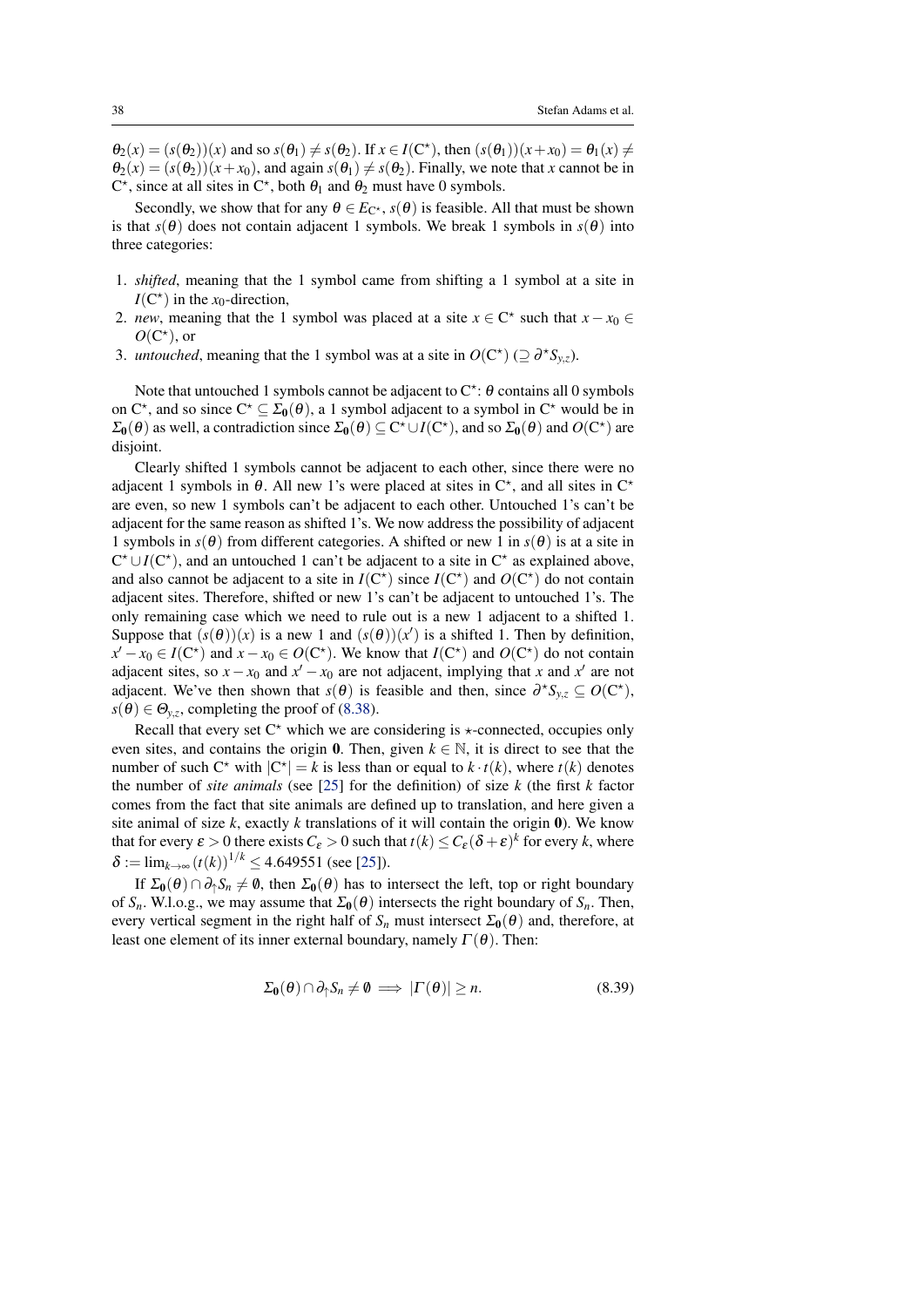<span id="page-38-3"></span>Therefore, taking an arbitrary  $\varepsilon > 0$ , we may bound  $\pi_{\gamma, S_v}^{\omega^{(o)}}$  $\mathcal{F}_{\gamma,\mathcal{S}_{y,z}}^{\omega^{(o)}}(\Sigma_{\mathbf{0}}(\theta) \cap \partial_{\uparrow} \mathcal{S}_n \neq \emptyset)$ from above:

$$
\pi^{\omega^{(o)}}_{\gamma,S_{y,z}}(\Sigma_{0}(\theta)\cap \partial_{\uparrow} S_n \neq \emptyset) \leq \sum_{C^{\star}:|C^{\star}| \geq n} \gamma^{-|C^{\star}|/4} \leq \sum_{k=n}^{\infty} kC_{\varepsilon}(\delta+\varepsilon)^{k} \cdot \gamma^{-k/4}, \qquad (8.40)
$$

which decays exponentially in *n* as long as  $\gamma > (\delta + \varepsilon)^4$ , independently of *y* and *z*. Since  $\varepsilon$  was arbitrary,  $\gamma > 468 > \delta^4$  suffices for justifying [\(8.36\)](#page-35-0), completing the proof.

**Part II:**  $\gamma < \gamma_1 := 2.48$ . It is known (see [\[39\]](#page-43-6)) that when  $d = 2$  and  $\gamma < 2.48$ ,  $\pi_{\gamma}^{\text{HC}}$ satisfies exponential SSM. Then, by applying Proposition [7.2,](#page-24-0) we conclude.

# <span id="page-38-0"></span>9 Poly-time approximation for pressure of  $\mathbb{Z}^2$  lattice models

By a *poly-time approximation algorithm* to compute a number *r*, we mean an algorithm that, given  $N \in \mathbb{N}$ , produces an estimate  $r_N$  such that  $|r - r_N| < \frac{1}{N}$  and the time to compute  $r_N$  is polynomial in *N*.

<span id="page-38-1"></span>Theorem 9.1. *Let* Φ *be a n.n. interaction for a set of restrictions* E *and suppose that*  $\Omega(\mathscr{E})$  *satisfies the square block D-condition. Let*  $\overline{\omega} \in \Omega(\mathscr{E})$  *be a periodic point such that*  $c_{\pi}(v^{\overline{\omega}}) > 0$ *. In addition, suppose that there exists*  $C, \alpha > 0$  *such that, for every y*,*z* ≥ 1*n:*

<span id="page-38-2"></span>
$$
\left|\pi_n(\omega)-\pi_{y,z}(\omega)\right|\leq Ce^{-\alpha n}\ over\ \omega\in\mathcal{O}(\overline{\omega}).\tag{9.1}
$$

*Then:*

 $\overline{\phantom{a}}$ 

$$
P(\Phi) = \frac{1}{|O(\overline{\omega})|} \sum_{\omega \in O(\overline{\omega})} \hat{I}_{\pi}(\omega) + A_{\Phi}(\omega),
$$
\n(9.2)

*and there is a poly-time approximation algorithm to compute*  $P(\Phi)$ *, when d* = 2*.* 

*Proof.* Notice that  $\text{supp}(v^{\overline{\omega}}) = O(\overline{\omega}) \subseteq \Omega(\mathscr{E})$ , since  $\Omega(\mathscr{E})$  is shift-invariant and  $\overline{\omega} \in \Omega(\mathscr{E})$ . Now, since  $|\pi_n(\omega) - \pi_{y,z}(\omega)| \leq Ce^{-\alpha n}$  over  $\omega \in \text{supp}(v^{\overline{\omega}})$ , we can easily conclude that  $\lim_{y,z\to\infty} \pi_{y,z}(\omega) = \hat{\pi}(\omega)$  uniformly over  $\omega \in \text{supp}(v^{\overline{\omega}})$ . This, combined with  $\Omega(\mathscr{E})$  satisfying the square block D-condition and  $c_{\pi}(v^{\overline{\omega}}) > 0$ , gives us

$$
P(\Phi) = \int (\hat{I}_{\pi} + A_{\Phi}) dV^{\overline{\omega}} = \frac{1}{|\text{supp}(V^{\overline{\omega}})|} \sum_{\omega \in \text{supp}(V^{\overline{\omega}})} \hat{I}_{\pi}(\omega) + A_{\Phi}(\omega), \tag{9.3}
$$

thanks to Theorem [6.3.](#page-19-1)

For the algorithm, it suffices to show that there is a poly-time algorithm to compute  $\hat{\pi}(\omega)$ , for any  $\omega \in O(\overline{\omega})$ .

By Equation [9.1,](#page-38-2) there exist  $C, \alpha > 0$  such that  $|\pi_n(\omega) - \hat{\pi}(\omega)| < C e^{-\alpha n}$ . Since  $|\partial S_n|$  is linear in *n* when *d* = 2, by a modified transfer matrix approach (see [\[31,](#page-42-15) Lemma 4.8]), we can compute  $\pi_n(\omega)$  in exponential time  $Ke^{\rho n}$  for some  $K, \rho >$ 0. Combining the exponential time to compute  $\pi_n(\omega)$  for the exponential decay of  $|\pi_n(\omega)-\hat{\pi}(\omega)|$ , we get a poly-time algorithm to compute P( $\Phi$ ): namely, given  $N \in$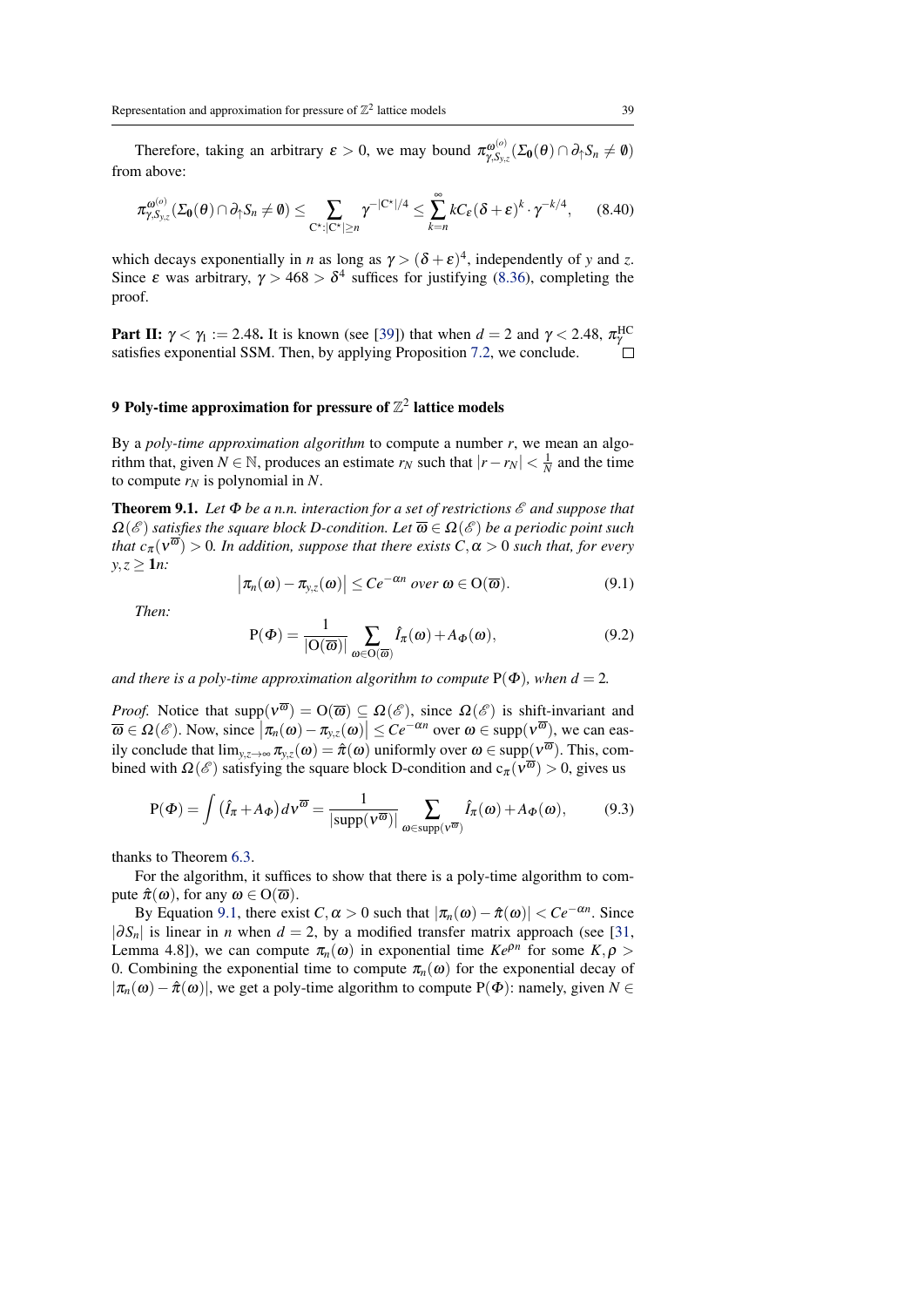$\Box$ 

N, let *n* be the smallest integer such that  $Ce^{-\alpha(n+1)} < \frac{1}{N}$ . Then  $\pi_{n+1}(\omega)$  is within  $\frac{1}{N}$ of  $\hat{\pi}(\omega)$  and since  $\frac{1}{N} \le Ce^{-\alpha n}$ , the time to compute  $\pi_{n+1}(\omega)$  is at most:

$$
Ke^{\rho(n+1)} = (Ke^{\rho}C^{\rho/\alpha})\frac{1}{(Ce^{-\alpha n})^{\rho/\alpha}} \le (Ke^{\rho}C^{\rho/\alpha})N^{\rho/\alpha},\tag{9.4}
$$

which is a polynomial in *N*.

<span id="page-39-0"></span>Corollary 2. *The following holds:*

*1. For the*  $\mathbb{Z}^2$  *Potts model with q types and inverse temperature*  $\beta > 0$ *:* 

<span id="page-39-1"></span>
$$
P(\Phi_{\beta}) = \hat{I}_{\pi}^{\beta}(\omega_q) + 2\beta.
$$
 (9.5)

2. For the  $\mathbb{Z}^2$  Widom-Rowlinson model with q types and activity  $\lambda \in (0, \lambda_1(q))$   $\cup$  $(\lambda_2(q),\infty)$ :

<span id="page-39-2"></span>
$$
P(\Phi_{\lambda}) = \hat{I}_{\pi}^{\lambda}(\omega_q) + \log \lambda, \qquad (9.6)
$$

*where*  $\lambda_1(q) := \frac{1}{q} \left( \frac{p_c}{1-p_c} \right)$  and  $\lambda_2(q) := q^3 \left( \frac{p_c}{1-p_c} \right)$ . *3. For the*  $\mathbb{Z}^2$  *hard-core model with activity*  $\gamma \in (0, \gamma_1) \cup (\gamma_2, \infty)$ *:* 

<span id="page-39-3"></span>
$$
P(\Phi_{\gamma}) = \frac{1}{2} \hat{I}_{\pi}^{\gamma}(\omega^{(o)}) + \frac{1}{2} \log \gamma,
$$
\n(9.7)

*where*  $\gamma_1 = 2.48$  *and*  $\gamma_2 = 468$ .

*Moreover, for the three models in the corresponding regions (except in the case when*  $\beta = \beta_c(q)$  *in the Potts model*), *the pressure can be approximated in poly-time*, *where the polynomial involved depends on the parameters of the models.*

*Proof.* The representation of the pressure given in the previous statement for the  $\mathbb{Z}^2$  Potts model with *q* types and inverse temperature  $\beta \neq \beta_c(q)$ , the  $\mathbb{Z}^2$  Widom-Rowlinson model with *q* types and activity  $\lambda \in (0, \lambda_1(q)) \cup (\lambda_2(q), \infty)$  and the  $\mathbb{Z}^2$ hard-core model with activity  $\gamma \in (0, \gamma_1) \cup (\gamma_2, \infty)$ , is a direct consequence of Theorem [9.1,](#page-38-1) by virtue of the following facts:

- Recall that the corresponding n.n. SFT  $\Omega(\mathscr{E})$  for the Potts, Widom-Rowlinson and hard-core model has a safe symbol, respectively, so  $\Omega(\mathscr{E})$  satisfies the square block D-condition and  $c_{\pi}(v) > 0$ , for any shift-invariant v with supp(v)  $\subseteq \Omega(\mathscr{E})$ , in each case.
- If we consider the delta-measure  $v^{\omega_q} = \delta_{\omega_q}$ , both in the Potts and Widom-Rowlinson cases (in a slight abuse of notation, since the Potts and Widom-Rowlinson  $\sigma$ algebras are defined in different alphabets), and the measure  $v = v^{\omega^{(o)}} = \frac{1}{2} \delta_{\omega^{(e)}} +$  $\frac{1}{2}\delta_{\omega^{(o)}}$  in the hard-core case, we have that in all three models, for the range of parameters specified, except for when  $\beta = \beta_c(q)$  in the Potts model, there exists  $C, \alpha > 0$  such that, for every  $y, z \geq 1$ *n*:

$$
\big|\pi_n(\omega)-\pi_{y,z}(\omega)\big|\leq Ce^{-\alpha n},\text{ over }\omega\in \text{supp}(\nu),\tag{9.8}
$$

thanks to Theorem [8.1,](#page-28-2) Theorem [8.3](#page-31-3) and Theorem [8.5,](#page-34-1) respectively. (Notice that  $\hat{I}_{\pi}^{\gamma}(\omega^{(e)}) = A_{\Phi}(\omega^{(e)}) = 0.$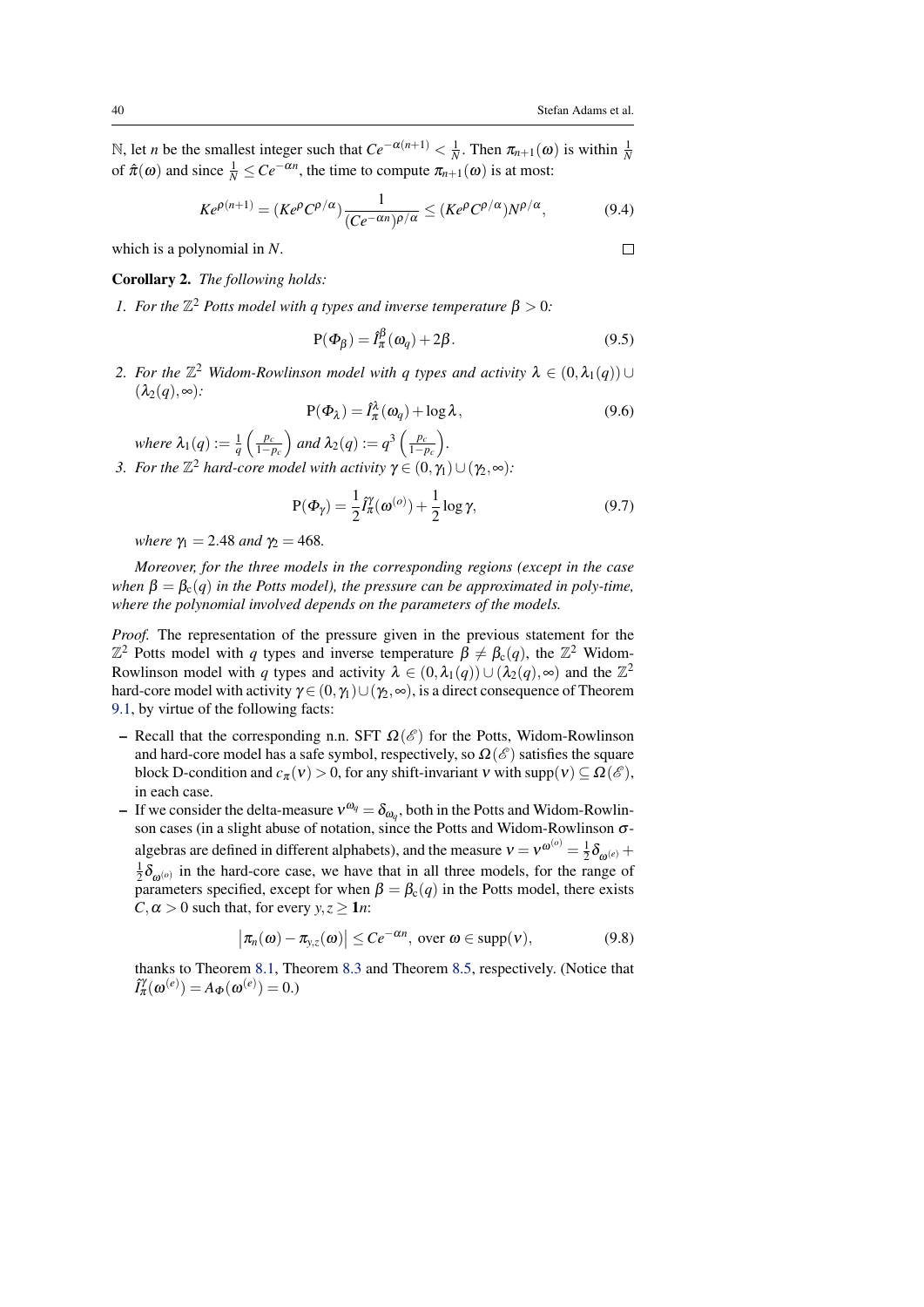<span id="page-40-0"></span>This proves [\(9.5\)](#page-39-1), [\(9.6\)](#page-39-2) and [\(9.7\)](#page-39-3), except in the Potts case when  $\beta = \beta_c$ . To establish this case, first note that it is easy to prove that  $P(\Phi_\beta)$  is continuous with respect to β. Second, if  $β_1 ≤ β_2$ , then  $π_n<sup>β_1</sup>(ω_q) ≤ π_n<sup>β_2</sup>(ω_q)$ . This follows by the Edwards-Sokal coupling (see Theorem [5.2\)](#page-13-0) and the comparison inequalities for the bond randomcluster model [\[2,](#page-41-16) Theorem 4.1].

As an exercise in analysis, it is not difficult to prove that if  $a_{m,n} \geq 0$ , and each  $a_{m+1,n} \le a_{m,n}$  and  $a_{m,n+1} \le a_{m,n}$ , then  $\lim_m \lim_n a_{m,n} = \lim_n \lim_n a_{m,n} = a$ , for some  $a \geq 0$ .

Now, consider the sequence  $a_{m,n} := \pi_n^{\beta_c(q) + \frac{1}{m}}(\omega_q)$ . By stochastic dominance (see Proposition [7.7\)](#page-27-1), *am*,*<sup>n</sup>* is decreasing in *n*. By the previous discussion (Edwards-Sokal coupling), it is also decreasing in *m*. Therefore, and since  $a_{m,n} \geq 0$ , we conclude that  $\lim_{m} \lim_{n \to \infty} a_{m,n} = \lim_{n \to \infty} \lim_{n \to \infty} a_{m,n} = a$ , for some *a*.

Then, we have that:

$$
P(\Phi_{\beta_c(q)}) = \lim_{m} P(\Phi_{\beta_c(q) + \frac{1}{m}})
$$
\n(9.9)

$$
= \lim_{m} -\log \lim_{n} \pi_n^{\beta_c(q)+\frac{1}{m}}(\omega_q) + 2\left(\beta_c(q)+\frac{1}{m}\right) \tag{9.10}
$$

$$
= -\log \lim_{m} \lim_{n} \pi_n^{\beta_c(q) + \frac{1}{m}}(\omega_q) + 2\beta_c(q) \tag{9.11}
$$

$$
= -\log \lim_{n} \lim_{m} \pi_n^{\beta_c(q) + \frac{1}{m}}(\omega_q) + 2\beta_c(q) \tag{9.12}
$$

$$
= -\log \lim_{n} \pi_n^{\beta_c(q)}(\omega_q) + 2\beta_c(q) \tag{9.13}
$$

$$
= \hat{I}_{\pi}^{\beta_c(q)}(\omega_q) + 2\beta_c(q). \tag{9.14}
$$

(To prove that  $\lim_{m} \pi_n^{\beta_c(q)+\frac{1}{m}}(\omega_q) = \pi_n^{\beta_c(q)}(\omega_q)$  is straightforward.) Finally, the algorithmic implications are also a direct application of Theorem [9.1.](#page-38-1)

 $\Box$ 

Remark 5. *The algorithm given in Theorem [9.1](#page-38-1) seems to require explicit bounds on the constants C and*  $\alpha$ *, so that given*  $N \in \mathbb{N}$ *, we can find an explicit n such that*  $Ce^{-\alpha(n+1)} < \frac{1}{N}$ . Without such bounds, while there exists a poly-time algorithm, we do *not always know how to exhibit an explicit algorithm. However, for all three models, for regions sufficiently deep within the supercritical region (i.e.* β*,* λ *or* γ *sufficiently large), one can find crude, but adequate, estimates on C and α and thus can exhibit a poly-time algorithm. This is the case for the hard-core model, where our proof does allow an explicit estimate of the constants for any* γ > 468*. On the other hand, in the regions specified in Corollary [2](#page-39-0) within the subcritical region, all three models satisfy exponential SSM and then using [\[31,](#page-42-15) Corollary 4.7], one can, in principle, exhibit a poly-time algorithm (even without estimates on C and*  $\alpha$ *).* 

Acknowledgements We thank Nishant Chandgotia and Andrew Rechnitzer for helpful discussions.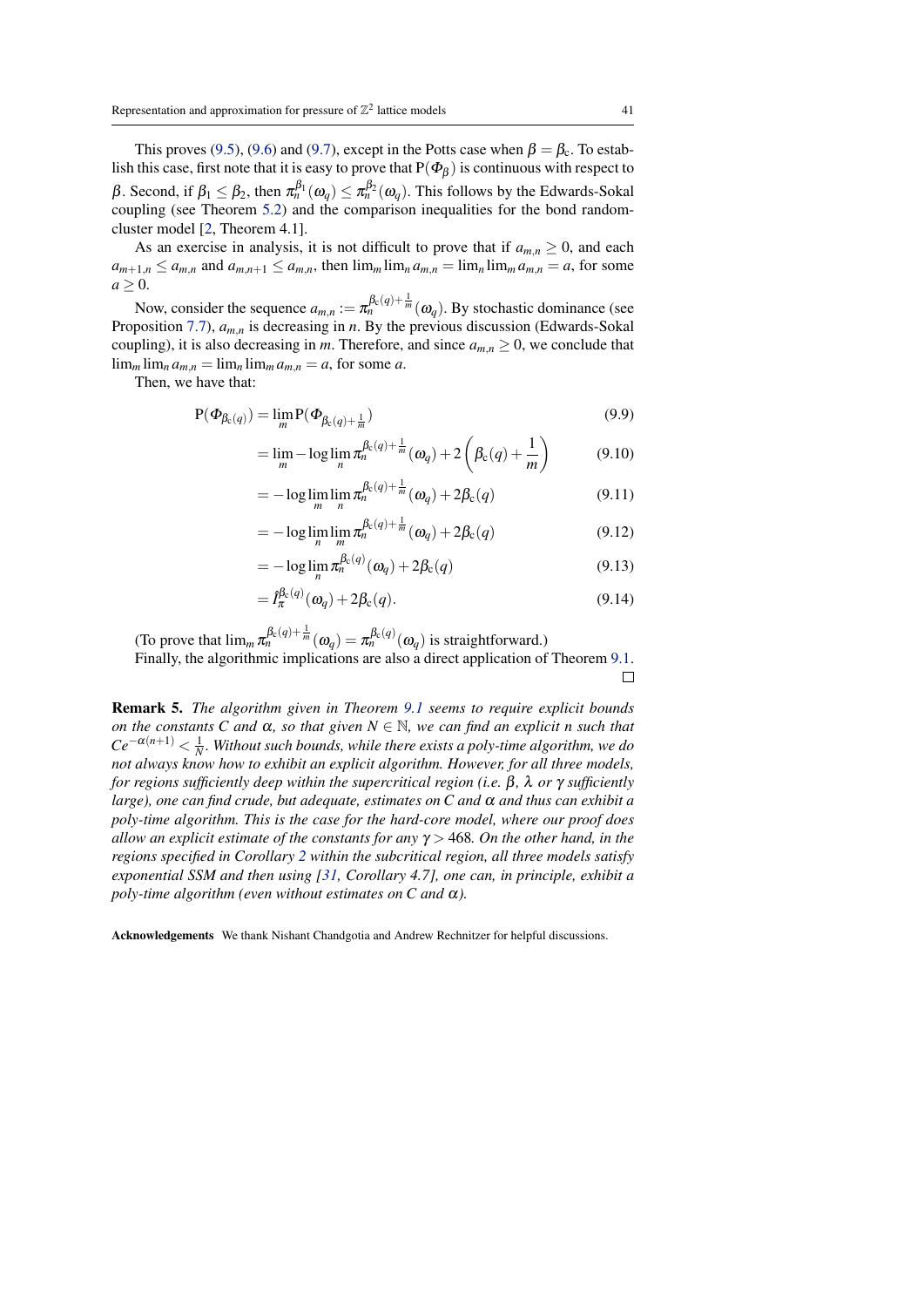# References

- <span id="page-41-14"></span>[1] M. Aizenman and D. J. Barsky. "Sharpness of the phase transition in percolation models". In: *Comm. Math. Phys.* 108.3 (1987), pp. 489–526 (cit. on p. [34\)](#page-33-2).
- <span id="page-41-16"></span>[2] M. Aizenman et al. "Discontinuity of the magnetisation in one-dimensional 1/|*x*−*y*|<sup>2</sup> Ising and Potts models". In: *J. Stat. Phys.* 50 (1988), pp. 1–40 (cit. on p. [41\)](#page-40-0).
- <span id="page-41-7"></span>[3] K. Alexander. "Mixing properties and exponential decay for lattice systems in finite volumes". In: *Ann. Probab.* 32 (2004), pp. 441–487 (cit. on pp. [4,](#page-3-0) [24,](#page-23-3) [29,](#page-28-6) [32\)](#page-31-4).
- <span id="page-41-4"></span>[4] R. Baxter. "Variational approximations for square lattice models in statistical mechanics". In: *J. Stat. Phys.* 19.5 (1978), pp. 461–478 (cit. on p. [3\)](#page-2-0).
- <span id="page-41-10"></span>[5] R. J. Baxter. "Hard hexagons: exact solution". In: *J. Phys. A* 13.3 (1980), p. L61 (cit. on p. [5\)](#page-4-0).
- <span id="page-41-11"></span>[6] V. Beffara and H. Duminil-Copin. "The self-dual point of the two-dimensional random-cluster model is critical for  $q \ge 1$ ". In: *Probab. Theory Related Fields* 153.3-4 (2012), pp. 511–542 (cit. on pp. [11,](#page-10-4) [14,](#page-13-1) [15,](#page-14-4) [27\)](#page-26-3).
- <span id="page-41-8"></span>[7] J. van den Berg and C. Maes. "Disagreement percolation in the study of Markov fields". In: *Ann. Probab.* 22.2 (1994), pp. 749–763 (cit. on pp. [5,](#page-4-0) [26,](#page-25-2) [35\)](#page-34-2).
- <span id="page-41-1"></span>[8] R. Bowen. *Equilibrium States and the Ergodic Theory of Anosov Diffeomorphisms*. Ed. by J.-R. Chazottes. 2nd ed. Springer-Verlag, 2008 (cit. on p. [2\)](#page-1-1).
- <span id="page-41-3"></span>[9] R. Briceno. *The topological strong spatial mixing property and new conditions for pressure approximation.* Version 1. Nov. 9, 2014. arXiv: 1411. 2289 (cit. on pp. [2,](#page-1-1) [4,](#page-3-0) [20,](#page-19-5) [25\)](#page-24-1).
- <span id="page-41-13"></span>[10] J. T. Chayes, L. Chayes, and R. H. Schonmann. "Exponential decay of connectivities in the two-dimensional Ising model". In: *J. Stat. Phys.* 49.3-4 (1987), pp. 433–445 (cit. on p. [29\)](#page-28-6).
- <span id="page-41-6"></span>[11] L. Chayes. "Percolation and ferromagnetism on  $\mathbb{Z}^2$ : the *q*-state Potts cases". In: *Stochastic Process. Appl.* 65.2 (1996), pp. 209–216 (cit. on pp. [4,](#page-3-0) [28,](#page-27-4) [30\)](#page-29-1).
- <span id="page-41-15"></span>[12] J.-D. Deuschel and A. Pisztora. "Surface order large deviations for high-density percolation". In: *Probab. Theory Related Fields* 104 (1996), pp. 467–482 (cit. on p. [36\)](#page-35-1).
- <span id="page-41-9"></span>[13] R. L. Dobrushin. "The problem of uniqueness of a Gibssian random field and the problem of phase transitions". In: *Funct. Anal. Appl.* 2 (1968), pp. 302–312 (cit. on pp. [5,](#page-4-0) [35,](#page-34-2) [36\)](#page-35-1).
- <span id="page-41-5"></span>[14] S. Friedland. "On the entropy of  $\mathbb{Z}^d$  subshifts of finite type". In: *Linear Algebra Appl.* 252 (1997), pp. 199–220 (cit. on pp. [3,](#page-2-0) [11\)](#page-10-4).
- <span id="page-41-2"></span>[15] D. Gamarnik and D. Katz. "Sequential cavity method for computing free energy and surface pressure". In: *J. Stat. Phys.* 137.2 (2009), pp. 205–232 (cit. on pp. [2](#page-1-1)[–4,](#page-3-0) [19\)](#page-18-1).
- <span id="page-41-0"></span>[16] H.-O. Georgii. *Gibbs Measures and Phase Transitions*. 2nd ed. Vol. 9. De Gruyter Studies in Mathematics. Berlin, 2011 (cit. on pp. [2,](#page-1-1) [18\)](#page-17-3).
- <span id="page-41-12"></span>[17] H.-O. Georgii, O. Häggström, and C. Maes. *The random geometry of equilibrium phases*. Ed. by C. Domb and J. Lebowitz. Vol. 18. Phase Transitions and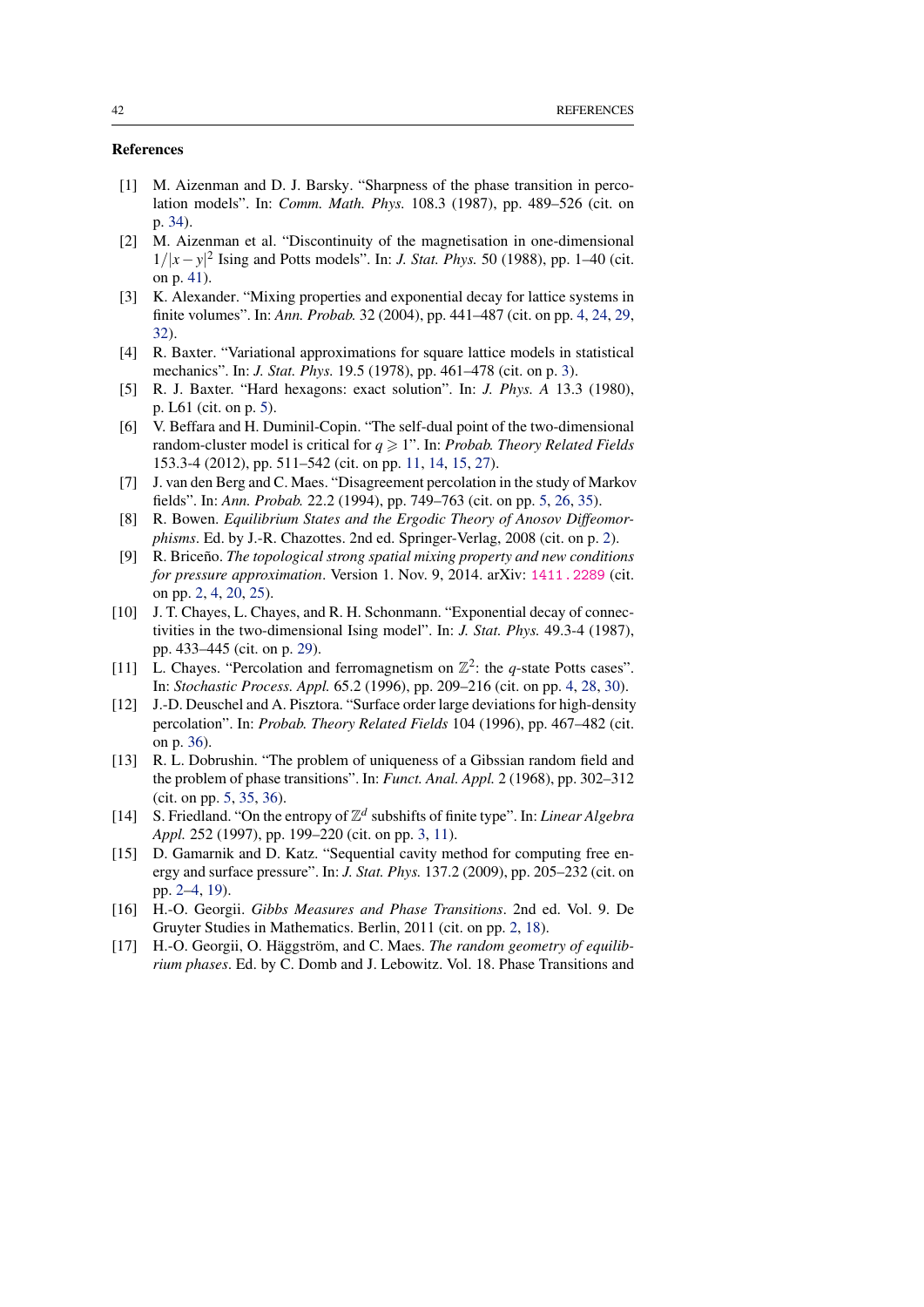Critical Phenomena. London: Academic Press, 2001, pp. 1–142 (cit. on pp. [12,](#page-11-1) [13,](#page-12-3) [27,](#page-26-3) [28\)](#page-27-4).

- <span id="page-42-12"></span>[18] H.-O. Georgii and Y. Higuchi. "Percolation and number of phases in the twodimensional Ising model". In: *J. Math. Phys.* 41.3 (2000), pp. 1153–1169 (cit. on p. [30\)](#page-29-1).
- <span id="page-42-5"></span>[19] H.-O. Georgii and V. Zagrebnov. "Entropy-driven phase transitions in multitype lattice gas models". In: *J. Stat. Phys.* 102 (2001), pp. 35–67 (cit. on pp. [12,](#page-11-1) [35\)](#page-34-2).
- <span id="page-42-6"></span>[20] G. R. Grimmett. *The Random-Cluster Model*. Springer, 2006 (cit. on pp. [14,](#page-13-1) [15,](#page-14-4) [27\)](#page-26-3).
- <span id="page-42-7"></span>[21] Y. Higuchi and M. Takei. "Some results on the phase structure of the twodimensional Widom-Rowlinson model". In: *Osaka J. Math.* 41 (2004), pp. 237– 255 (cit. on pp. [16,](#page-15-3) [27,](#page-26-3) [28\)](#page-27-4).
- <span id="page-42-4"></span>[22] M. Hochman and T. Meyerovitch. "A characterization of the entropies of multidimensional shifts of finite type". In: *Ann. of Math. (2)* 171.3 (2010), pp. 2011– 2038 (cit. on p. [3\)](#page-2-0).
- <span id="page-42-0"></span>[23] G. Keller. *Equilibrium States in Ergodic Theory*. Cambridge: Cambridge University Press, 1998 (cit. on pp. [2,](#page-1-1) [3,](#page-2-0) [18\)](#page-17-3).
- <span id="page-42-8"></span>[24] H. Kesten. "Aspects of first passage percolation". In: *Éc. Été Probab. St.-Flour XIV*. Ed. by P. Hennequin. Vol. 1180. Lecture Notes in Mathematics. Springer-Verlag, 1986, pp. 125–264 (cit. on p. [16\)](#page-15-3).
- <span id="page-42-14"></span>[25] D. A. Klarner and R. L. Rivest. "A procedure for improving the upper bound for the number of *n*-ominoes". In: *Canad. J. Math.* 25.3 (1973), pp. 585–602 (cit. on p. [38\)](#page-37-0).
- <span id="page-42-3"></span>[26] K.-I. Ko. *Complexity Theory of Real Functions*. Boston: Birkhäuser, 1991 (cit. on p. [3\)](#page-2-0).
- <span id="page-42-10"></span>[27] U. Krengel and A. Brunel. *Ergodic Theorems*. De Gruyter Studies in Mathematics. W. de Gruyter, 1985 (cit. on p. [18\)](#page-17-3).
- <span id="page-42-2"></span>[28] W. Krieger. "On the uniqueness of the equilibrium state". In: *Math. Syst. Theory* 8.2 (1974), pp. 97–104 (cit. on p. [3\)](#page-2-0).
- <span id="page-42-1"></span>[29] B. Marcus and R. Pavlov. "An integral representation for topological pressure in terms of conditional probabilities". In: *Israel J. Math.* 207.1 (2015), pp. 395–433 (cit. on pp. [2](#page-1-1)[–4,](#page-3-0) [20\)](#page-19-5).
- <span id="page-42-11"></span>[30] B. Marcus and R. Pavlov. "Approximating entropy for a class of  $\mathbb{Z}^2$  Markov random fields and pressure for a class of functions on  $\mathbb{Z}^2$  shifts of finite type". In: *Ergodic Theory Dynam. Systems* 33 (2013), pp. 186–220 (cit. on p. [26\)](#page-25-2).
- <span id="page-42-15"></span>[31] B. Marcus and R. Pavlov. "Computing bounds for entropy of stationary  $\mathbb{Z}^d$ Markov random fields". In: *SIAM J. Discrete Math.* 27.3 (2013), pp. 1544– 1558 (cit. on pp. [39,](#page-38-3) [41\)](#page-40-0).
- <span id="page-42-13"></span>[32] M. Menshikov. "Coincidence of critical points in percolation problems". In: *Soviet Math. Dokl.* 33 (1986), pp. 856–859 (cit. on p. [34\)](#page-33-2).
- <span id="page-42-9"></span>[33] M. Misiurewicz. "A short proof of the variational principle for a  $\mathbb{Z}_+^N$  action on a compact space". In: *International Conference on Dynamical Systems in Mathematical Physics*. Vol. 40. Astérisque. Paris: Soc. Math. France, 1976, pp. 147–157 (cit. on p. [18\)](#page-17-3).